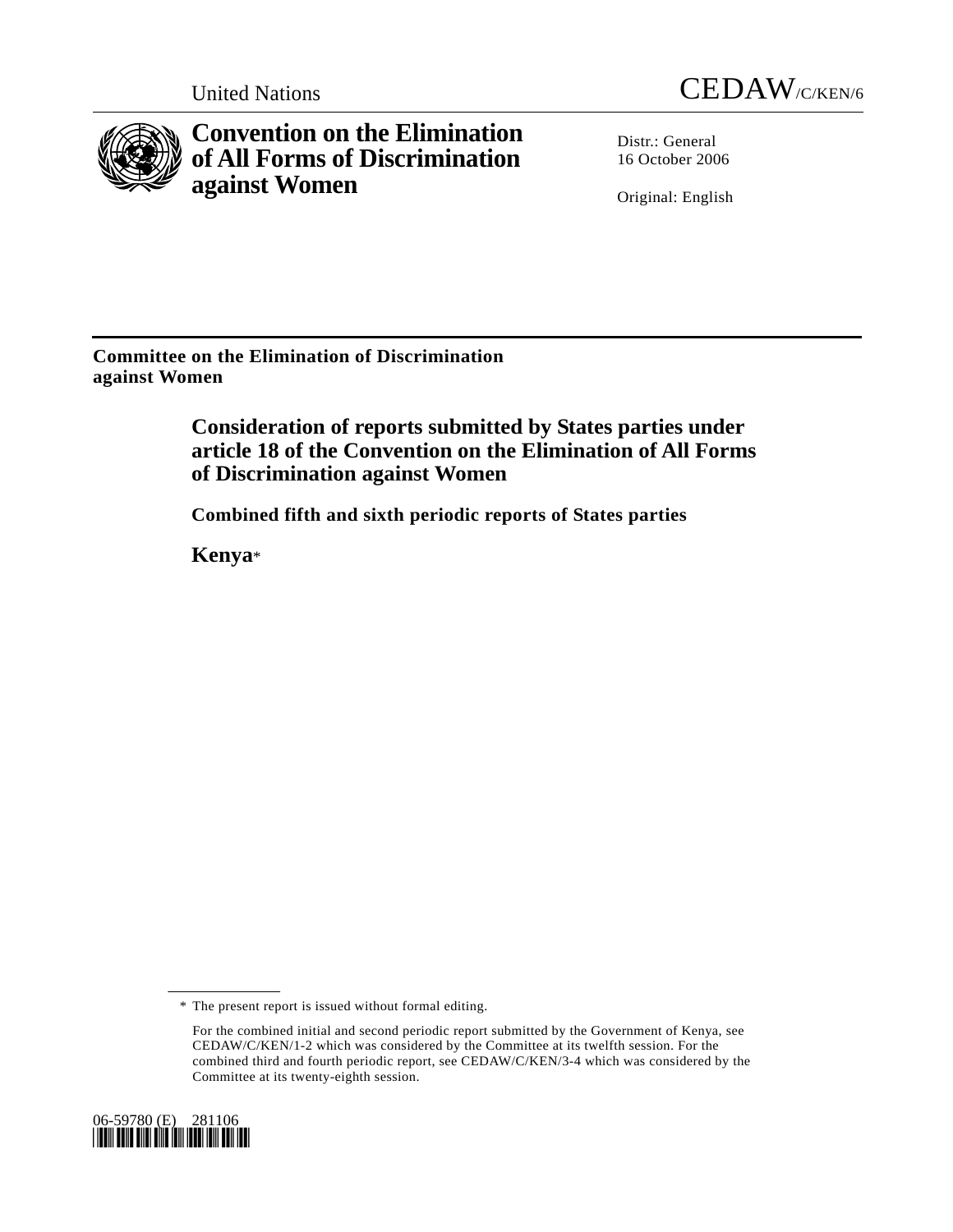# **The fifth and sixth Combined Report of the Government of the Republic of Kenya, on the International Convention on the Elimination of All Forms of Discrimination against Women**

## **Introduction**

1. The Republic of Kenya presents its  $5<sup>th</sup>$  and  $6<sup>th</sup>$  Combined Report on its implementation of the international *Convention on the Elimination of All Forms of Discrimination against Women*. This report has been prepared through collaboration between the Government of Kenya and representatives of Civil Society organisations and covers the reporting period of January 2003 to January 2006. In the process of preparing this report, there have been three consultative meetings held between representatives of the Government and Civil Society organisations.

#### **Executive summary**

- 2. This report has been written and is being presented at what is both an exciting and perhaps the most challenging time that women's rights workers have ever faced in Kenya. As will be noted in Paragraphs 8 – 109 under the reports on Articles 1, 2, 4, 7 and 9 of the *Convention*, new challenges have emerged to the implementation of the *Convention*. In particular as has been noted in previous reports to the Committee, constitutional equality remains an unattained aspiration for Kenyan women. Thus whilst much progress has been made in various areas of women's rights, this keystone – of constitutional equality remains untouched. The Kenyan constitutional reform process which would have addressed this issue culminated in a Proposed New Constitution of Kenya which was rejected by the public in a National Referendum held on 21<sup>st</sup> November 2005. The Proposed New Constitution had several clauses that would have addressed gender based inequalities.
- 3. There are many gains that have been made in the areas of women's rights since the presentation of the  $3<sup>rd</sup>$  and  $4<sup>th</sup>$  Combined reports however, the following areas which require constitutional reform remain unchanged:
	- Article 1: the definition of discrimination is still not compliant with the Convention. This issue had been addressed in the Proposed New Constitution which had broadened the definition of discrimination to include pregnancy etc. and was consistent with the Convention.
	- Articles 1 and 2: qualifications to the constitutional right to equality still exist. Namely the claw back clauses in sections 82 (4(b & c)) of the current *Constitution of Kenya* that permit discrimination in matters of personal law, marriage, adoption and devolution of property (inheritance) remain.
	- Articles 2, 4 and 7: in respect of ensuring that the obligation to address discrimination, affirmative action and women's participation in public and political life. The Proposed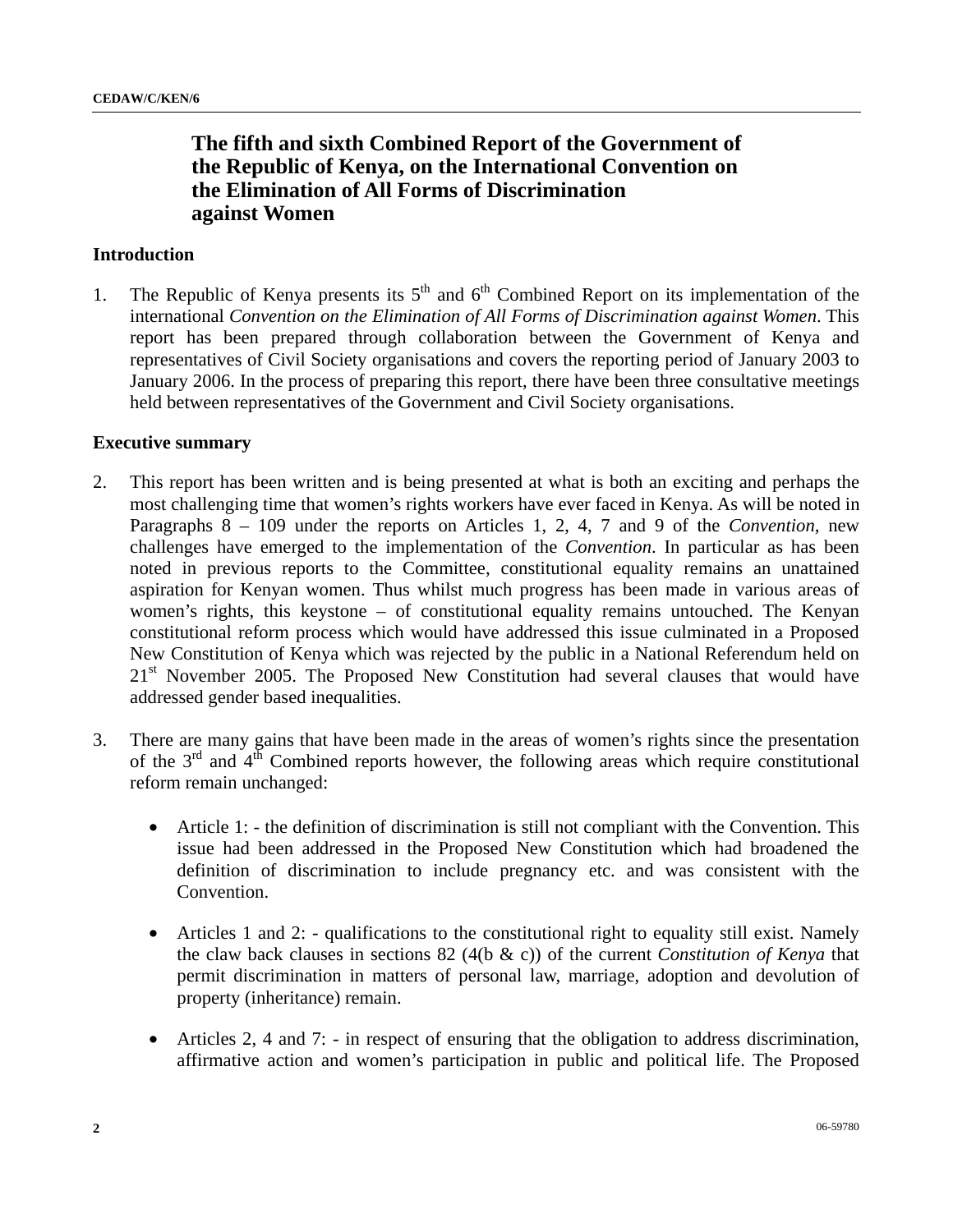New Constitution had affirmed women's right to one third representation in appointive and elective posts which would have enhanced the state's capacity to address discrimination and women's representation in public life.

• Article 9:- Nationality. The *Constitution of Kenya* does not grant women equal citizenship rights – this had been addressed in the Proposed New Constitution of Kenya.

 Finally the Proposed New Constitution had addressed domestication of the Convention, in that it had provided that upon its promulgation any conventions that the country had acceded to or ratified, would automatically become law.

- 4. On the other hand many gains have been made in advancing the cause of women's rights in Kenya in the interim period between the  $3<sup>rd</sup>$  and  $4<sup>th</sup>$  report and the  $5<sup>th</sup>$  and  $6<sup>th</sup>$  report. In a landmark decision the Court of Appeal sitting in Eldoret, cited Article 1 of the *Convention on the Elimination of All Forms of Discrimination Against Women*, in a decision to justify awarding daughters of a polygamous man (married under customary law) who had died intestate equal shares in his property. This decision *Mary Rono – v – Jane Rono & William Rono [Civil Appeal No. 66 of 2002]* is a landmark ruling as the highest court has affirmed the principle of women's equality in one of the most contentious areas of law. Other gains that have been made and are addressed in the report under the paragraphs on Articles  $1 - 9$  include but are not limited to:
	- Implementation of the prohibition of Female Genital Mutilation which is now illegal for minors – this is as a consequence of the enactment of the *Children's Act (2001)*.
	- The enhancement of the national machinery for the advancement of women through the establishment of the National Commission on Gender and Development and the enactment of its enabling legislation.
	- Minimum sentences for the rape of minors and the enhancement of punishment for the rape of a minor to a life sentence.
	- Improved portrayal of women and women's rights concerns in the media.
	- Increased representation of women in appointive positions most new national institutions such as the Kenya National Commission on Human Rights now have a one third women's representation provision enacted in their enabling legislation and these provisions are largely being adhered to.
	- Improved women's representation in the Judiciary.
	- The testing and successful use and citation of the Convention to defend women's rights in court.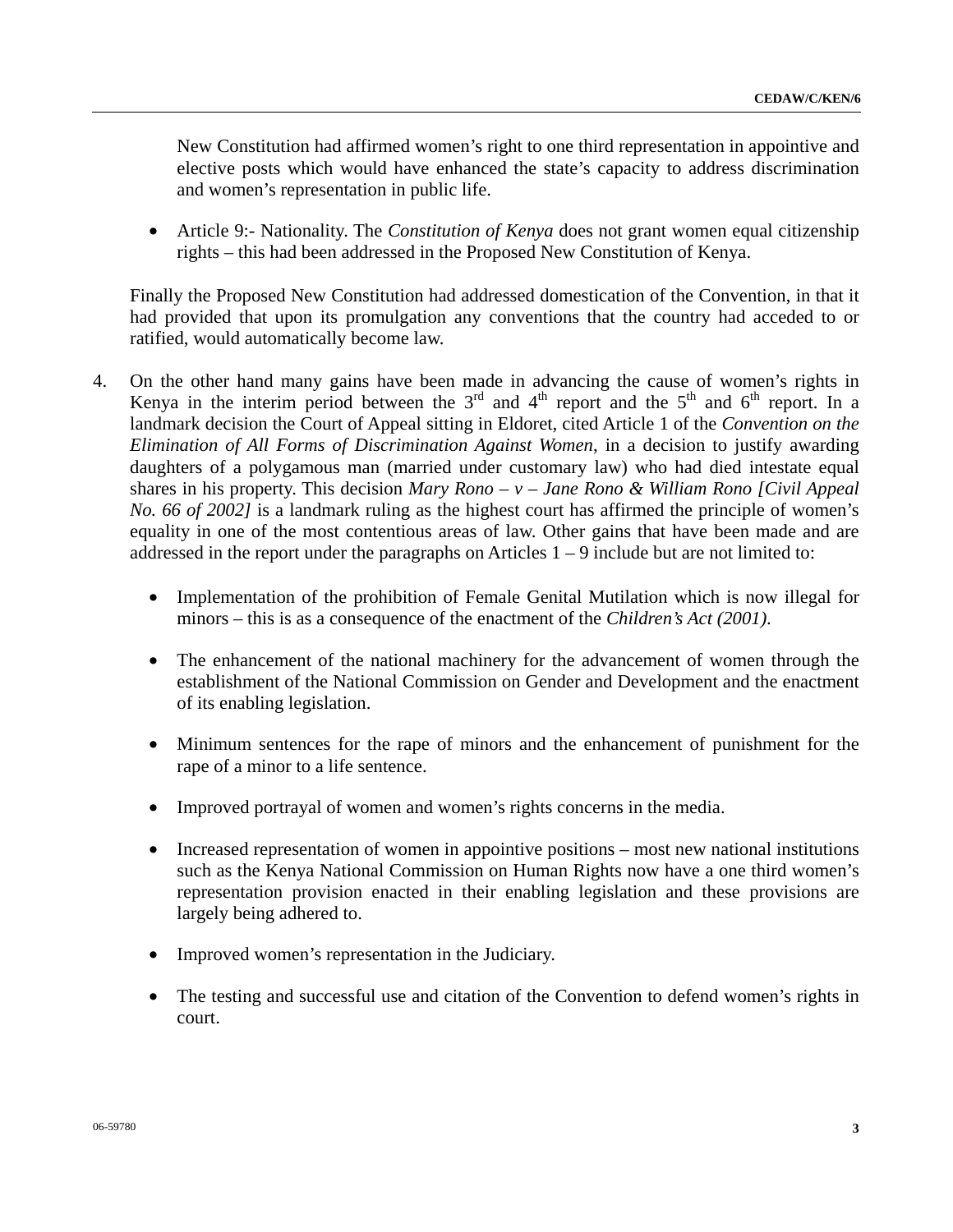- Establishment of a police station that is specially focussed on addressing cases of violence against women.
- A pilot project to replicate the Gender Violence Recovery Centre in all provincial hospitals. The Gender Violence Recovery Centre provides counselling and medical services to victims of gender based violence – it is a private initiative that began at the Nairobi Women's Hospital – but its founders are now collaborating with the Ministry of Health to ensure replication and availability of these services on a national basis.
- 5. New and continuing challenges include:
	- The prohibition of FGM has resulted in it going underground and adult women from communities that practise it being pressurised to undergo the rite once they achieve adulthood.
	- Increased insecurity which has resulted in increased violence against women. There has been an increase in sexual violence particularly rape of women and girls as well as boys and men.
	- Resistance to and ignorance of women's property rights.
	- Monitoring the operationalisation and effectiveness of new gender responsive measures and mechanisms.
- 6. In respect of Articles  $10 16$ , the implementation of the free primary education program has enhanced girls' entry into the education system. The enactment of the *Constituency Development Fund Act* as well as the *Children's Act*, have both ensured the provision of greater resources for women and girls living in rural areas. The *Children's Act*, recognises the right of children to maintenance from both their parents. There is however a lacuna in the *Children's Act* as women are automatically responsible for the maintenance of children born outside of wedlock whereas men are only accountable upon application. The *Children's Act* also prohibits forced and early marriages of minors.

# **Article 1 – Definition of Discrimination Against Women**

7. Definition of discrimination: Kenyan law does not provide a definition of discrimination against women that is consistent with the *Convention*. Many of *CEDAW*'s provisions have not yet been directly incorporated into Kenyan laws. Sections 82(1 & 2) of the *Constitution of Kenya* prohibit discrimination in law or by persons holding public office. Section 82(1) states that "no law shall make any provision that is discriminatory either of itself or in its effect"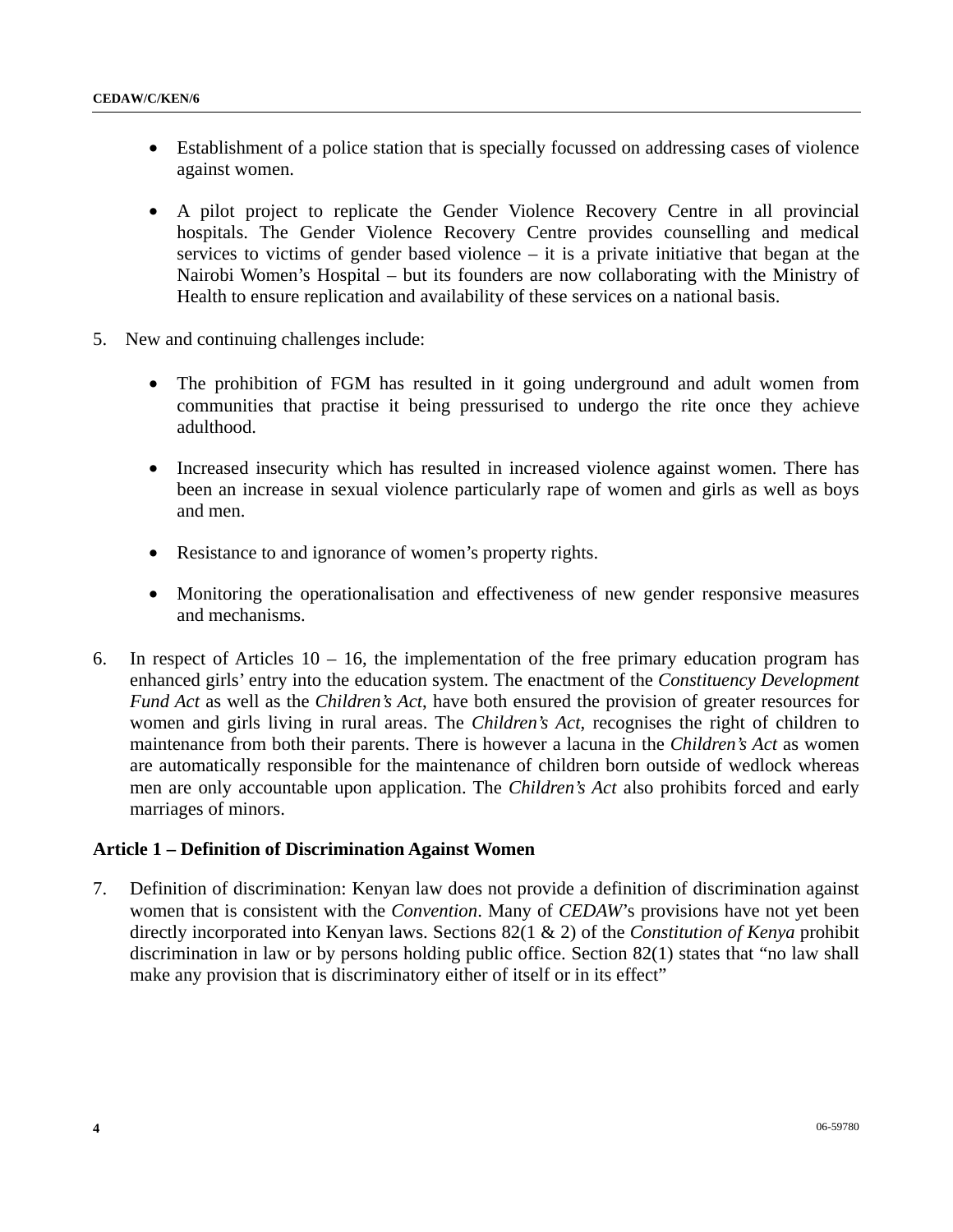While section 82(2) states that:

 no person shall be treated in a discriminatory manner by a person acting by virtue of any written law or in the performance of the functions of a public office or a public authority.

8. Section 82 (3) defines discrimination to include:

 Affording different treatment to different persons attributable wholly or mainly to their respective descriptions by race, tribe, place of origin, or residence or other local connections, political opinions, colour, creed or sex whereby persons of one such description are subjected to disabilities or restrictions to which persons of another such description are not made subject or are accorded privileges or advantages which are not accorded to persons of another such description.

- 9. Qualifications to the prohibition on discrimination on the basis of sex: The prohibition on discrimination is subject to a range of exemptions. In Kenya, laws are not discriminatory under the *Constitution* if they relate to the status of non-citizens,<sup>1</sup> concern matters of personal law and customary law, are on the issues of adoption, burial, divorce, marriage and succession. Consequentially sections 82 (4 (b &c)) of the *Constitution* allow discrimination against women on matters of personal law.
- 10. Personal law is the area of law where women most experience discrimination. Customary practices and the economic situation bring about incidences of discrimination. Women experience a wide range of discriminatory practices, limiting their political and economic rights. The area in which most customary laws disadvantage women is in respect of property rights and inheritance. Under the customary law of most ethnic groups in Kenya, a woman cannot inherit land, and must live on the land as a guest of male relatives by blood or marriage.
- 11. *The Law of Succession Act (Cap. 160, Laws of Kenya)* has tried to redress these imbalances and the statute provides that both girls and boys share equal rights in succession. However this law is subject to several qualifications:
	- It does not apply to agricultural property in areas gazetted by the Minister, specifically communally owned land for example in pastoral areas. This is the form of property that most Kenyans own. The result is that if an individual dies intestate – i.e. without having written a will – their customary law prevails and as has been pointed out most customary laws in Kenya do not allow girls and women to inherit property.
	- Persons professing the Muslim faith are exempted from the *Succession Act*. They can however apply the Islamic law which does not apportion equal shares in the estate to daughters and wives. This is based on the principals in Islamic law that require a man to

<span id="page-4-0"></span>**\_\_\_\_\_\_\_\_\_\_\_\_\_\_\_\_\_\_** 

<sup>&</sup>lt;sup>1</sup> Constitution of Kenya, Section 82 (4a).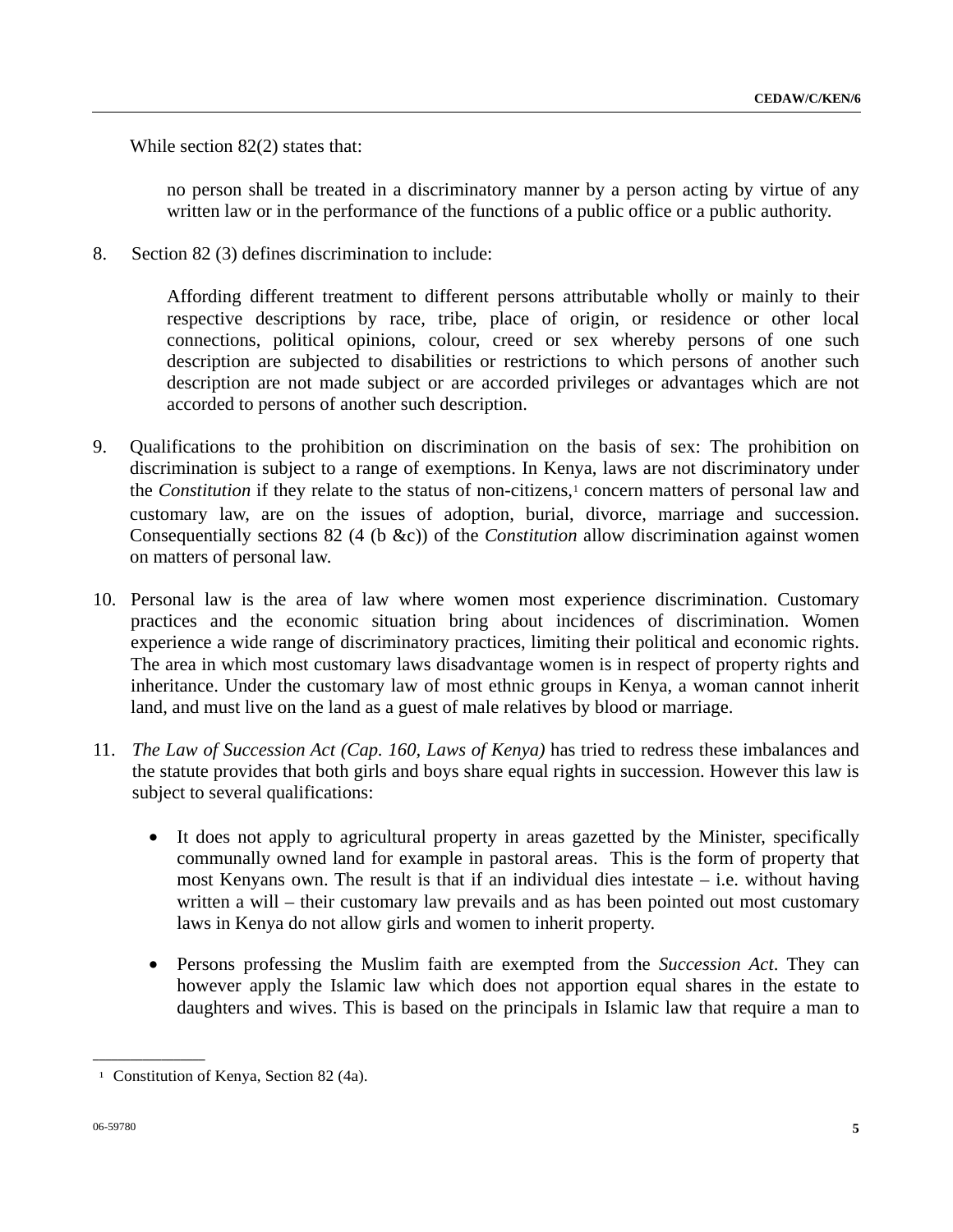take care of his sister and on this basis awarding men twice the portions of property inherited from the father and widows an eighth.

- Widows do not enjoy the same rights as widowers under the *Succession Act*: for example widows only have a life interest in their husband's property which is extinguished by remarriage whereas widowers continue to enjoy their rights over their deceased spouse's property regardless of whether or not they remarry.
- Where an unmarried adult without offspring dies intestate the *Succession Act* provides that land is first and foremost inherited by the deceased's father, then mother, then siblings. This hierarchical order clearly privileges the father over the mother.
- 12. The judiciary has applied the principle of equality in succession as provided for under the *Succession Act* and in division of matrimonial property in a number of cases. Recent court decisions illustrate the way in which the Kenyan legal system is interpreting equality and discrimination.
- 13. In Kivuitu –v– Kivuitu (1992) Kenya Appeal Reports: 241 the Court of Appeal set out the categories of contribution that a woman claiming property registered in the name of the husband could be shown to have made. Recognised forms of contribution include: financial contribution that can be in direct or indirect forms as well as non financial contribution which can take such forms as taking care of the family on the home front or tilling rural agricultural land as the husband acquires property in the urban centres (this is a common pattern in Kenya). In Muthembwa –v– Muthembwa*,*[2](#page-5-0) the Kenyan Court of Appeal took the issue of determination of matrimonial properties to another level by providing that a wife would be entitled to share of gifted and or inherited property if she contributed towards developing it. The principles established in these cases have been further expounded on in cases recent cases reported on under Articles 15 and 16 at paragraphs 168 – 210 below.
- 14. Laws on citizenship: Whilst sections 90 and 91 of the *Constitution*, allow Kenyan men to confer citizenship on their wives and children, women do not enjoy the same right. The *Constitution of Kenya* and the *Kenya Citizenship Act, Cap. 70 of the Laws of Kenya* discriminate against children born to Kenyan mothers abroad but do not discriminate against children born to Kenyan fathers born abroad. Children born to Kenyan mothers abroad have to apply for citizenship and are given entry permits for a limited duration upon entry into Kenya, while similar treatment is not accorded to children of Kenyan fathers born to non-Kenyan mothers.
- 15. Measures being instituted to address discrimination: Most of the issues raised regarding legal based discrimination are rooted in constitutional discrimination. Having recognised this fact, The Government in 1998 initiated a Constitutional Review Process, which culminated in a Proposed New Constitution of Kenya printed on  $22<sup>nd</sup>$  August 2005. One of the issues that this review process was required to address was the issue of gender based discrimination. The Proposed New

<span id="page-5-0"></span>**\_\_\_\_\_\_\_\_\_\_\_\_\_\_\_\_\_\_** 

<sup>2</sup> Civil appeal No. 74 of 2001.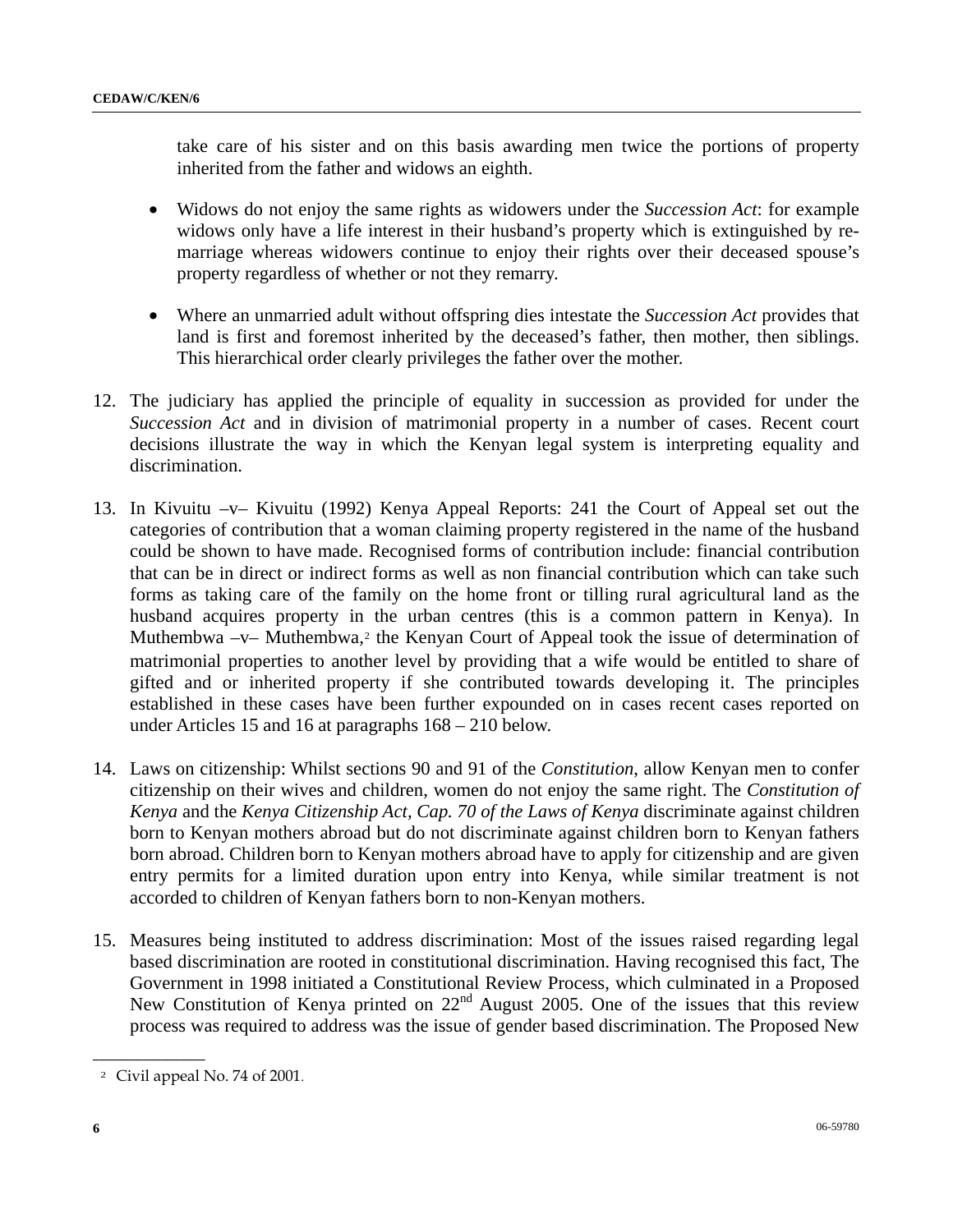Constitution included a definition of discrimination that was compliant with Article 1 of *CEDAW* and incorporated ideals in *CEDAW* on gender equality, particularly regarding the principle of affirmative action in relation to persons holding public office and members of parliament. The Proposed New Constitution was however put to a National Referendum on  $21<sup>st</sup>$  November 2005 and rejected by the Kenyan public. Kenya is still therefore faced with the challenge of how to address these issues of gender based discrimination that are rooted in constitutional discrimination.

16. In a landmark decision the Court of Appeal sitting in Eldoret, cited Article 1 of the *Convention on the Elimination of All Forms of Discrimination Against Women*, in a decision to justify awarding daughters of a polygamous man (married under customary law) who had died intestate equal shares in his property. This decision *Mary Rono – v – Jane Rono & William Rono [Civil Appeal No. 66 of 2002]*, has broken new ground for women's rights in Kenya in an area which has been extremely contentious. Citing Article 1 of the Convention as well as Article 18 of the African Charter of Human and People's Rights stated that:

 …. [As] a member of the international community, Kenya subscribes to international customary laws and has ratified various international covenants and treaties…. In 1984, it also ratified, without reservations, the Convention on the Elimination of All Forms of Discrimination Against Women, in short, 'CEDAW'. Article 1 thereof defines discrimination against women….

- 17. In 1999, the Government together with representatives of civil society drafted the Equality Bill. Its aim was to make provisions for equal treatment of all citizens irrespective of their gender and end all forms of discrimination. The Bill however lapsed before it could be discussed. One of the challenges faced in this respect has been the fact that the rate at which legislation is passed through Kenya's Parliament. On average only about 10 new bills are passed into law in a parliamentary year and there is currently a backlog of over 50 bills pending. This situation was further aggravated in 2005, by Parliament's preoccupation with the question of a new constitution.
- 18. National Machinery for Advancing Gender Equality: The Government has instituted a National Policy on Gender and Development. This policy enables the Government to address gender issues strategically through an established institutional framework. The Government is in the process of developing a Plan of Action for implementation of the Gender Policy.
- 19. The national machinery for advancing gender equality has also been greatly enhanced through the establishment of the National Commission on Gender and Development through the *National Commission on Gender and Development Act 2003*. The Commission is mandated to protect the rights of women and advocates for legal reforms on issues affecting women and formulate laws, practices and policies that eliminate all forms of discrimination against women and all customs that are detrimental to their dignity.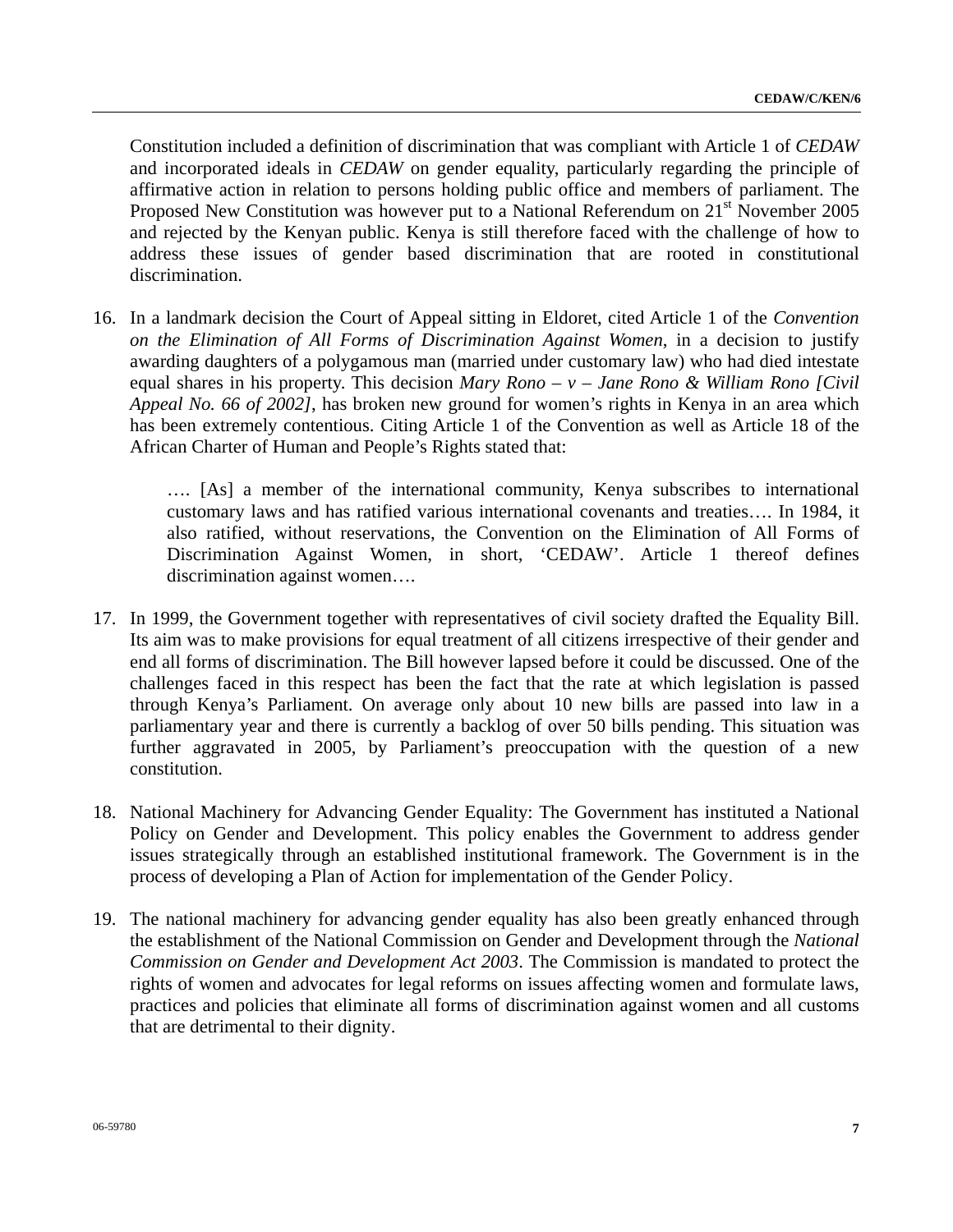- 20. Other initiatives that will facilitate achievement of gender equality are plans by Government to launch Gender Divisions in line ministries in government. Terms of Reference that will guide operations of the Divisions are in the process of being finalised. It is expected that once operational, these divisions will go a long way in enhancing gender equality by ensuring that all policies, plans and programmes are gender responsive.
- 21. The Government continues to collaborate with non- governmental organizations dealing with gender issues and discrimination against women. Areas of collaboration include training of police officers on gender equality, handling victims of rape and sexual violence, integrity and professional ethics. This training is expected to enable officers to handle cases of gender based violence better.
- 22. Unfortunately gender based violence has been on the increase with the number of reported cases of rape and attempted rape rising from 1,675 in 2000 to 2,908 in 2004 while cases of assault and battery rose from 6,255 in 2000 to 8,959 in 2004. It has not yet been ascertained whether this increase is due to an increase in the incidence of violence or an increase in the reporting of violence. It is noteworthy that the government has set up the first police station in Nairobi to specifically deal with women and children particularly on issues of violence. Additionally, gender desks have been established in every District police station where gender violence victims are being encouraged to report with assurance of professional treatment by the police manning the desks.
- 23. Gender Violence**:** There are no laws specifically governing violence against women but there are provisions in various laws prohibiting various aspects of it and setting out punishments for perpetrators of this violence. The *Penal Code Cap 63 of the Laws of Kenya* in its chapter on "Offences Against Morality" criminalizes the offences of rape, defilement and incest. Whilst the *Children's Act 2001*, prohibits the performance of FGM on minors and early or forced marriages of a person under the age of 18. Finally the *Public Officers and Ethics Act* recognises and prohibits sexual harassment. There are gaps in the laws, for example the *Penal Code's* prohibitions on assault do not effectively address domestic violence, whilst there is now pressure on adult women to undergo FGM and there is need to ensure that laws prohibiting sexual harassment are applicable in all workplaces. In 2003, the *Penal Code* was amended to provide for a maximum sentence of life imprisonment for rape. There is a Sexual Offences Bill that seeks to criminalize and impose greater deterrence and sentences for sexual offences. The Government is also very supportive of the Nairobi Women's Hospital - a private sector initiative that provides medical aid to victims of gender violence. It is intended that this initiative be replicated in other parts of the country in both provincial and district hospitals – this work is being undertaken through a collaborative initiative between the Government and Liverpool Voluntary Counselling and testing.
- 24. Female Genital Mutilation (hereafter: FGM): which is condemned widely by international health experts as damaging to both physical and psychological health, is still practiced in Kenya by certain ethnic groups and remains widespread, particularly in rural areas. Often, FGM is institutionalized through culture and tradition. FGM was banned through two presidential decrees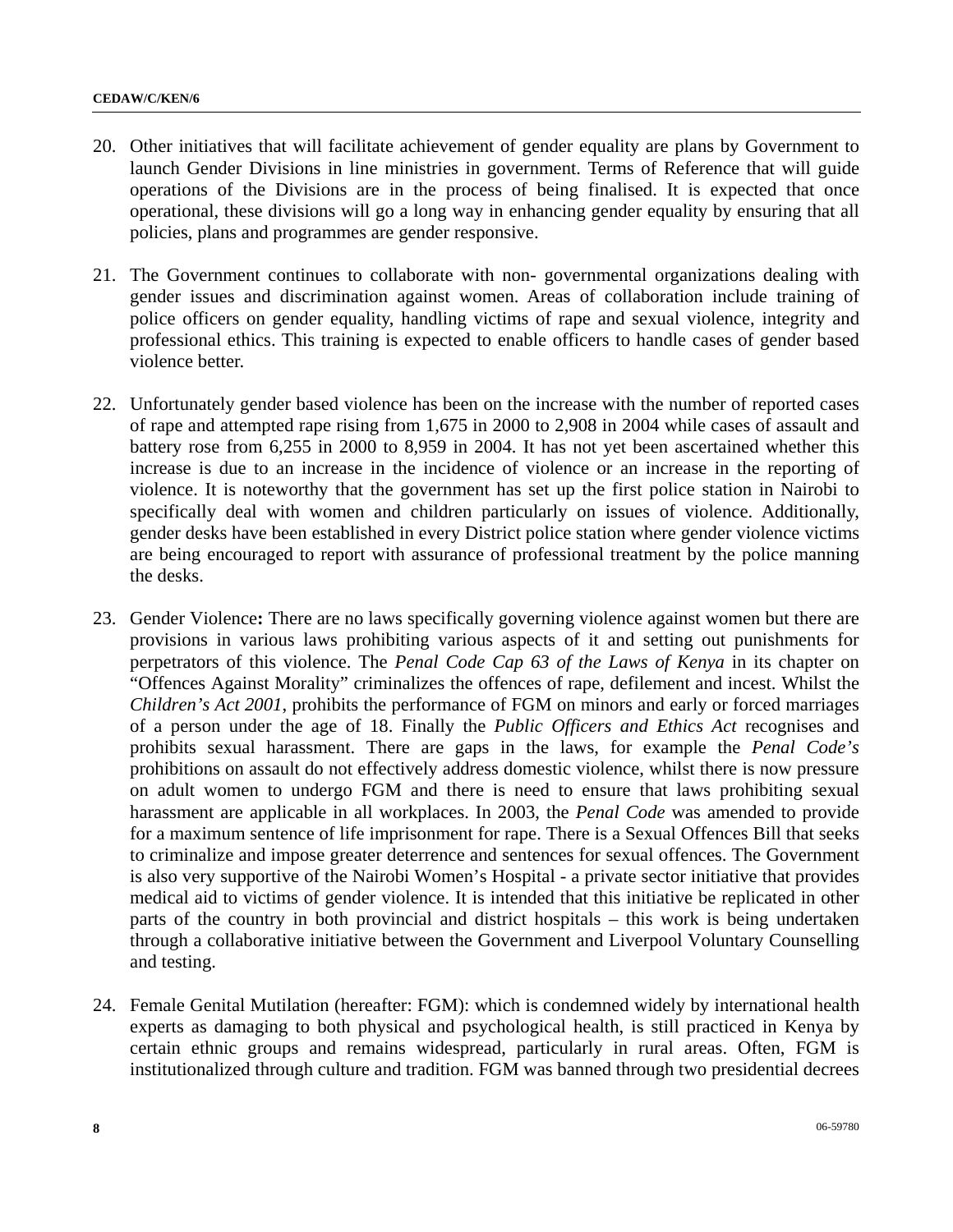and was not allowed in government-controlled hospitals and clinics before being prohibited by the *Children's Act* in December 2001. The *Children's Act* only applies to individuals who are under the age of 18. FGM continues to persist in Kenya and is carried out clandestinely in many parts of the country due to strong traditional customs. The Kenya Demographic Health Survey of 2003 shows that in the North Eastern province of Kenya, 98.8 % of women undergo FGM. In some parts of the country FGM has been replaced by 'circumcision with words', celebrating a young girl's entry into womanhood but with words rather than through genital cutting.

## **Article 2 - Obligations to Eliminate Discrimination**

- 25. Although the Constitution of Kenya prohibits discrimination on the basis of sex, achieving gender parity especially in the key decision making bodies both in public and private bodies continues to be a challenge. This is reflected by low representation of women in decision making bodies such as Parliament and public service organizations. This situation is evident despite the existence of competent women to occupy such strategic portfolios. Low intake of women is also evident in some institutions such as the army, navy, police force or air force. In the recruitment of the police force in 2005, the Commissioner of the Police stated that measures had been put in place to ensure that 20% of the recruits were women.
- 26. Certain forms of discrimination have proven particularly persistent. Current laws on citizenship and nationality are still detrimental to women. As noted in paragraph 10 above. Whilst practices confining women to domestic activities are still in place. Early child marriages still persist in some communities despite the fact that they are prohibited under the *Children's Act 2001*.
- 27. Kenya follows the dualist system of treaty implementation because it also lacks constitutional provisions to ensure direct implementation of international treaties the country has ratified and or acceded to. International laws can only be effective when Parliament, which is the law making organ, domesticates the convention by a specific Act of Parliament or other legislative means so as to incorporate that international law as part of the law of Kenya. Under this general doctrine, *CEDAW* must be given effect domestically through legislative, judicial and administrative means. The Government sought to address this problem of domestication of international treaties through provisions in the Proposed New Constitution which would have ensured that any treaty that the country was party to would automatically become law. Given the fact that the Proposed New Constitution was rejected, Kenya is still challenged with this process. The other way in which treaties are domesticated is through their citation in court. Happily this is happening with *CEDAW*. The procedure of domestication through acts of parliament is long given that there are several forms of legislation and the *Constitution* that would need to be amended and/or repealed in order for the country's laws to be fully compliant with the Convention this has contributed to the delays in implementing the *Convention*. It is to be noted that there have been some deliberate interventions made by the Government with a view to comply with the provisions of the convention. For example, the constitutional drafts had stated that international treaties that Kenya has ratified would automatically become part of the national law.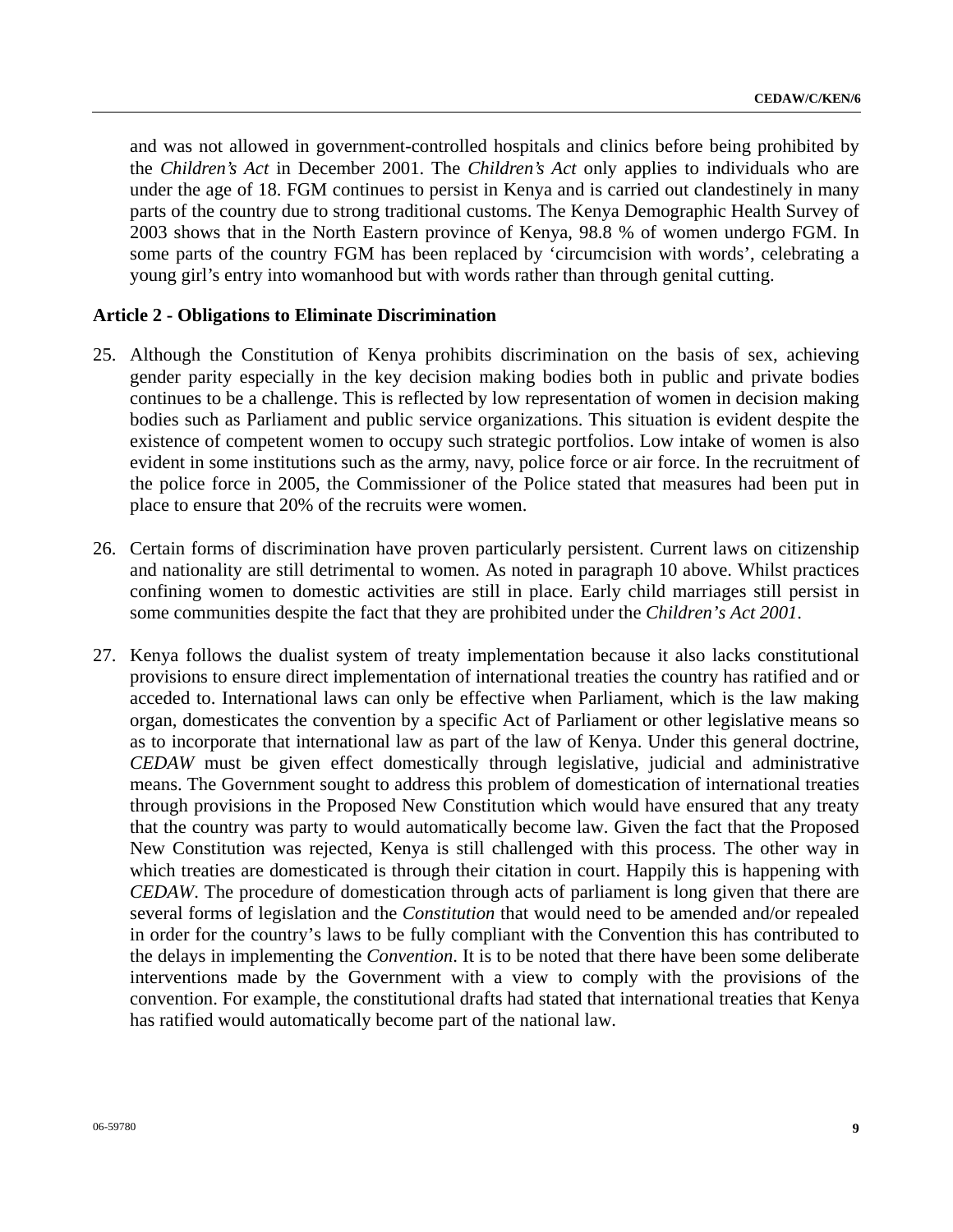- 28. The Government of Kenya has passed legislation to outlaw discrimination against people with disabilities under the *Persons with Disabilities Act* whilst prohibitions against FGM (female genital mutilation) are contained in the *Children's Act*. There are also gender bills such as the Family Protection Bill, Equality Bill (2001), HIV/ AIDS Prevention and Control Bill, and more recently the Sexual Offences Bill. These bills have lapsed but will be re-submitted when Parliament reconvenes.
- 29. Girl's entry points to public universities are one mark lower than boys; as a result, more girls have enrolled for higher education. The Government has prepared Sessional Paper No. 5 of 2005 on Gender Equality and Development which encourages NGO's, CBO's, co-operative societies, professional bodies, the private sector, trade unions to ensure higher participation of women in various projects and decision making.
- 30. There are various mechanisms that have been initiated to enable women to ensure and promote equal rights and treatment between themselves and men and to outlaw discrimination through a consultative process between the Government and Civil Society. For example, there are now legal provisions for affirmative action in the decision making organs of several new national institutions namely the Kenya National Human Rights Commission and the National Commission on Gender and Development; there are legal requirements and policy provisions for women and women's rights organizations to be represented in national decision making processes in particular the constitutional review process; and the Kenya Anti Corruption Commission (KACC); amendments have been made to the *Penal Code* providing for enhanced sanctions for various violations against women, affirmative action, policies and programmes and creation of the Family Division of the High Court to protect the rights of women. The Government is also working with Civil Society to develop the Matrimonial Property Bill, 2005 and the Law of Succession (Amendment) Bill, 2005
- 31. The Government of Kenya has remained committed to the advancement of women, as is reflected in the progressive inclusion of women's agenda in National Development plans and projects. The national documents categorically outline the government's development approach from a gender perspective. The Social Dimensions for Development Programme, The Economic Recovery Strategy for Wealth and Employment Creation (2003-2007) which is anchored on the Poverty Reduction Strategy Paper that was released in 2001, The National Development (2002- 2008), The Kenya Demographic Health Survey and the Kenya Economic Surveys are examples of such documents among others. Kenya is also committed to achieving the Millenium Goals.

# **Article 3 - Development and Advancement of Women**

- 32. The Government of Kenya has taken significant steps including legislation, to ensure the full development and advancement of women for the purpose of guaranteeing them the exercise and enjoyment of human rights and fundamental freedoms on the basis of equality with men. These measures are outlined in paragraphs 37 – 47 below and include but are not limited to:
	- The enhancement of the national machinery for gender equality.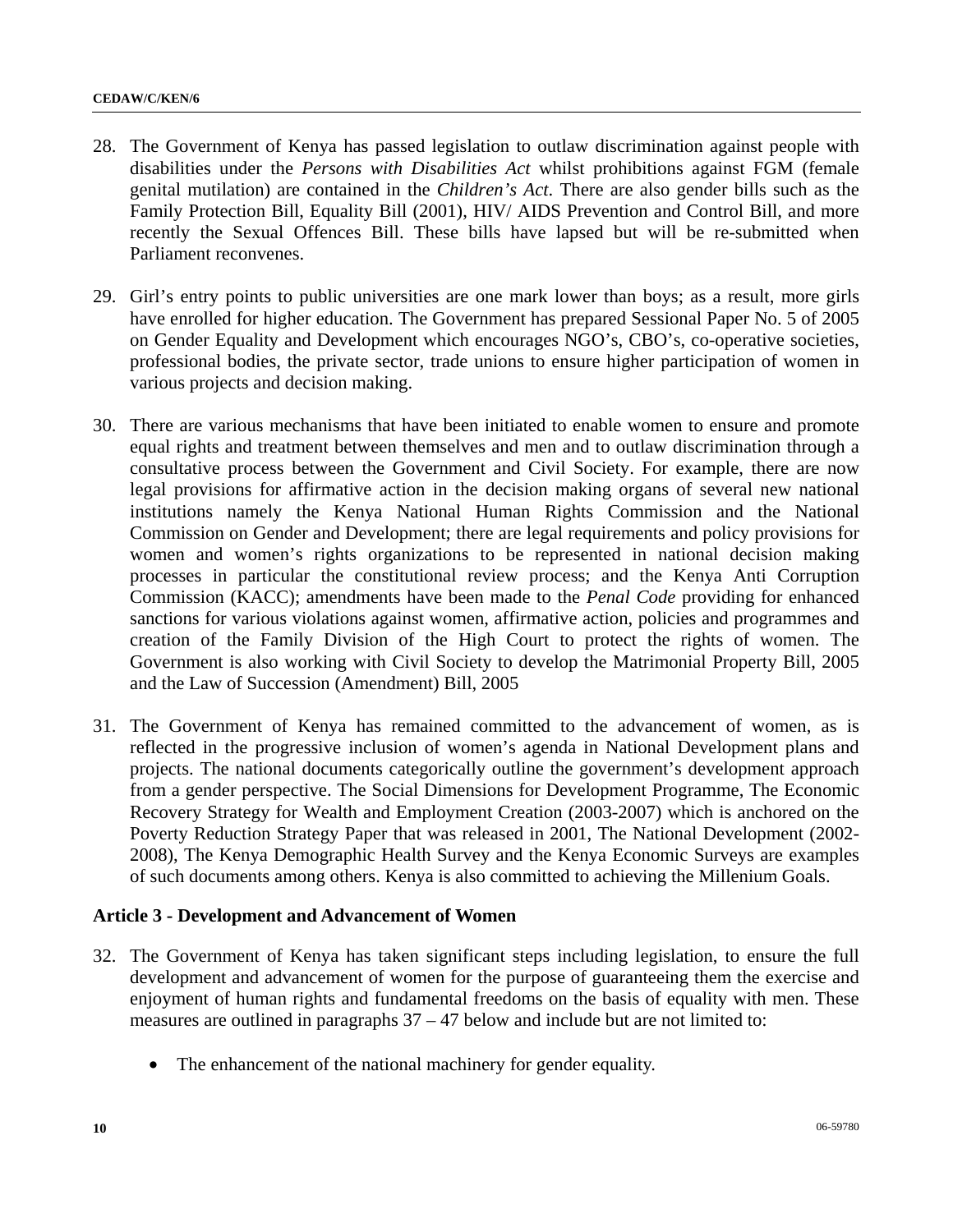- Enforcement of provisions of the *Children's Act* pertaining to early and forced marriages, child maintenance and FGM
- Enactment and enforcement of quotas that ensure at least one third women's representation in decision making bodies such as the Kenya National Commission on Human Rights; the Constituency Development Fund Committees; the National Council of Persons with Disabilities and the National Commission on Gender and Development.
- Increased numbers of women to serve in the Cabinet and diplomatic corps.

 These measures focus on the political, social, economic and cultural fields. Retrogressive social cultural practices that do not recognize women's work, poverty, and low levels of education are some of the factors that hinder women's access to political participation, employment, access to health care and ownership of property.

- 33. Women's advancement in the political field: The National Policy on Gender and Development provides a framework for the advancement of women in the political, social, economic and cultural areas. Sessional Paper No. 5 of 2005 on Gender Equality and Development which is to be resubmitted to Parliament states that government will take appropriate action which will ensure gender parity in political participation and decision making by institutionalising mechanisms to promote the appointment of women to high level decision-making positions and adopt 50% of women/men each. The government is also in the process of seeking technical support in form of consultancy to develop a 5 year Plan of Action to implement the National Policy on Gender and Development that was approved by Cabinet in 2000. The Plan of Action will facilitate implementation of the policy and provide a basis for stakeholders to initiate programmes that seek to promote gender equity in the country. Progress of women in taking centre stage in politics is also demonstrated by the election of two women into senior positions, in two prominent political parties, one as the head of the party and the other as the Secretary General. This has largely been due the intensive civic education that has encouraged Kenyan women to vie for strategic posts in political parties as well as lobbying by civil society. It is also noteworthy that the Constitution of Kenya Review Commission that was tasked with steering the country towards the realization of a new constitution was headed by a woman.
- 34. Women's social advancement: The Government recognizes that the participation of women in all spheres of life and in key leadership positions contributes to change of negative attitudes towards women. The National Commission on Gender and Development will be instrumental in promoting women's participation as a result of some of the key responsibilities assigned the Commission which are *inter alia* to:
	- Determine strategic priorities in all the socio-economic, political and development policies of the Government and advise on their implementation
	- Initiate, lobby for and advocate for legal reforms on issues affecting women, and formulate laws, practices and policies that eliminate all forms of discrimination against women in all institutions. As well as eradicate all practices and customs that are detrimental to women's dignity.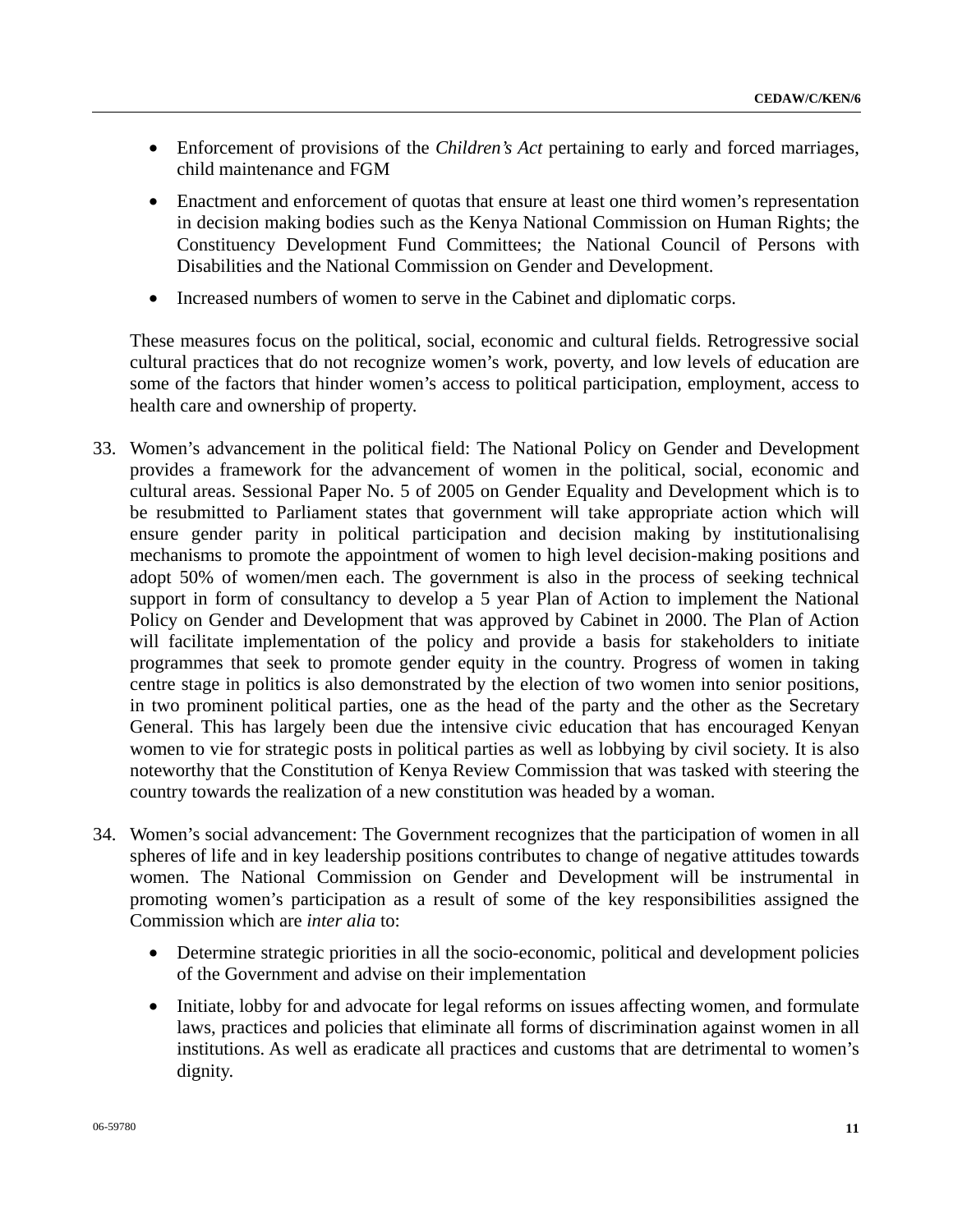- 35. Though less than two years old, the National Commission on Gender and Development has already made several achievements. These include:
	- Providing strategic advice to line ministries specifically with regard to gender responsive law reform and gender responsive budgeting.
	- Strengthening the work of national statutory commissions, such as the Kenya National Commission on Human Rights, through training and capacity building for gender equality work.
	- Collaboration with the government machinery and civil society organisations to develop Sessional Paper No. 5 on Gender Equality and Development.
- 36. There is still need for further support to the Gender Commission. Although the government has taken steps to facilitate operations of the Commission through funds, office space, deployment of staff and by holding regular consultative meetings on areas that concern women's advancement such as strategizing on the pending Gender Bills: Equality Bill 2001, HIV/Control Bill, Domestic Violence (Family Protection Bill) and Affirmative Action Bill. One of the challenges that has been faced in enacting these bills into law is Parliament's crowded calendar and the fact that Bills pass through the House at the rate of less than ten Bills in a year. 2005 was particularly slow given Parliament's preoccupation with the question of a new constitution.
- 37. Resources allocated to the Gender Commission still fall short of those required for its undertakings. In particular challenges exist in respect of the following areas:
	- The Gender Commission requires that its structures be strengthened to ensure effectiveness and efficiency.
	- Funding levels have been sufficiently enabling for the Gender Commission to fully deliver on its mandate.

 The government will seek ways of enhancing funding for the Commission due to the enormity of the task that it is charged with. The Government is therefore committed to providing greater support to the Commission in terms of funding to enable it to carry out its mandate effectively.

- 38. The Sexual Offences Bill that lapsed has received Government support due to the escalation of cases of violence against women such as rape. Reported cases rose from 1,675 in 2000 to 2908 in 2004. As a sign of good will, the Government also contributed some Kshs 4million towards the Nairobi Women's Hospital for its efforts to provide medical care to victims of gender based violence. Funding for the hospital which is relying on good will from the public remains a challenge
- 39. The coming into effect of the *Persons with Disabilities Act Cap. 14 of the Laws of Kenya (2003)* that establishes the Council of Persons with Disabilities further aims at uplifting civic rights of women with disabilities and in particular in respect of their employment, retirement age and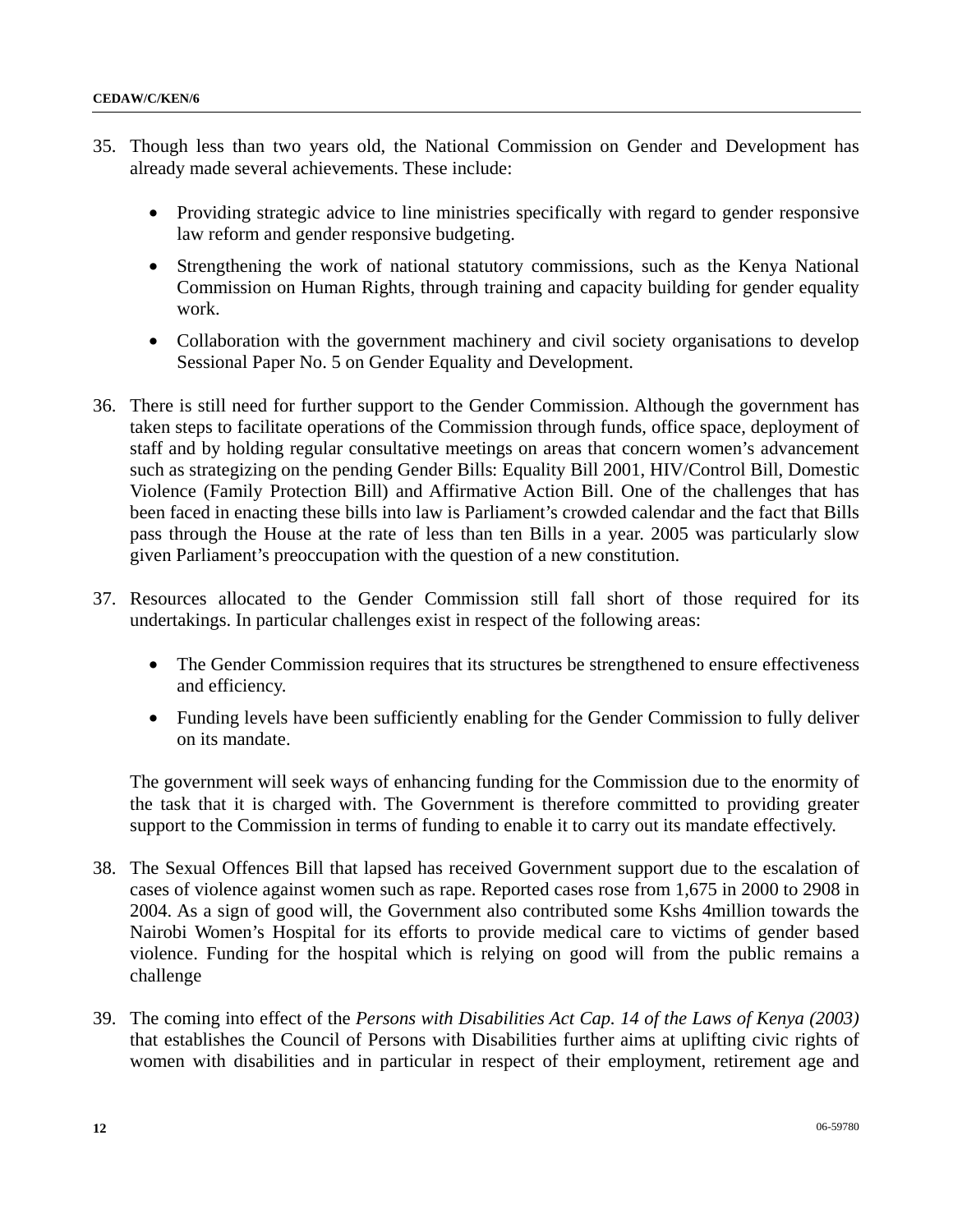ensuring favourable tax exemption provisions. The Council is currently headed by a woman as the director.

- 40. Women's economic advancement: Efforts are being made by Government and community support organizations to enable women to access micro finance credit. The challenges women continue to face include lack of capacity in terms of skills and other managerial competencies that would enable them to effectively utilize funds to operate micro-enterprises. There are programmes in place that seek to build the capacity of women in entrepreneurship. The programmes are highlighted under the report on Article 14 in this report
- 41. Women's cultural advancement: There are efforts by Government through the provincial administration in collaboration with civil society organizations to fight negative social practices such as FGM and early marriage. This issue has been addressed in paragraph 27 above with the example of alternative rites of passage. Also successful women who escaped the circumcision rites such as Members of Parliament, are speaking out against FGM. At the same time there is innovative use of positive cultural practises to advance women's rights. In Nyanza Province, for example, the Kenya National Commission on Human Rights is engaged in a project in which it is using the fact that traditionally widows are supposed to be taken care of by the community, to settle dispossessed widows back on their land.
- 42. Inter-ministerial Committee on Female Genital Mutilation: The Ministry of Gender, Sports, Culture and Social Services has been identified as the national focal point for the coordination of all FGM initiatives. This has been out of the recognition that FGM is a gender issue affecting relationships between women, men, boys and girls; a social issue since it determines society's approval of one's image in society; and a cultural issue therefore a norm which a person from the communities that practice it might not fit in if not circumcised. FGM is also a health issue as the operation negatively affects the health of women and girls who have undergone it. Coordination by the Ministry include advocacy at national and community levels, policy direction and development of new initiatives. An Inter-ministerial Committee on FGM has been instituted and an Action Plan developed to facilitate implementation of the National Action Plan on FGM. In addition, the government in collaboration with the UNFPA has commissioned a situation analysis on FGM whose results will form the basis of future interventions on FGM.
- 43. The National Policy on Gender and Development also addresses educational concerns of children born with disabilities. A survey on persons with disabilities to be carried out in 2006 will also provide much needed data that will inform policy and programme formulation for persons with disabilities.
- 44. There are other efforts to improve access to rehabilitation, education, training and employment of persons with disabilities. Such efforts include implementation of policies to ensure that girls and boys with disabilities have access to relevant education in integrated settings with particular attention to children in rural areas; the training of youth, women, men with relevant marketable skills including tax rebates and incentives. Some of the challenges include enforcement of the *Persons with Disabilities Act*. The Act requires premises to be designed so as to be accessible to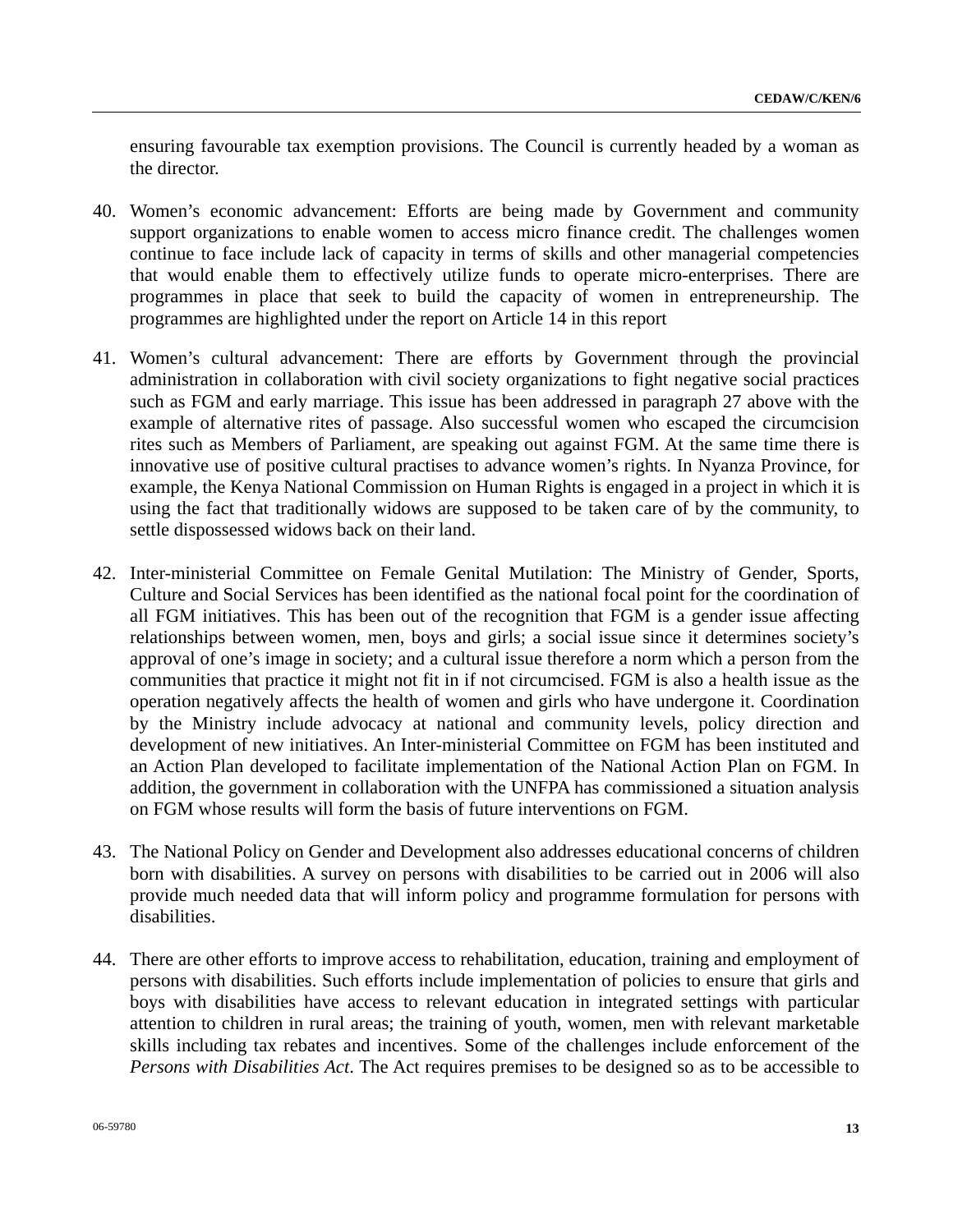persons with disabilities, not all buildings have complied with this requirement. One of the challenges faced in the operationalisation and implementation of the Act is the amount of conflicting legislation in respect of persons with disabilities. Some of the areas that are inconsistent with other legislation include retirement age and provision of tax rebates. There is therefore need to harmonise this legislation.

- 45. Affirmative Action: The Government has adopted the policy of affirmative action in the admission of students to public universities. Female students and persons with disabilities are permitted into universities with slightly lesser points. This serves two purposes: it makes-up for past injustices; and it changes the perception that only men are capable of joining university. We see affirmative action as a step towards reversing stereotypes and advancing the status of women by offering them opportunities that they previously did not have access to.
- 46. Challenges in these efforts include implementation of legislation and inadequate funding for implementation of targeted programmes that would provide necessary skills and attitudinal changes towards persons with disabilities due to deeply entrenched customs and practices. Other concerns are that children with disabilities who are born at home are sometimes kept away from the public and therefore not registered at birth.

## **Article 4: Acceleration of equality between women and men**

- 47. Sessional Paper No 5 of 2005 on Gender Equality and Development provides a framework in areas where affirmative action can be used to bring equality between men and women. In political participation and decision making for example, in section 58(c) it encourages NGOs, CBOs, co – operative societies, trade unions, professional bodies and the private sector to ensure higher representation and participation of women in decision-making. In section 58(e) it also encourages the creation of awareness and promotion of the active participation of women in political and decision-making processes at the grass roots level.
- 48. Education: In 2000 Affirmative Action policy was introduced in education with the aim of improving access to and retention of girls in the education system. It operates through mechanisms such as lowering entry points to public universities. Another positive measure was the establishment of Kenya's re-entry policy for pregnant school girls that was introduced in 1998. The challenge faced is effective implementation of the measures including monitoring and evaluation
- 49. Other areas: At other levels, Cooperative societies under the Ministry of Cooperatives have adopted affirmative action. At least one – third of the members of cooperative management boards are required to be women to ensure equitable gender representation. The Government is currently undertaking measures to ascertain the membership of women on these boards as well as the nature of duties performed.
- 50. *The Constituency Development Fund Act, 2003* states that one-third of members of Constituency Development Fund Committees are required to be women. It is envisaged that this representation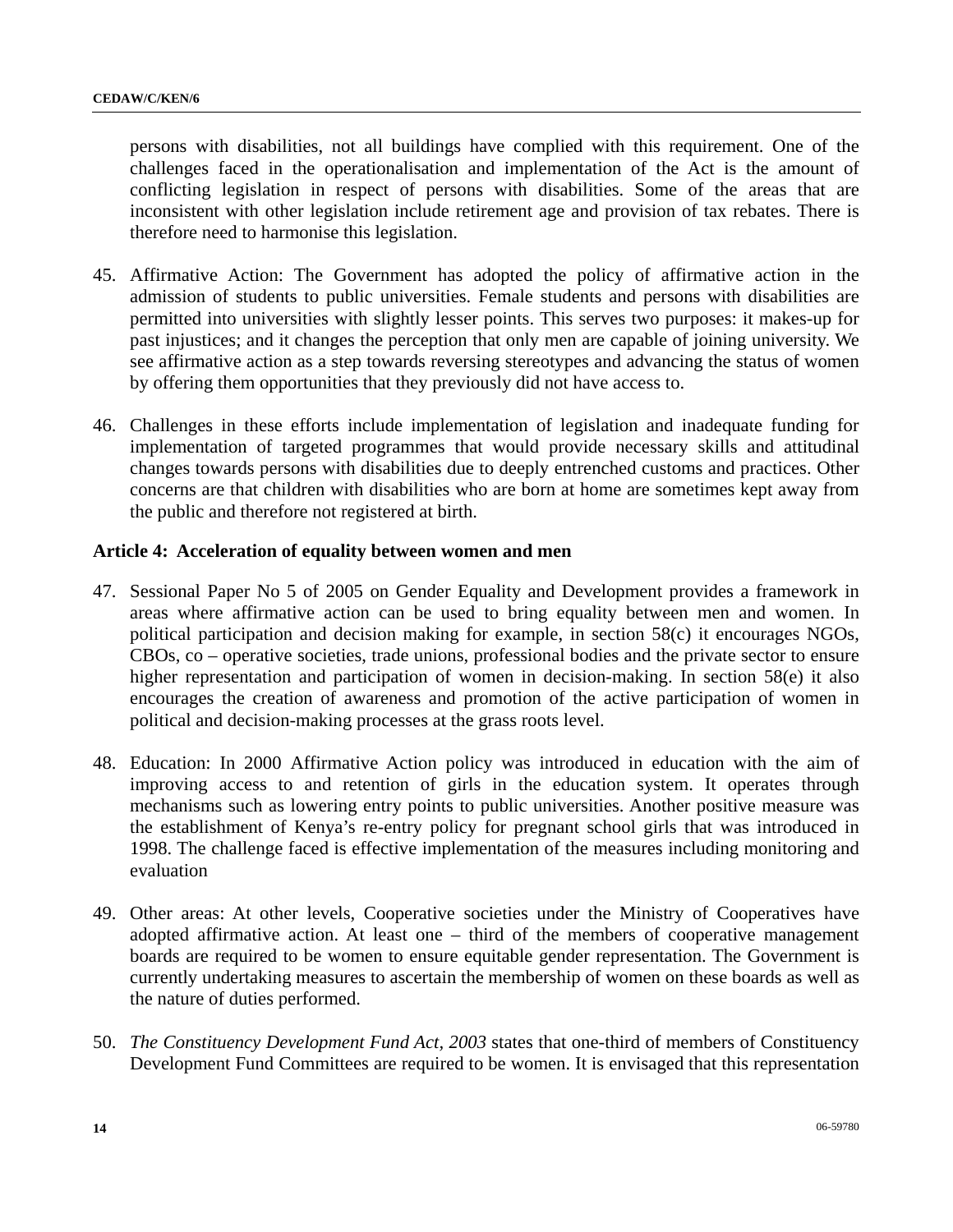will ensure that women's voices are heard in terms of the projects that are earmarked for implementation. We are in the process of collecting data on women's representation on the committees as well as the positions they hold in order to determine their effectives in terms of influencing development agenda at the constituency level. Introduction of the Constituency Development Fund is also expected to expedite grassroots development by alleviating poverty among the rural poor most of whom are women.

- 51. The East African Legislative Assembly (EALA) has embraced affirmative action in the sense that nine of its members are required to be women from the three countries of East Africa that form the East African Community: Kenya, Uganda and Tanzania. The previous regime breached this rule such that currently Kenya is represented by two women instead of three while Tanzania and Uganda each have three representatives. The justification used for sending less than three women to the EALA was that the precise mechanism for achieving gender parity was not spelled out in the East African Treaty. What this has illustrated to Kenyan women's rights workers is the importance of precision in language and legislation intended to strengthen and protect women's rights. The impending elections for the East African Legislative Assembly will present Kenya with an opportunity to rectify this anomaly.
- 52. On the other hand the *National Commission on Gender and Development Act 2003* section 11(5) specifies that the director and deputy director of the commission shall be of opposite sexes and at no one time shall more than two – thirds of the Commission be of the same gender. A similar provision is also found in respect of the Kenya National Commission on Human Rights' enabling legislation, at the KNCHR the Chairperson is a man whilst the Vice-Chairperson is a woman.
- 53. These special measures are considered to be non discriminatory because they are meant to ensure women are at par with men in specific areas of their lives.
- 54. On the Beijing Platform for Action Implementation, the Government has been preparing progress reports on the implementation status to the annual Commission on Status of Women meetings in New York. Developing a system for tracking and measuring progress in gender mainstreaming is among the key activities that the Department of Gender will carry out in 2006 as reflected in the Strategic Plan of the Department. This system will also be used to monitor implementation of the Platform for Action.

## **Article 5 (a) - Sex roles and stereotyping**

55. The Government of Kenya recognizes the obligation to modify social and cultural patterns of conduct that are likely to result in prejudices blur equality between men and women. The Government also recognizes that it was asked by the Committee on Elimination of Discrimination against Women to take action on cultural practices that continue to entrench gender stereotypes. In this regard, the Government has undertaken a number of legislative, policy and other measures aimed at realizing this end. These measures are discussed hereunder.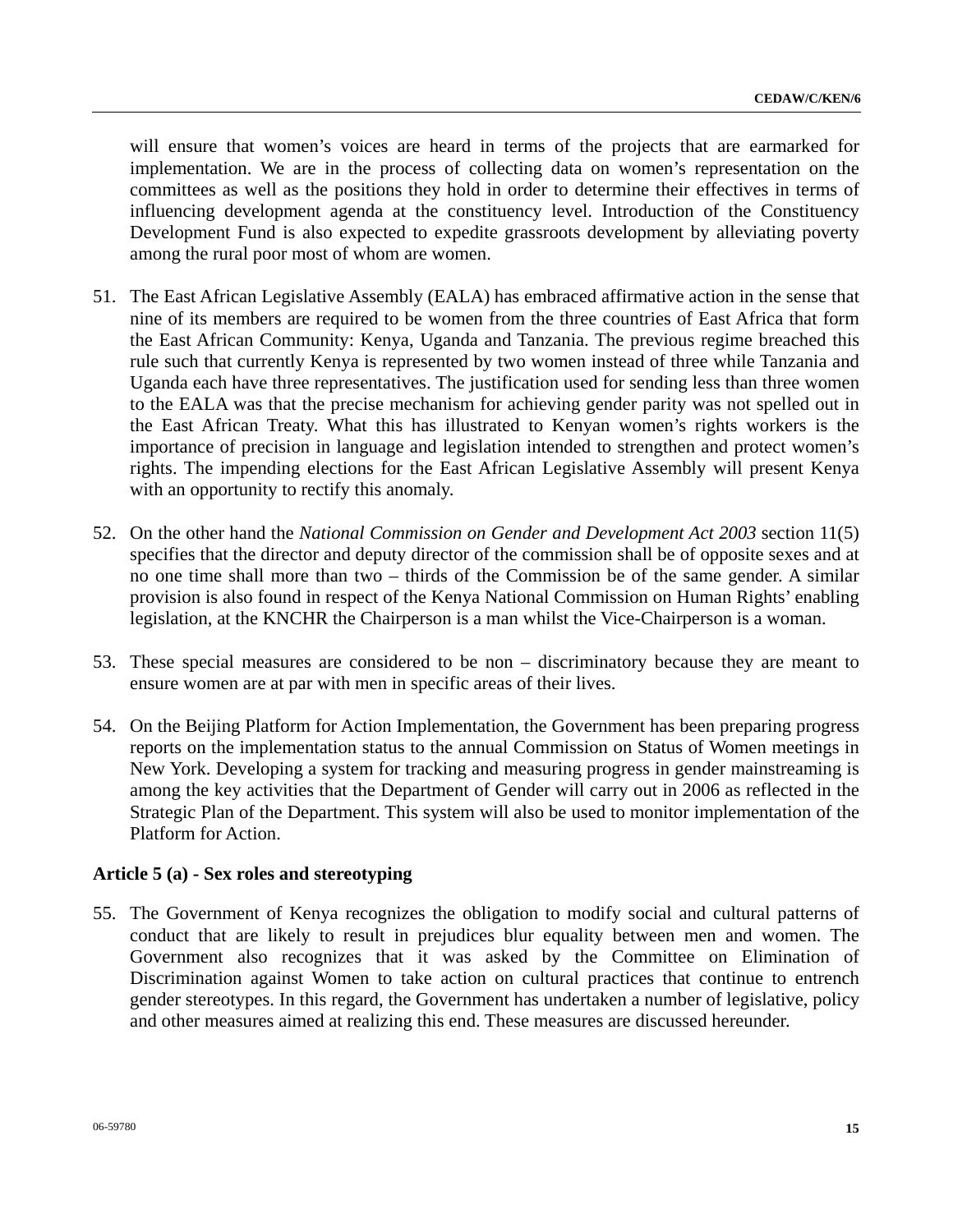- 56. Change of School Curriculum: The Government has undertaken a comprehensive review of the Primary and Secondary School education curriculum. Books that initially portrayed women as actors in the domestic front and men as players in public life have either been reviewed or done away with. The syllabus also encourages both boys and girls to learn creative arts, home science (including cooking, knitting, washing cloths etc.) and even sports. It is hoped that this new curriculum will go a long way towards eliminating currently prevailing stereotypes. Since the syllabus targets children at their very early stages in life, we expect a Kenya bereft of abusive stereotypes.
- 57. Implementation of *The Children's Act (2001)*: The Government of Kenya has also realized that cultural practices like FGM and forced early child marriages still go on unabated. In this regard, it is particularly noteworthy that the Government has enacted the *Children's Act* which *inter alia* outlaws practices such as Female Genital Mutilation (FGM) on children below the age of 18. The Act treats FGM as an assault on children and is punishable by law. The Act is also a bold step against the practice of early child marriages which have continued to undermine the rights of the girl-child. The Act is expected to mark the beginning of an epoch where the girl child will have the same opportunities as the boy child. It is envisaged that soon, the cultural practice of FGM and that of early child marriages will be done away with.
- 58. There are however, problems still associated with the implementation of the *Children's Act*. Firstly, since the level of illiteracy is generally, high, a host of the citizenry is ignorant of the law; and this does not help in the realization of the target to see children freed from *inter alia* FGM and early child marriages. Secondly, the Government has noted that even as children are now legally immune from forced marriages and FGM, women above the age of 18 are still held by these very chains.
- 59. The *Public Officer Ethics Act, 2003*: Recognizing that the prevalence of gender stereotyping is still rife at the workplace, the Government enacted the *Public Officer Ethics Act 2003*. This Act proscribes sexual abuse at the workplace; it encourages a working environment that promotes a condition of respect of fundamental human rights; and it requires that public officers obey and respect principles of accountability and transparency. All commissions are expected to develop and enforce codes of conduct for the various public services organizations that will guide conduct of public services organizations. Already the Public Service Commission and the Teachers Service Commission have developed Codes of Conduct for their employees. We expect that in the fullness of time, this law will assist in eradicating sexual harassment in the work place.
- 60. The *National Commission on Gender and Development Act (2003)* and the Gender Commission: On the 9<sup>th</sup> of January, 2004, the *National Commission on Gender and Development Act (2003)*, came into force. This Act establishes the Commission on Gender which has the mandate to *inter alia*:

Initiate, lobby for and advocate for legal reforms on issues affecting women, and to formulate laws, practices and policies that eliminate all forms of discrimination against women and all institutions, practices and customs that are detrimental to their dignity.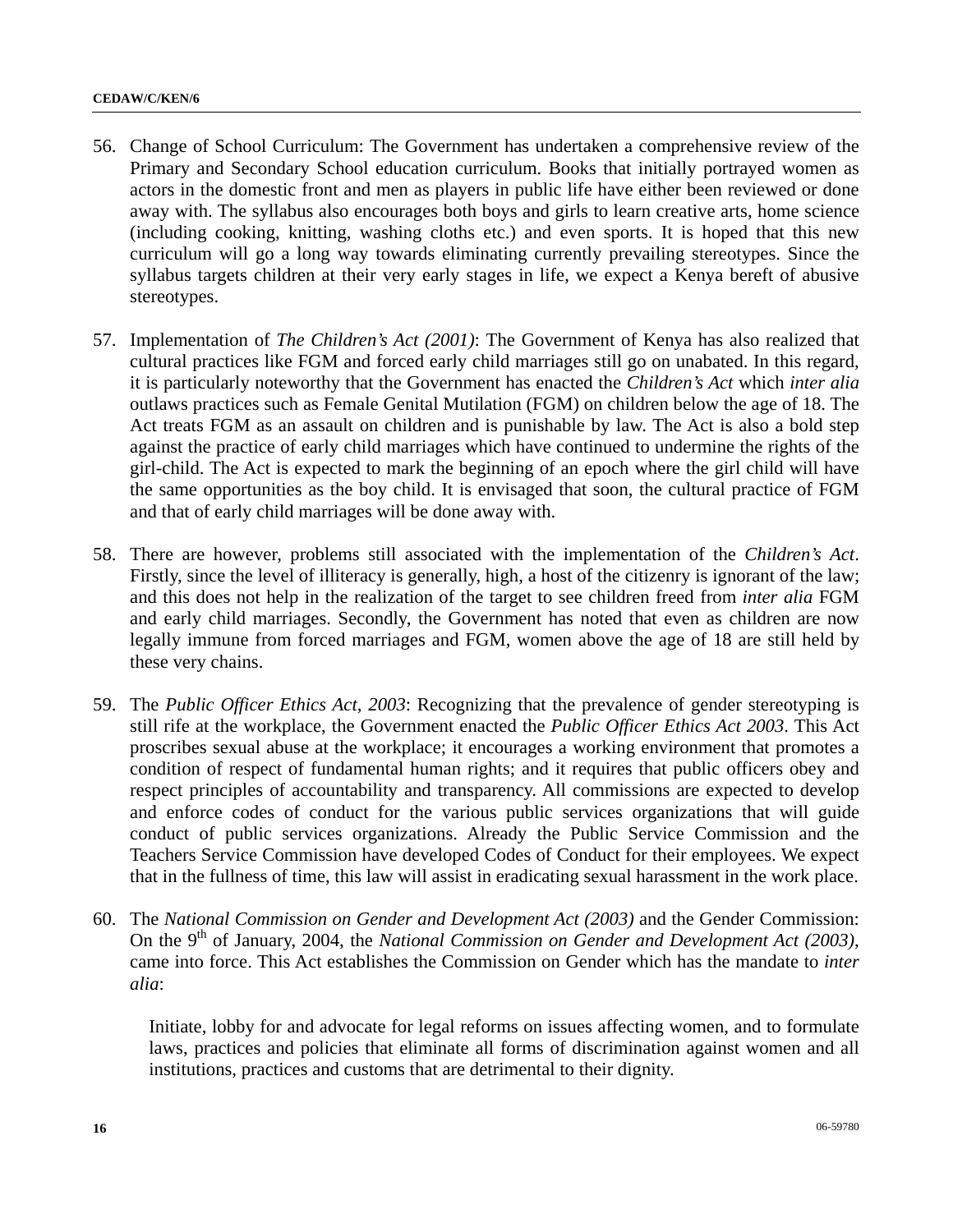The Commission was inaugurated in November, 2004.

- 61. Support of NGOs: The quest to change retrospective cultures is supplemented by the Non Governmental Organisations. The Government has also supported – and continues to support - Non Governmental Organizations (NGOs) working towards this noble end. For instance, the United Nations Fund for Women (UNIFEM) has commenced programmes aimed at supporting girls who are rejected by indigenous communities that practice FGM. One way the State has ensured support for this endeavour is by waiving tax for all costs spent on this kind of work.
- 62. It is worth mentioning that a positive trend has developed in the portrayal of women by the media. This can be attributed to efforts by the Association of Media Women in Kenya (AMWIK), civil society and Government. The ICT policy that the government is set to implement also addresses this concern. There are instances however where women have been wrongly used in adverts. For example, some media adverts have continued to portray men as educated, rich and powerful people who will always be adored by very beautiful women. At the same time, the media is yet to be sensitive to persons with disabilities generally. Creative means of utilising positive cultural practises have also emerged – for example in the Nyanza Province, the fact that there is a cultural practise of maintaining widows is being encouraged by the Kenya National Human Rights Commission, whilst discouraging the negative practise of widow inheritance. This project also illustrates the use of culturally relevant approaches to eradicate negative cultural practises.
- 63. Generally, discriminating cultural practices, like FGM, early and forced marriages still persist. We recognize that regulating the media has been a difficult task given the underlying principle that the media ought to be free and be as less regulated as possible. We also acknowledge that cultural practices are deeply entrenched ways of life that will certainly take time to change.

## **Article 6 Suppression of the exploitation of women**

- 64. Prostitution is illegal in the country though it exists mainly in urban areas due to the fast urban development and high unemployment rates especially of women. The 2002 national estimate of those below the poverty line (living on less that US \$ 1 a day) stood at 56% of the population. In urban areas, 49.2% of men live below the poverty line as compared to 63.0% of urban women.[3](#page-16-0) Since women are economically disadvantaged any enforcement of laws against prostitution has more of an impact on them than on men.
- 65. Kenya's current laws on commercial sex work are antiquated and discriminate against women as is illustrated in the following paragraphs. The following are the sanctions in place: Kenya's laws regarding prostitution have not changed since our last report. Section 147 of the *Penal Code* deals extensively with procuration, while sections 153 and 154 deal extensively with the offence of prostitution. Every woman who knowingly lives wholly or in part on the earnings of

<span id="page-16-0"></span>**\_\_\_\_\_\_\_\_\_\_\_\_\_\_\_\_\_\_** 

<sup>3</sup> Government of Kenya, Economic Strategy for Wealth and Employment Creation 2003-2007 (Nairobi: Government Printer, 2003) xvii.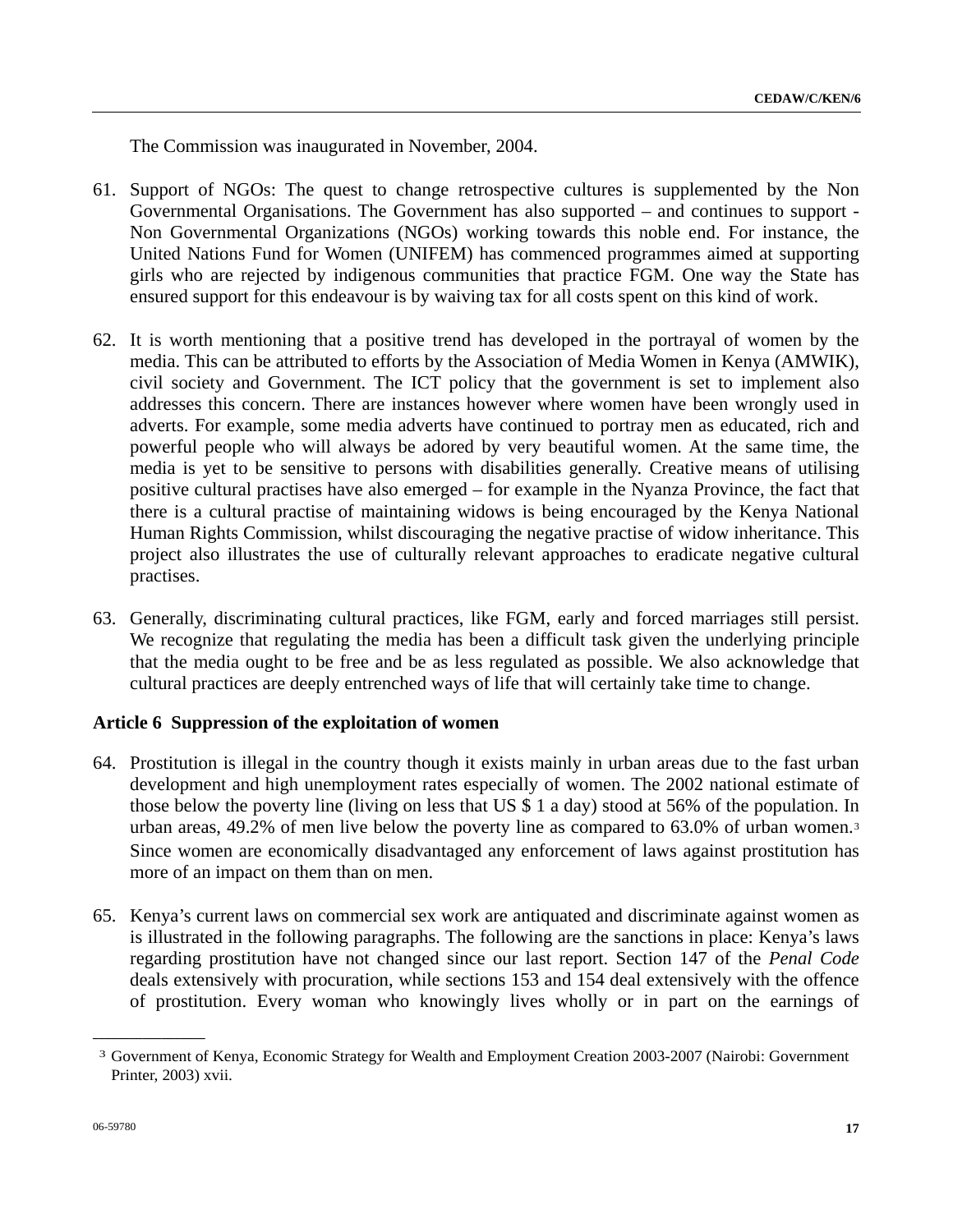prostitution, or who is proved to have, for the purpose of gain, exercised control, direction or influence over the movements of a commercial sex workers in such a manner as to show that she is aiding, abetting or compelling her to prostitution with any person or operating a brothel is guilty of a misdemeanor.

- 66. To prevent trafficking and exploitation of women, any person who procures or attempts to procure any girl or woman under the age of twenty-one years to prostitute or have unlawful carnal connection, either in Kenya or elsewhere, is guilty of a misdemeanour and, subject to the provisions of section 27 of the *Penal Code*, may, at the discretion of the court, and in addition to any term of imprisonment awarded in respect of the said offence, be sentenced to corporal punishment. This applies to any person who uses threats or falsely procures or applies, administers to or causes to be taken by any woman or girl any drug, matter or thing, with intent to stupefy or overpower so as thereby to enable any person to have carnal connection is guilty of misdemeanour.
- 67. Section 156 of the *Penal Code* makes it an offence for a person to operate a brothel, lease or let any part of the premises with the knowledge that the premises or some part thereof is used as a brothel. Selling women's sexual services by a third person is illegal. Section 151 prohibits detention of females for immoral purposes whereas Section 152 justifies conducting of a search for a woman detained for immoral purposes. Any person, who detains any woman or girl against her will in any premises with intent that she may be unlawfully and carnally known by any man, is guilty of a misdemeanour. In such circumstances if a woman escapes wearing apparel meant to confine her in such premises, no legal proceedings will be conferred against her.
- 68. The Government of Kenya has intensified efforts to grant women their rights including legislation, to suppress all forms of trafficking of women and exploitation of women through prostitution. The country on that vein has continued to put in place a number of legislative measures to prevent trafficking in women and girls. These measures include the signing of the Palermo Protocol on Human Trafficking and preparation of a Trafficking in Persons Bill.
- 69. The Government is also a member of a stakeholders committee set up under the International Organization for Migration for the "Counter Trafficking in Kenya": A capacity Building and Awareness Raising Initiative" The Committee serves as a forum to discuss stakeholder activities in counter-trafficking. A strategy for building the capacity of the government and civil society organizations to counter trafficking in Kenya is under discussion.
- 70. The government acceded to the United Nations Convention Against Transnational Organised Crime in June 2004 which deals extensively with trafficking.
- 71. The Government has also established the anti- trafficking police unit under the police department to specifically investigate cases of suspicious international adoptions, commercial sex tourism of children and their prostitution as well. This police unit has undergone special training to build their capacity to identify risk areas and instances of adoption that are tantamount to trafficking.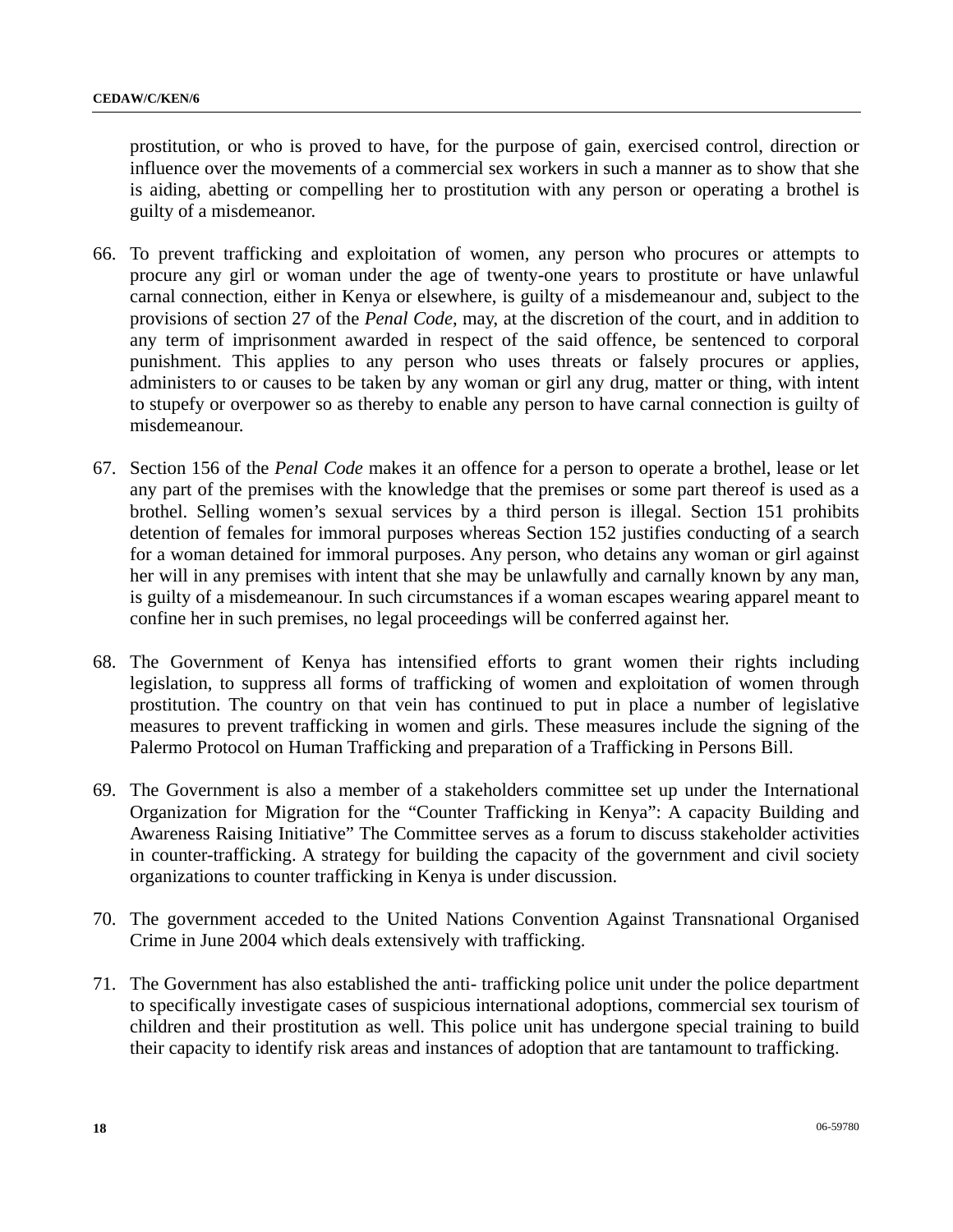- 72. Parents or guardians may go before the judge or magistrate to retrieve a woman or girl from unlawful detention for immoral purpose. In such a case a warrant for search may be issued for the woman to be returned to the parents or otherwise dealt with as circumstances permit and require. A magistrate issuing a warrant under section 152 (1) of the *Penal Code* may by the same or any other warrant, cause any person accused of so unlawfully detaining the woman or girl to be apprehended and brought before a magistrate and proceedings to be taken for punishing that person according to the law. A woman or girl shall be deemed to be unlawfully detained for immoral purposes if she is so detained for the purpose of being unlawfully and carnally known by any man.
- 73. The Government has launched a very aggressive Universal Birth Registration Campaign. This arose out of various realisations:
	- that the children most vulnerable to trafficking are those that are not registered at birth and as such, the Government has been unable to track them as they are not accounted for.
	- that in instances of child sexual exploitation, child prostitution, early and forced marriages, it becomes impossible for parents and guardians of the children to claim their rights to be protected even from harmful cultural practices due to the absence of birth certification which can only arise out of birth registration. In the absence of a birth certificate, it becomes practically impossible to actually prove that the child victim of the aforementioned atrocities is actually underage.
	- that the majority of Kenyans do not realise the significance of birth registration.
- 74. This campaign is faced by several challenges among which include cultural and social beliefs which inhibit the naming of children before the passage of a certain amount of time, geographical distance from the offices where registration is required to take place, ignorance and the tedious procedure involved in birth registration. Currently, the Government is making use of Traditional Birth Attendants (TBAs) to register children as most women, especially those in the rural areas deliver at home. The problem faced is the fact that although most of these birth attendants are trained by the Government this is work they undertake on a part time basis and have to fit in their registration obligations within their everyday duties. A greater challenge is that the majority of them are illiterate and have to depend on their children to write for them before the records are forwarded to the chief. A lot of information then gets lost in translation.
- 75. Child prostitution is equally against the law. Any person who unlawfully takes an unmarried girl under the age of sixteen years out of the custody or protection of her parents, or other person having the lawful care or charge of her, and against the will of the parents or other person, is guilty of a misdemeanour. Further, Section 255 of the *Penal Code* stipulates that any person who fraudulently takes, entices away, detains, receives or harbours a child enticed away is guilty of a felony and is liable to imprisonment for seven years.
- 76. To curb the problem of commercial sexual exploitation of children, the Government has established the Tourist Police which is based at the Kenyan coast (which is a popular tourist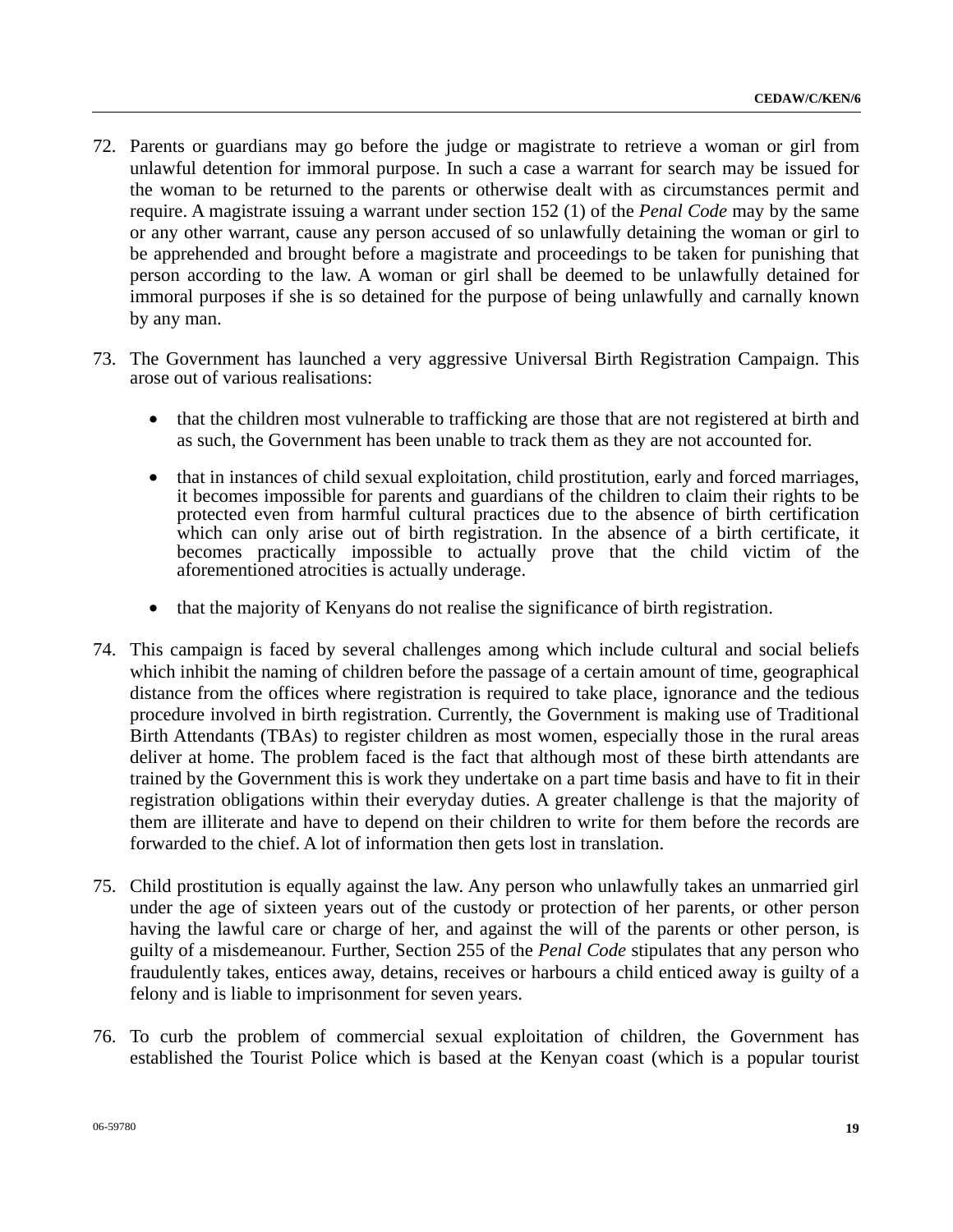destination) and mandated to deal with child prostitution and commercial sex workers. This is because it was realised that in most cases these are the same children who are trafficked for purposes of sexual exploitation and early and forced marriages to other countries.

- 77. There are other laws to prevent international exploitation of women. Under section 257 of the *Penal Code* any person who kidnaps any person from Kenya or from lawful guardianship is guilty of a felony and is liable to imprisonment for seven years. Section 260 provides that kidnapping with intention of confining or for unnatural lust is unlawful; it's a felony and is liable for imprisonment. To penalize nationals who exploit women and girl children outside the country, section 264 of the *Penal Code* provides that a person who imports, exports, removes, buys, sells or disposes of any person as a slave, or accepts, receives or detains against one's will is guilty of a felony and is liable for imprisonment for ten years.
- 78. The law relating to rape in Kenya is covered under the section dealing with offences against morality. This law protects all women including commercial sex workers. Since prostitution is illegal unless proved otherwise a raped commercial sex worker will not stand much ground to acquire justice on rape in comparison to a woman who does not practice it. The difficulty faced by commercial sex workers is that they are stigmatised and thus are less likely to be willing to report a rape.
- 79. The laws against prostitution are also biased against women. Those who solicit the services of commercial sex workers are not punished under the law. When arrests are conducted for commercial sex workers, female commercial sex workers are mainly netted as opposed to their predominantly male clientele. There are no specific laws relating to clients of commercial sex workers although in quite a number of swoops a few male clients get arrested.
- 80. Given that living off the earnings of prostitution is illegal in Kenya commercial sex workers are not licensed and commercial sex work is stigmatised, punished and prohibited in Kenyan law.
- 81. One of the challenges the State has faced is in addressing the root causes of both trafficking in women and children and the exploitation of commercial sex workers. The main causes of prostitution are poverty brought about by high unemployment and low incomes. Prostitution also continues to thrive because the punishments prescribed only address one of the parties, clients do not incur risks.
- 82. In trying to tackle the problem, the Government is instituting measures to empower women economically through provision of credit facilities for them to venture into legal income generating projects. Other measures are being put in place such as strengthening of security along the nation's borders through the enforcement and facilitation of the immigration department. However there is still no system in place to monitor whether immigrants or emigrants are predominantly engaged in sex work. At the same time no specific laws exist to protect young girls from labour agencies, marriage bureaux and others which sometimes essentially engage in trafficking.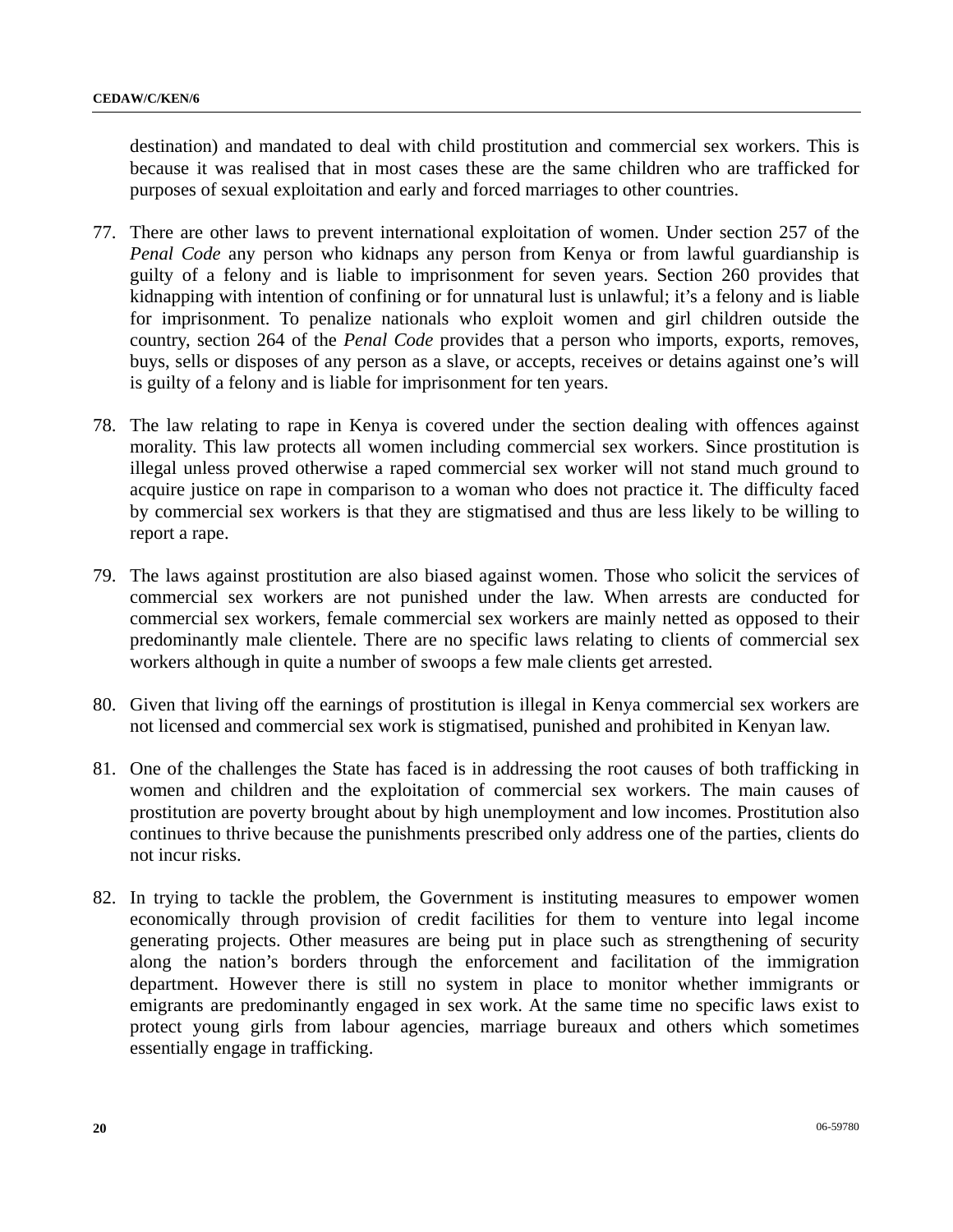- 83. The combination of poverty, unemployment, gender inequality (the low status of the girl-child), inadequate legislation and poor law enforcement in Kenya has allowed trafficking in children to thrive. While Kenya cannot be said to rival the sex tourist centres of Asia and South America, the problem appears to be escalating in Africa due to the enactment of tough legislation against child abuse in the aforementioned regions. The Kenyan cities and towns of Mombasa, Nairobi, Malindi, Nanyuki and Nakuru have been implicated as areas known for child sex tourism. For example, in Malindi, there are an estimated 500 foreign-owned villas, most of which are located in isolated areas with great security, where authorities suspect the practice continues unabated.
- 84. Kenya is in the process of putting in place a Trafficking Act. The Bill is currently under discussion.

## **Article 7: Political and Public Life**

- 85. As indicated in our last report, Kenya's *Constitution*, guarantees both men and women equal rights as voters. Kenya's electoral laws do not discriminate on the basis of sex and allow both men and women of majority age vote and contest for public offices. Women can also campaign and participate as election monitors.
- 86. In 2002, women constituted 51.8 per cent of the voters, a slight increase from to 51.1 per cent in 1997. The number of women parliamentarians doubled from 9 to 18 in March 2003, an increase from 4.1% to 8.1% following the 2002 General Elections.
- 87. Political participation: The 2002 general elections show an increase in women's participation. Women contestants constituted 84(7.9%) out of 1,057 parliamentary candidates. This compares to 50 (5.7%) women contestants out of 882 parliamentary candidates in the 1997 General Elections. Of the 210 elected members of parliament in 2003, 10(4.8%) were women as compared to 4(1.9%) of 210 in 1997. In addition, measures taken by political parties to increase women's participation in the 2002 elections by nominating additional women to the National Assembly, translated into 66.7% of nominated members of parliament in 2002 compared to 41.7% in 1997**.**
- 88. One of the continuing challenges that is faced by Kenya is in the area of increasing women's representation in national decision making institutions such as the Parliament. Affirmative action for women's increased parliamentary representation would require constitutional amendment as the number of seats in Parliament is set by the *Constitution*. Constitutional amendment has proven to be a long and perilous struggle. Although section 82(4(d)) of the *Constitution* provides for compensation and affirmative measures for groups that have suffered a recognised form of discrimination such as sex based exclusion, there is no enabling legislation to ensure the enforcement of section 82(4(d)).
- 89. Other challenges to women's entry into public office: The prevalent values and attitudes among the Kenyan populace make women generally shy away from elective positions. Some of the factors that continue to impede women's participation in politics are inadequate resources, social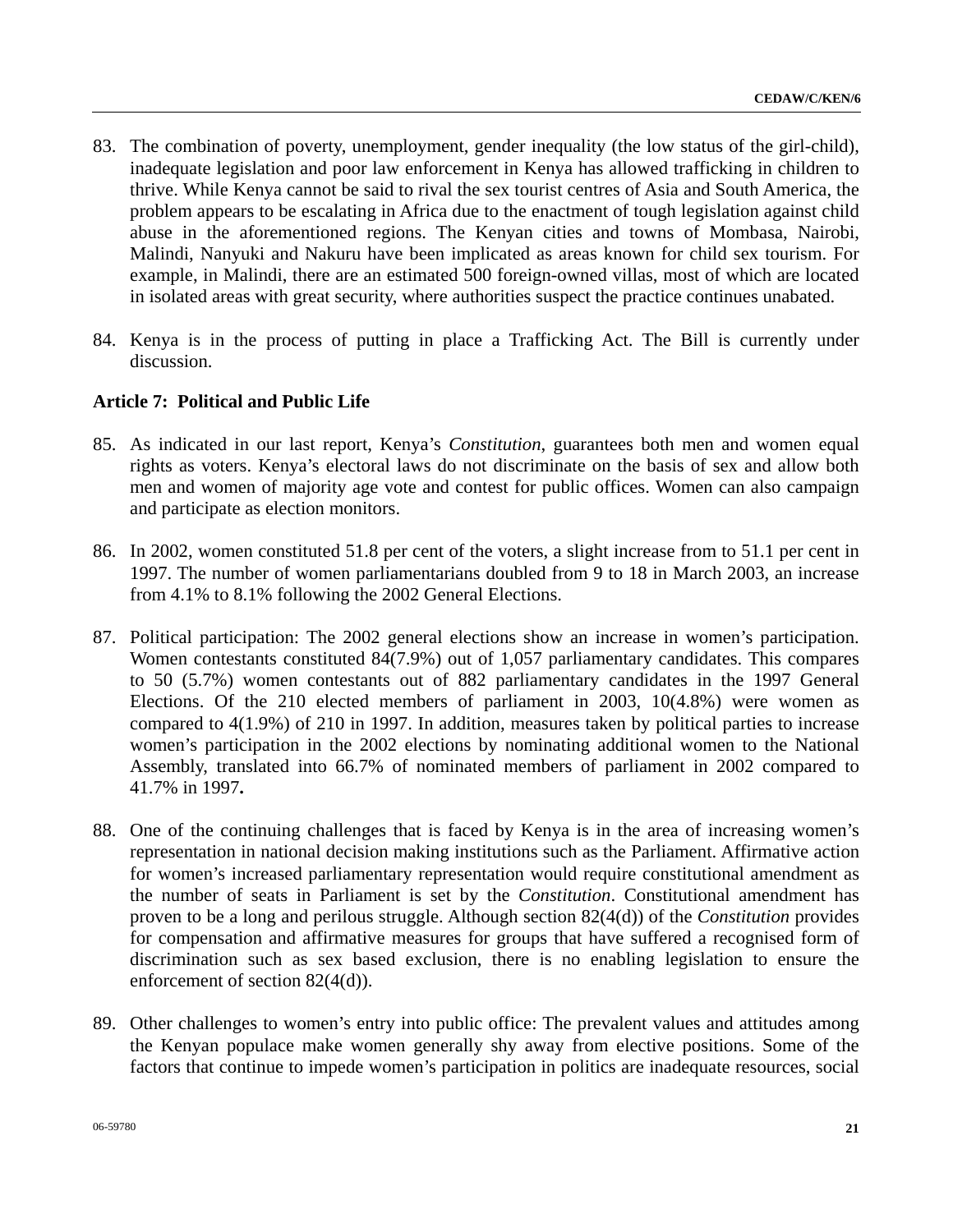cultural attitudes which do not encourage women to participate in politics which leads to women's lack of confidence, sexual harassment of women candidates and lack of resources. Other factors that impede women from running for political office include violence and the patronage based nature of politics in Kenya. There are also legal impediments such as the lack of a regulatory framework for political parties. Finally stereotypes of women's role as being that of those who support and cheerleaders not actual leaders also impede women's participation in politics.

90. Some of the measures in support of women's participation include civic education by both Government and civil society, formation of civil society lobbying and advocacy groups. Amongst these measures are voter and civic education efforts that have been undertaken by the Electoral Commission of Kenya which also monitors the incidence of women voters and candidates.

|                       | June 2003               |      |       |                | January 2006   |      |       |       |
|-----------------------|-------------------------|------|-------|----------------|----------------|------|-------|-------|
| <b>RANK</b>           | Women                   | Men  | Total | (% )           | Women          | Men  | Total | (% )  |
|                       |                         |      |       | Women          |                |      |       | Women |
|                       |                         |      |       |                |                |      |       |       |
| <b>Ministers</b>      | 3                       | 26   | 29    | 10.3           | $\overline{2}$ | 32   | 34    | 5.8   |
| <b>Assistant</b>      | $\overline{\mathbf{4}}$ | 39   | 43    | 9.3            | 6              | 40   | 46    | 13    |
| <b>Ministers</b>      |                         |      |       |                |                |      |       |       |
| <b>National</b>       | 18                      | 204  | 222   | 8.1            | 18             | 204  | 222   | 8.1   |
| <b>Assembly</b>       |                         |      |       |                |                |      |       |       |
| Ambassadors/          | $\overline{7}$          | 27   | 34    | 20.6           | 11             | 29   | 40    | 27.5  |
| <b>High</b>           |                         |      |       |                |                |      |       |       |
| <b>Commissioners</b>  |                         |      |       |                |                |      |       |       |
| <b>Permanent</b>      | 3                       | 21   | 24    | 12.5           | 5              | 25   | 30    | 16.7  |
| <b>Secretary (PS)</b> |                         |      |       |                |                |      |       |       |
| <b>Provincial</b>     | $\mathbf{0}$            | 8    | 8     | $\blacksquare$ | $\mathbf{0}$   | 8    | 8     |       |
| <b>Commissioners</b>  |                         |      |       |                |                |      |       |       |
| (PC)                  |                         |      |       |                |                |      |       |       |
| <b>District</b>       | $\overline{\mathbf{3}}$ | 68   | 71    | 4.2            | $\overline{2}$ | 69   | 71    | 2.8   |
| <b>Commissioners</b>  |                         |      |       |                |                |      |       |       |
| $(DC)^4$              |                         |      |       |                |                |      |       |       |
| <b>Deputy</b>         | 19                      | 75   | 94    | 20.2           | 21             | 77   | 98    | 21.4  |
| <b>Secretary</b>      |                         |      |       |                |                |      |       |       |
| <b>Councillors</b>    | 377                     | 2460 | 2837  | 13.3           | 377            | 2460 | 2837  | 13.3  |

Table 1: Politics and Decision Making June 2003 – January 2006

<span id="page-21-0"></span>**\_\_\_\_\_\_\_\_\_\_\_\_\_\_\_\_\_\_** 

<sup>4</sup> The figure for 2006 is actually the position as at June 2005.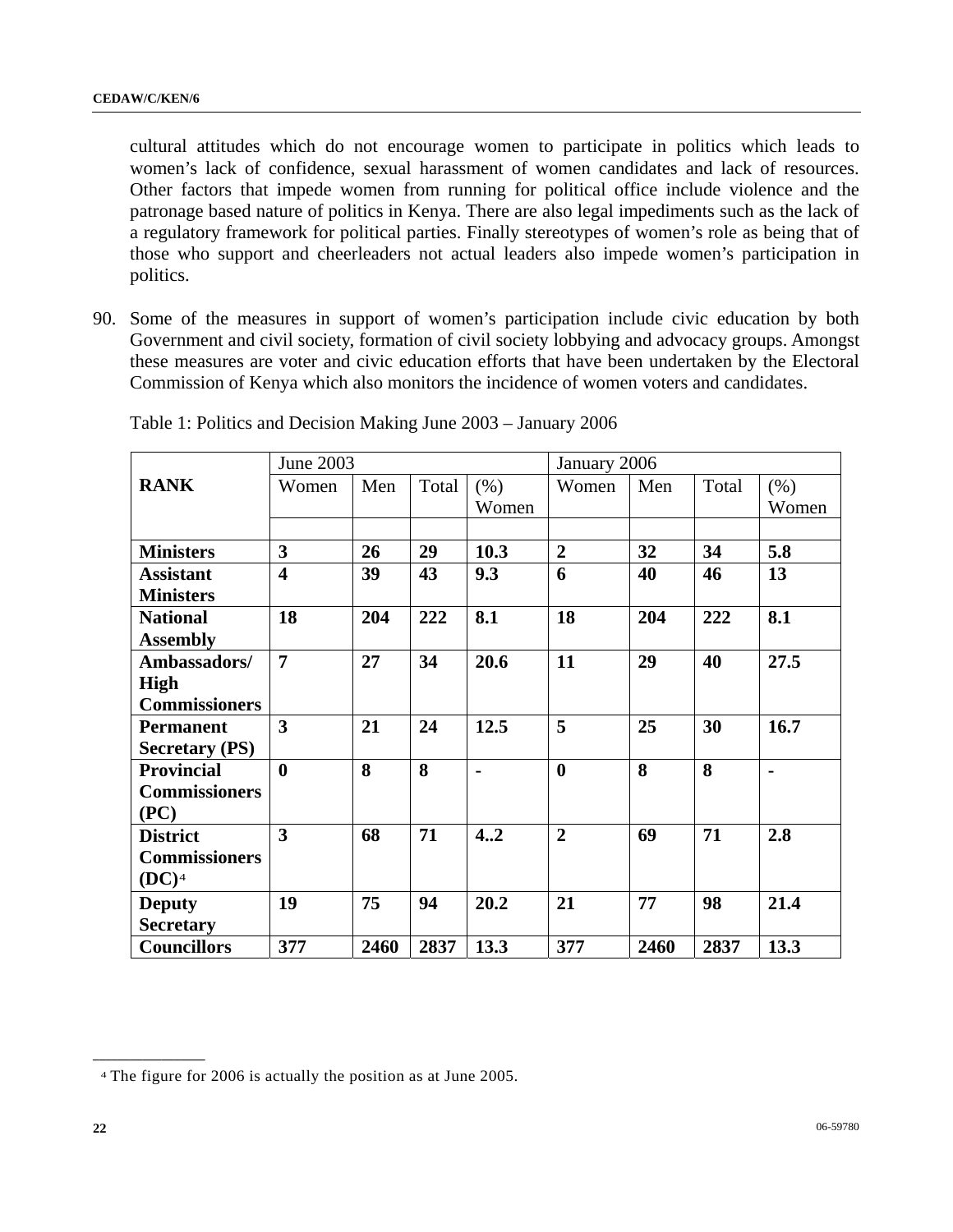| <b>Lawvers</b>  | 1645 | 3179 | 4824 | 34.3 | 1708 | 3277 | 4985 | 34.3 |
|-----------------|------|------|------|------|------|------|------|------|
| <b>District</b> | 68   | 355  | 423  | 16.1 | 88   | 359  | 447  | 19.7 |
| Officers (DO)   |      |      |      |      |      |      |      |      |

 *Source: - Department of Gender - Electoral Commission - DPM Compliment Statistics Unit* 

91. In the local councils women's representation has progressively increased from 8.1% in 1998 to 13.3% in 2002 as shown below.

| <b>Authorities</b> | 1988                     |                          |                          |              | 1992          |                        |              | 1998          |                        | 2002         |       |                        |
|--------------------|--------------------------|--------------------------|--------------------------|--------------|---------------|------------------------|--------------|---------------|------------------------|--------------|-------|------------------------|
|                    | <b>Total</b>             | Women                    | $\frac{0}{0}$<br>Women   | <b>Total</b> | Women         | $\frac{6}{9}$<br>Women | <b>Total</b> | Women         | $\frac{0}{0}$<br>Women | <b>Total</b> | Women | $\frac{0}{0}$<br>Women |
| County             | 631                      | 13                       | 2.1                      | 1029         | 24            | 2.3                    | 2455         | 201           | 8.2                    | 1847         | 248   | 13.4                   |
| Municipal          | 215                      | $\overline{7}$           | 3.3                      | 354          | 15            | 4.2                    | 596          | 52            | 8.7                    | 446          | 60    | 13.5                   |
| City<br>Council    | $\overline{\phantom{0}}$ | $\overline{\phantom{0}}$ | $\overline{\phantom{a}}$ | 55           | 4             | 7.3                    | 69           | $\mathcal{L}$ | 10.1                   | 113          | 13    | 11.5                   |
| Town<br>Council    | 125                      | 3                        | 2.4                      | 398          | $\mathcal{I}$ | 1.8                    | 572          | 40            | 7.0                    | 431          | 56    | 13.0                   |
| Total              | 971                      | 23                       | 2.4                      | 1836         | 50            | 2.7                    | 3692         | 300           | 8.1                    | 2837         | 377   | 13.3                   |

Table 2: Local authorities membership by sex (1988-2002)

Source: Electoral Commission, 2002

- 92. Civil Service: The Government has continued to make considerable efforts to appoint women in various public bodies including parastatals. There has been remarkable improvement in women's representation in the Judiciary at all levels. In 2005 women formed 42.2% of District Magistrates, 37.6% of Senior Resident Magistrates, 42.3% of Senior Principle Magistrates and 20.3% of High Court Judges compared to 41.3%, 36.8%, 40.9% and 17.6% respectively in 2003. The number of women judicial service officers increased from 196 in the year 2003 to 224 in the year 2005 as shown in the table 3 below. In June 2005, 34.3% lawyers registered by the High Court were women as compared to 34.1% in June 2003.
- 93. However, at other levels of the public service women are still not well represented in senior positions. For instance by June 2005, women permanent secretaries constituted 5(16.7%) out of 30. Only 2(2.8%) out of 71 District Commissioners, 21(21.4%) out of 98 Deputy Secretaries and 88(19.7%) out of 447 District Officers. Not a single woman occupied the level of Provincial Commissioner, out of the 8 posts in the entire country.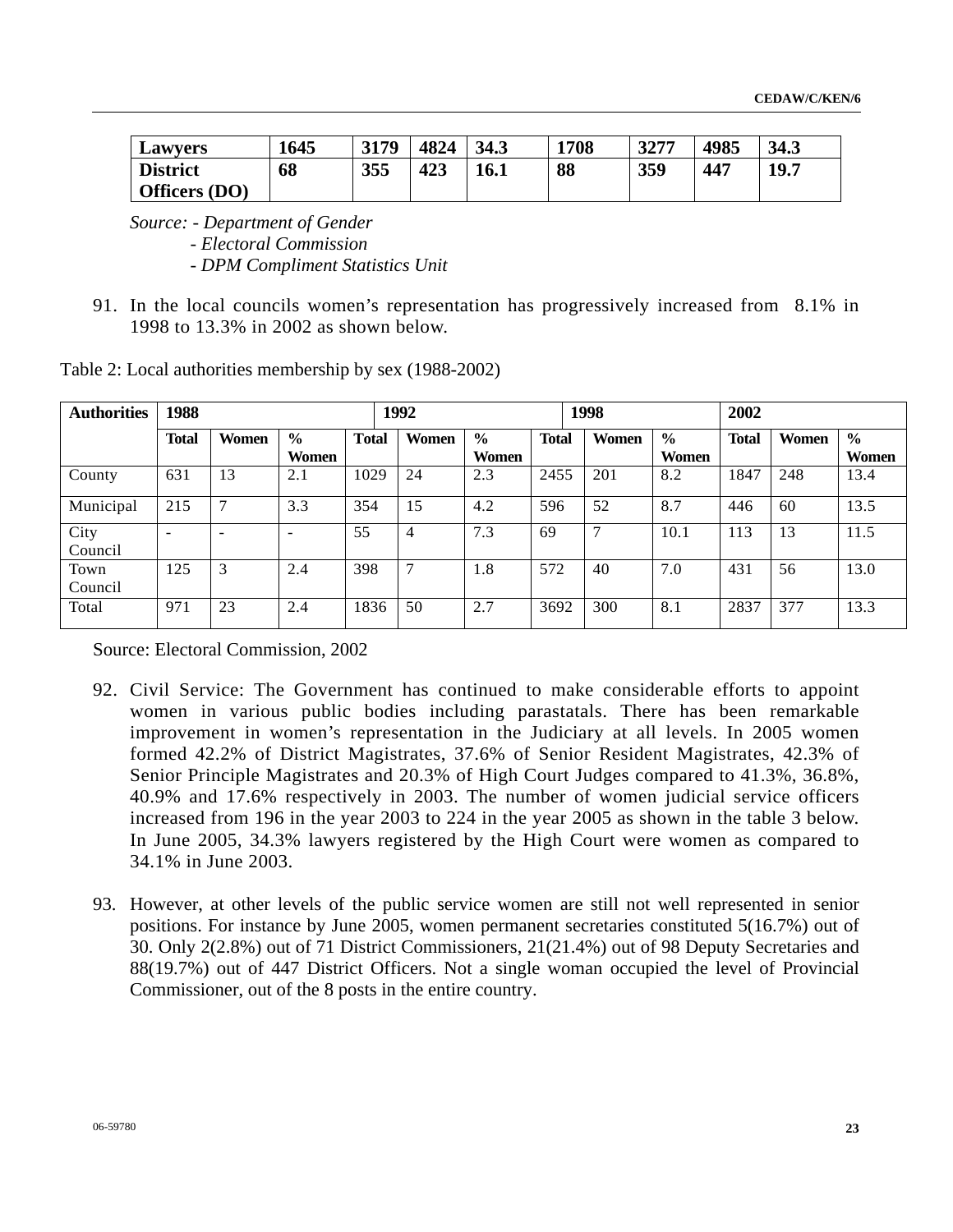| Rank                     | June 2003        |                |                         |                | June 2005                |                |                         |                |
|--------------------------|------------------|----------------|-------------------------|----------------|--------------------------|----------------|-------------------------|----------------|
|                          | Women            | Men            | Total                   | (% )           | Women                    | Men            | Total                   | (% )           |
|                          |                  |                |                         | Women          |                          |                |                         | Women          |
| <b>Chief Justice</b>     | $\blacksquare$   | $\mathbf{1}$   | $\mathbf{1}$            |                | $\overline{\phantom{0}}$ | $\mathbf{1}$   | $\mathbf{1}$            |                |
| <b>Judges of</b>         | $\mathbf{1}$     | 10             | 11                      | 9.1            | $\blacksquare$           | 12             | 12                      | $\blacksquare$ |
| <b>Appeal</b>            |                  |                |                         |                |                          |                |                         |                |
| <b>High Court</b>        | $\boldsymbol{9}$ | 42             | 51                      | 17.6           | 12                       | 47             | 59                      | 20.3           |
| <b>Judges</b>            |                  |                |                         |                |                          |                |                         |                |
| <b>Commissioners</b>     | $\mathbf{1}$     | $\overline{2}$ | $\overline{\mathbf{3}}$ | 33.3           | $\mathbf{1}$             | $\overline{2}$ | $\overline{\mathbf{3}}$ | 33.3           |
| of Assize                |                  |                |                         |                |                          |                |                         |                |
| <b>Chief</b>             | 6                | 8              | 14                      | 42.9           | 6                        | 9              | 15                      | 40.0           |
| <b>Magistrates</b>       |                  |                |                         |                |                          |                |                         |                |
| <b>Senior</b>            | $\boldsymbol{9}$ | 13             | 22                      | 40.9           | 11                       | 15             | 26                      | 42.3           |
| Principal                |                  |                |                         |                |                          |                |                         |                |
| Magistrates <sup>5</sup> |                  |                |                         |                |                          |                |                         |                |
| <b>Senior</b>            | 32               | 55             | 87                      | 36.8           | 38                       | 63             | 101                     | 37.6           |
| <b>Resident</b>          |                  |                |                         |                |                          |                |                         |                |
| <b>Magistrates</b>       |                  |                |                         |                |                          |                |                         |                |
| <b>Resident</b>          | 53               | 71             | 124                     | 42.7           | 64                       | 82             | 146                     | 43.8           |
| <b>Magistrates</b>       |                  |                |                         |                |                          |                |                         |                |
| <b>District</b>          | 85               | 121            | 206                     | 41.3           | 92                       | 126            | 218                     | 42.2           |
| <b>Magistrates</b>       |                  |                |                         |                |                          |                |                         |                |
| <b>Chief Kadhi/</b>      | $\blacksquare$   | 17             | 17                      | $\blacksquare$ | $\blacksquare$           | 17             | 17                      | $\blacksquare$ |
| <b>Khadhis</b>           |                  |                |                         |                |                          |                |                         |                |
| <b>Total</b>             | 196              | 340            | 536                     | 36.6           | 224                      | 374            | 598                     | 37.5           |

Table 3: Judicial Service Establishment in Kenya by Grade and Sex

 *Source: - Judicial Commission - DPM Compliment Statistical Unit* 

94. Women's Organizations in Policy making: The Government has made efforts to includes participation of women's organizations in policy making. For instance, formulation of the *National Poverty Eradication Plan* for the period 1999-2015 involved private sector "Faith Based Organizations" and Non-Governmental Organizations (NGO's) including women's organizations. Women's organizations were also involved in formulation of the National Policy on Gender and Development and Sessional Paper No. 5 of 2005, the HIV/Aids Control Bill, and the Adolescent and Reproductive Health and Development Policy, prepared in 2003, among others. Affirmative action in the proposed constitutional drafts can also be attributed to the participation of women's organizations during the review process, which was expressly provided for in the *Constitution of Kenya Review Act, Cap 3A of the Laws of Kenya*.

**\_\_\_\_\_\_\_\_\_\_\_\_\_\_\_\_\_\_** 

<span id="page-23-0"></span><sup>5</sup> This figure includes both principal magistrates and senior principal magistrates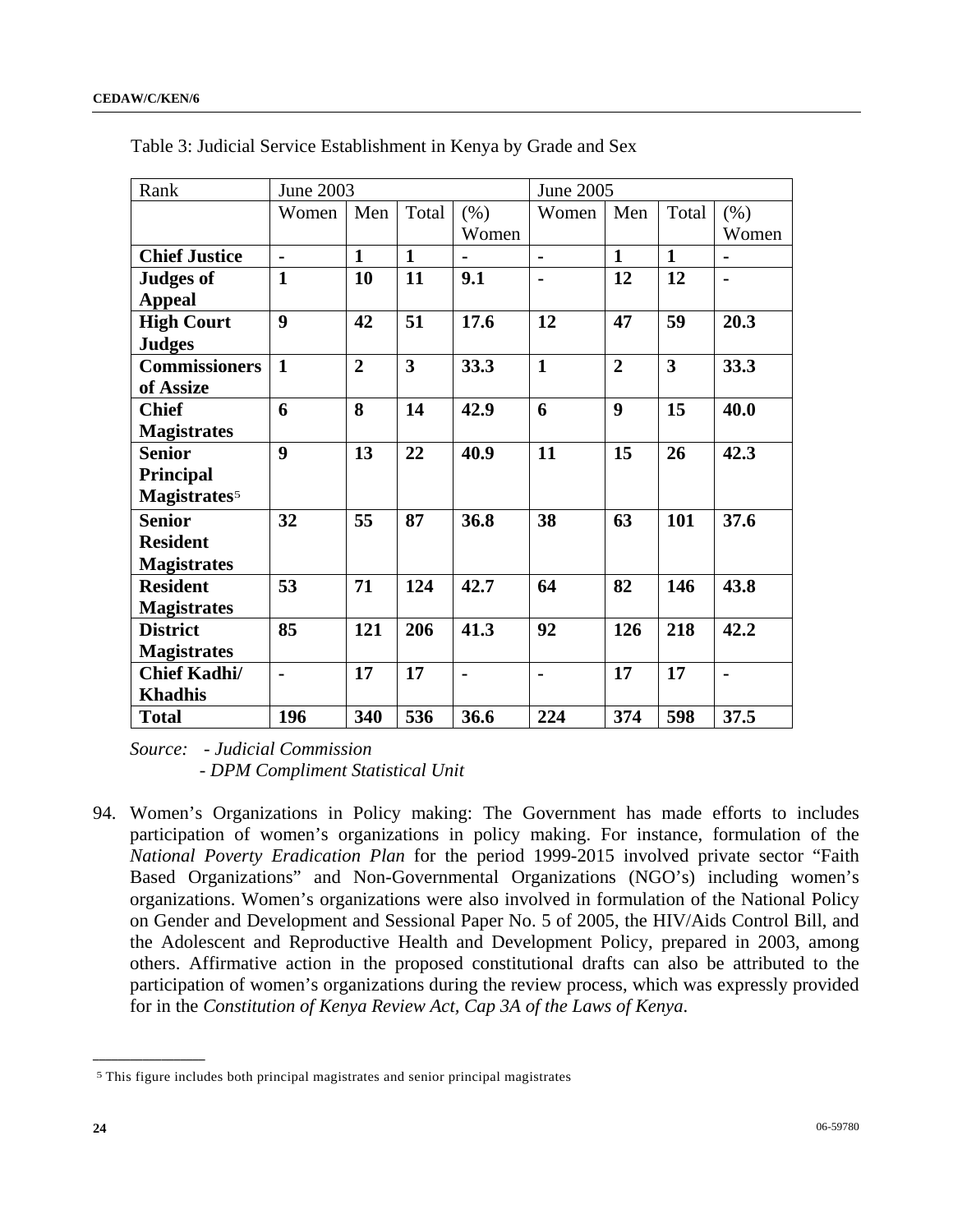# **Article 8: International representation and participation**

- 95. Participation in foreign service and international organizations: The Government of Kenya recognizes the need for equal representation of women internationally as well as their participation on a basis of equal opportunity in international organizations. In the recent past, when advertising for international jobs, women applicants have been encouraged to apply. The government has also continued to appoint women in Kenyan Missions which has seen increase of women Ambassadors and High Commissioners from 7 (20.6%) in 2003 to 11(27.5%) in 2005.
- 96. The Government is yet to set criteria for participation of women in international meetings. However, women have been involved in almost all regional and international meetings in fora such as, the East African Community (EAC), COMESA, IGAD, the African Union (AU), the Great Lakes Region, Commonwealth, United Nations meetings such as the recent Millennium Development Goals summit in New York where most women representatives served as advisers in various technical areas. Their expertise has been mainly in their area of competence.
- 97. Several regional bodies including both the EAC and the AU now have instituted affirmative action and quotas. All member states of the AU are for example required to send at least one woman parliamentarian (out of five) to the Pan African Parliament – the AU's legislative organ. Kenya has complied with this requirement and has appointed two women parliamentarians to represent it within the Pan African Parliament.
- 98. Most new legislation increasingly recognises principles of affirmative action in respect of appointive positions. Thus the Kenya National Commission on Human Rights, and National Commission on Gender and Development, all have a requirement for at least one third female representation in their supreme decision making organs. This marks a distinct shift in national attitudes whereby it is now increasingly recognised in the country that it is necessary to have women represented in policy, law and decision making. Perhaps the greatest mark of this is that in respect of all the major legal or policy reform processes currently being undertaken such as the constitutional review process there were legal requirements that women be represented.

## **Article 9: Nationality**

99. The Government of Kenya recognizes the obligation to grant women equal rights with men in all spheres of life. However the current laws relating to citizenship and nationality are not yet in conformity with the Convention. Citizenship is determined by parentage, marriage, registration or naturalization. The father's citizenship determines acquisition of citizenship by birth in marriage. This therefore does not bestow equal weight to mother's citizenship to that of fathers. A foreign woman married to a Kenyan male is entitled to citizenship. Section 91 of the *Constitution of Kenya* provides that a "woman who has been married to a citizen of Kenya shall be entitled to citizenship upon making an application in the prescribed form." Other than the father determining citizenship as stipulated in section 90 of the current *Constitution*, women are not denied citizenship on the basis of their economic, cultural and other social status. Children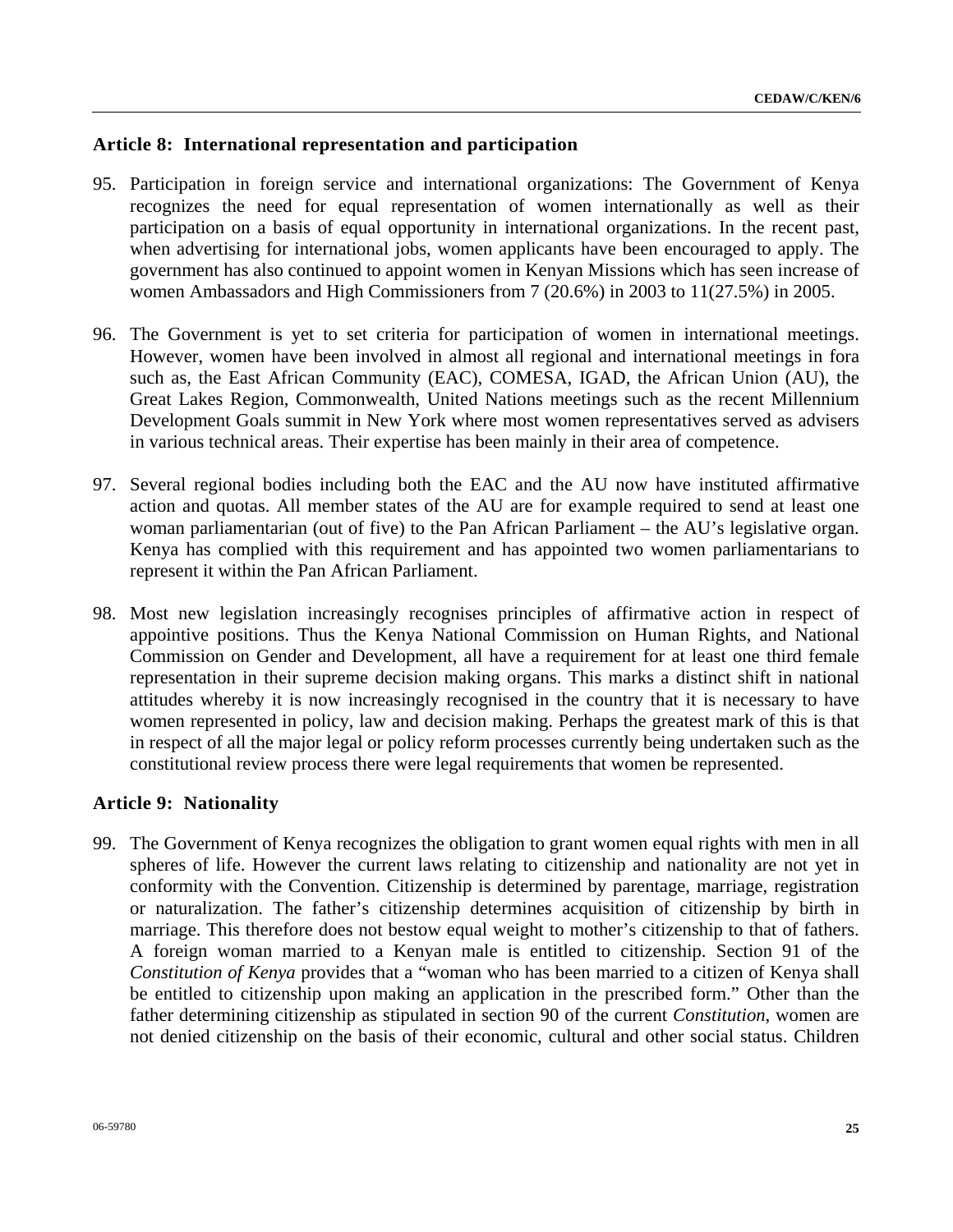born in Kenya after independence whose fathers are Kenyan, automatically become citizens of Kenya unless his/her father possesses immunity from suit and legal process.

- 100. The current *Constitution* does not recognize dual citizenship and stipulates that a woman citizen by naturalization, who has been married outside ceases to be a Kenyan citizen unless she renounces the other citizenship, takes an oath of allegiance to the country or registers such allegiance. Therefore marriage to a non-citizen or the change of the husband without confessing change of citizenship by the woman affects her nationality.
- 101. Women who are single must obtain their father's consent to obtain passports whereas those who are married must obtain their husband's consent. Once a woman has a passport the permission of her husband or father is not mandatory for her to travel outside the country.
- 102. The Government has encountered challenges in addressing the issue of women's citizenship in that it is a constitutional question and with the rejection of the Proposed New Constitution on  $21<sup>st</sup>$ November 2005, this matter is now in abeyance. It is of note though that this was the only gain from a women's rights perspective that was not challenged therefore there does seem to finally be an acceptance by the public that women ought to have equal citizenship rights. It is hoped that this issue will be taken care of when a new Constitution is realized

# **Article 10: Education**

103. The Government has continued addressing the multiple barriers affecting girl child education while at the same time fostering equal access to education for both women and men. The Kenya Demographic and Health Survey (KDHS), 2003 statistics show that for women of ages 15 to 49 years, 25% complete primary education, 12% complete secondary education and 6% obtain post secondary education. For men of between 15 to 54 years, 23% complete primary education, 16% complete secondary education while 10% obtain post secondary education. Girls' completion rate in primary school increased from 43% (in 1994) to 65.9% (in 2004) whereas in secondary schools it increased from 81.9% in the year 1994 to 87.5% in the year 2004 as shown in tables 4 and 5 below.

| <b>YEAR</b> | <b>BOYS</b> | <b>GIRLS</b> | <b>TOTAL</b> |
|-------------|-------------|--------------|--------------|
| 1994        | 44.6        | 43.0         | 43.9         |
| 1995        | 43.0        | 42.1         | 42.6         |
| 1996        | 45.1        | 43.5         | 44.3         |
| 1997        | 46.3        | 45.8         | 46.1         |
| 1998        | 46.4        | 48.1         | 47.2         |
| 1999        | 47.7        | 47.8         | 47.7         |
| 2000        | 49.9        | 51.1         | 50.5         |
| 2001        | 53.3        | 53.2         | 53.3         |

Table 4: Primary School Completion Rate By Sex, 1994-2004  $(In \% )$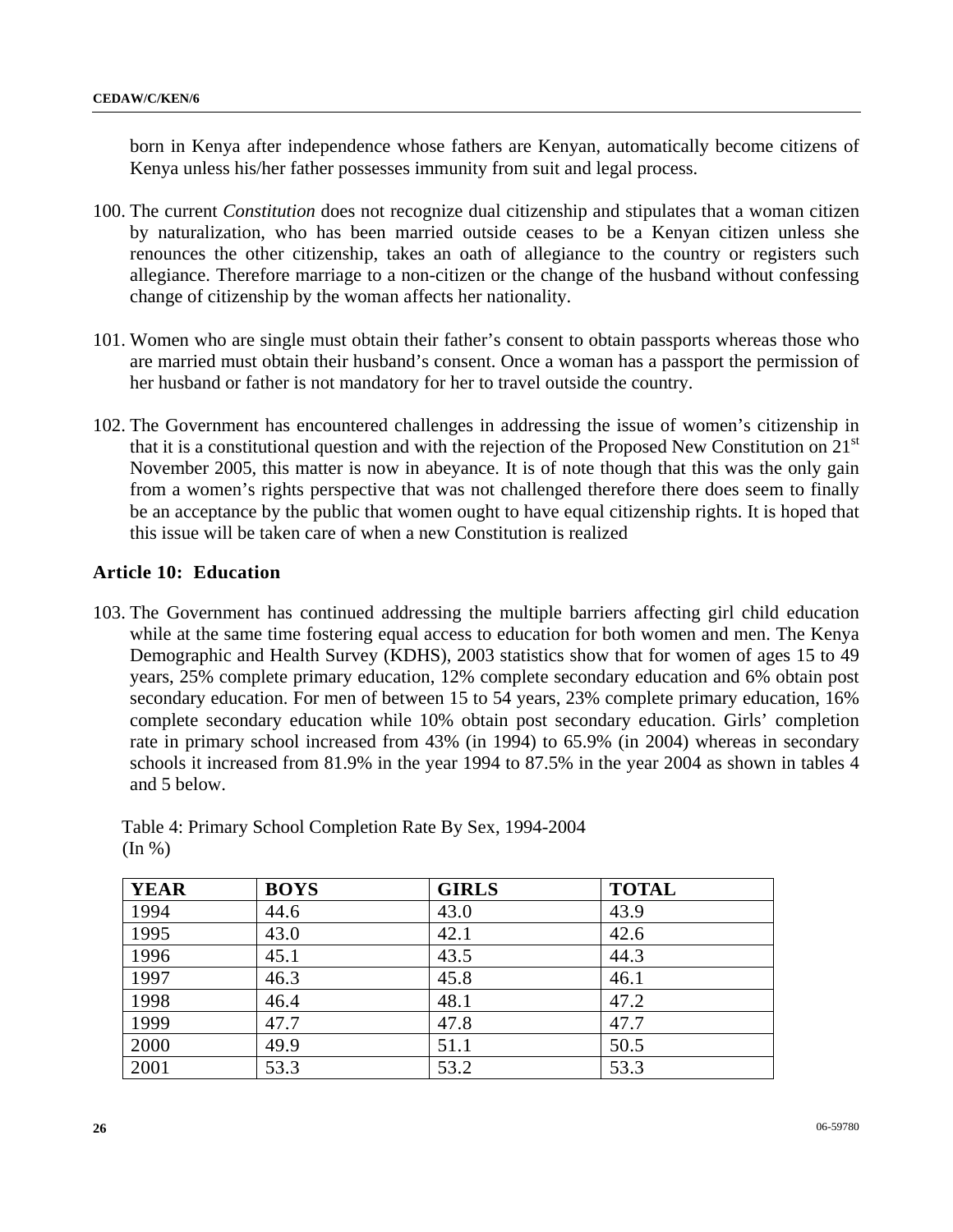| 2002 | 60.3 | 532<br>ے . ب | 56.9          |
|------|------|--------------|---------------|
| 2003 | 56.8 | 57 T<br>JI.I | 57.2<br>ے ، ر |
| 2004 | 67.0 | 65.9         | 66.5          |

**Source- MOEST** 

**Table 5: Secondary School Completion Rate By Sex, 1994-2004(In %)** 

| <b>YEAR</b> | <b>BOYS</b> | <b>GIRLS</b> | <b>TOTAL</b> |
|-------------|-------------|--------------|--------------|
| 1994        | 82.3        | 81.9         | 82.2         |
| 1995        | 76.2        | 78.2         | 77.1         |
| 1996        | 95.8        | 94.9         | 95.4         |
| 1997        | 88.6        | 87.9         | 88.3         |
| 1998        | 85.8        | 83.1         | 84.5         |
| 1999        | 86.5        | 84.1         | 85.4         |
| 2000        | 93.1        | 88.4         | 90.9         |
| 2001        | 96.6        | 93.7         | 95.2         |
| 2002        | 94.4        | 89.7         | 92.1         |
| 2003        | 95.0        | 86.6         | 91.1         |
| 2004        | 88.3        | 87.5         | 87.9         |

## **Source MOEST**

104.In the year 2000 a Multi-Indicator, Cluster Survey showed that out of women in age group 15-24 years, 80.7% were functionally literate compared to 79.8% of men. For those over 35 years, only 50.8% of women were literate compared to 71% of men. In 2003 90.2% of men in age bracket of 15-24 were literate compared to 85.7% of women. In the case of those over 35 years, 81.8% of males were literate compared to 61% of females. (KDHS, 2003). The level of those without education in 2004 stood at 21.6% for females and 13.8% for men. Table 6 below gives adult literacy rates in rural, urban areas and nationally.

**Table 6: Adult Literacy Rates (15 years) and over (In %)** 

| Area     | 1994        |        | 2000        |        | 2003        |        |  |  |
|----------|-------------|--------|-------------|--------|-------------|--------|--|--|
|          | <b>Male</b> | Female | <b>Male</b> | Female | <b>Male</b> | Female |  |  |
| Rural    | 79.8        | 63.2   | 75.0        | 66.4   | 86.2        | 75.2   |  |  |
| Urban    | 95.1        | 87.4   | 86.3        | 81.6   | 93.7        | 88.5   |  |  |
| National | 82.8        | 67.4   | 77.6        | 70.2   | 88.1        | 78.5   |  |  |

## **Source: Welfare Monitoring Survey 1994 and MICS 2000 and KDHS 2003**

105.In the year 2003 the Government of Kenya implemented the free and compulsory primary education throughout the country. Tangible results were immediate with gross enrolment in primary schools peaking to 48.7% for girls and 51.3 for boys, as illustrated in tables 7 and 8 below. The Government is however faced with challenge of teacher shortages in some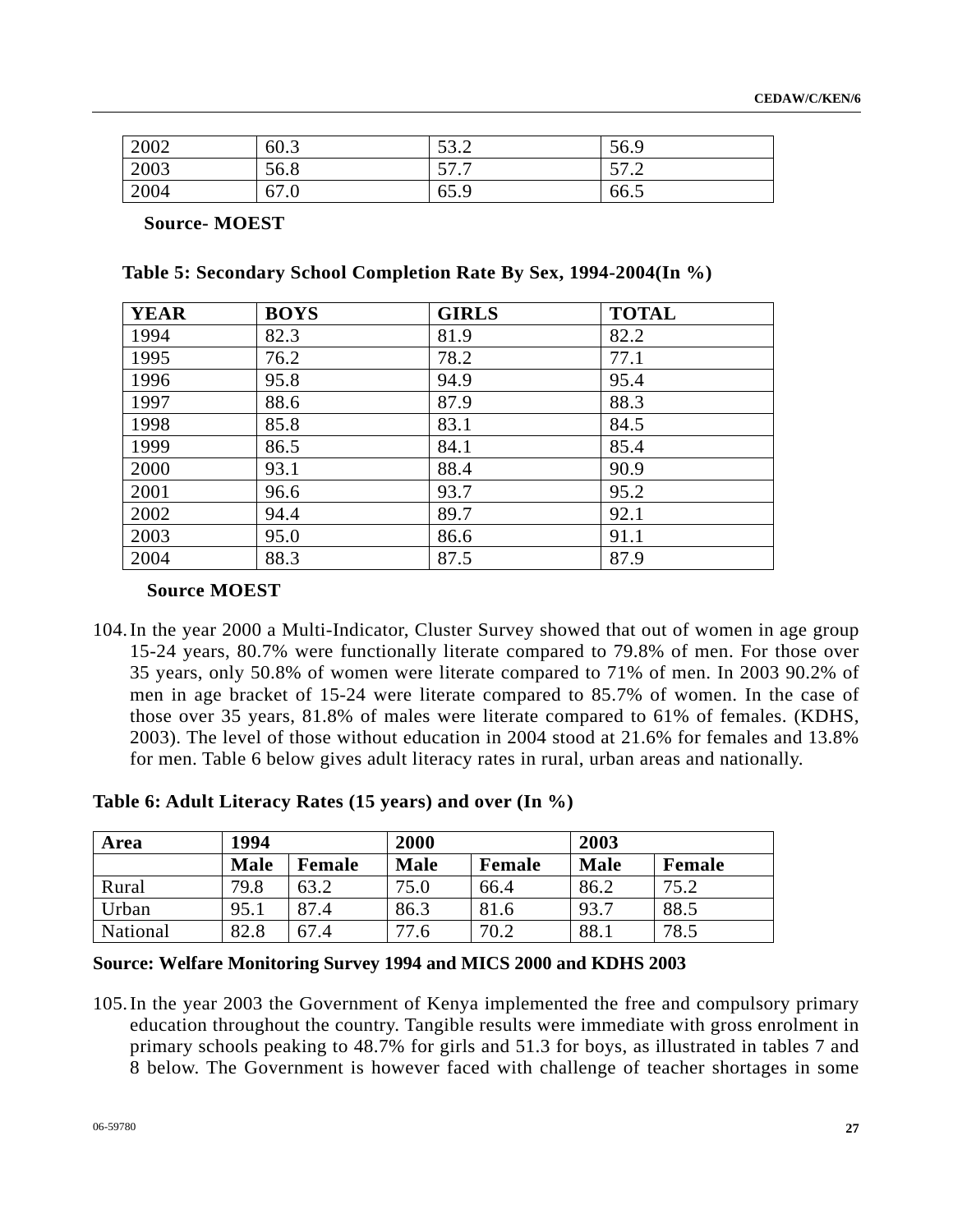areas. Further challenges relating to retention of the children in school, transition from primary to secondary levels and affordability (owing to high levels of poverty) are expected. There has been a marked improvement in Girls' Gross enrolment rate in primary and secondary schools since the year 1994 to 2004 as shown in the tables below.

| <b>YEAR</b> | <b>BOYS</b> | <b>GIRLS</b> | <b>TOTAL</b> |
|-------------|-------------|--------------|--------------|
|             |             |              |              |
| 1994        | 89.1        | 87.8         | 88.5         |
| 1995        | 87.4        | 86.3         | 86.8         |
| 1996        | 87.3        | 85.5         | 86.4         |
| 1997        | 88.7        | 86.5         | 87.7         |
| 1998        | 89.3        | 88.2         | 88.8         |
| 1999        | 90.8        | 88.8         | 89.8         |
| 2000        | 91.1        | 90.8         | 91.0         |
| 2001        | 90.5        | 89.2         | 89.8         |
| 2002        | 91.3        | 87.5         | 89.4         |
| 2003        | 105.0       | 100.2        | 102.6        |
| 2004        | 108.3       | 102.1        | 104.5        |

Table 7: Primary Gross Enrolment Rate By Sex 1994 – 2004(In %)

Source MOEST

|  |  | Table 8: Secondary Schools Gross Enrolment Rates By Sex, 1994-2004(In %) |  |  |  |
|--|--|--------------------------------------------------------------------------|--|--|--|
|  |  |                                                                          |  |  |  |

| <b>YEAR</b> | <b>BOYS</b> | <b>GIRLS</b> | <b>TOTAL</b> |
|-------------|-------------|--------------|--------------|
| 1994        | 24.8        | 21.0         | 22.9         |
| 1995        | 24.0        | 20.5         | 22.2         |
| 1996        | 24.2        | 21.1         | 22.7         |
| 1997        | 24.5        | 21.9         | 23.2         |
| 1998        | 24.6        | 21.7         | 23.2         |
| 1999        | 24.8        | 22.3         | 23.5         |
| 2000        | 28.5        | 23.8         | 26.1         |
| 2001        | 29.0        | 24.8         | 26.9         |
| 2002        | 29.0        | 25.2         | 27.1         |
| 2003        | 30.2        | 27.0         | 28.5         |
| 2004        | 30.7        | 27.4         | 29.1         |

**Source MOEST**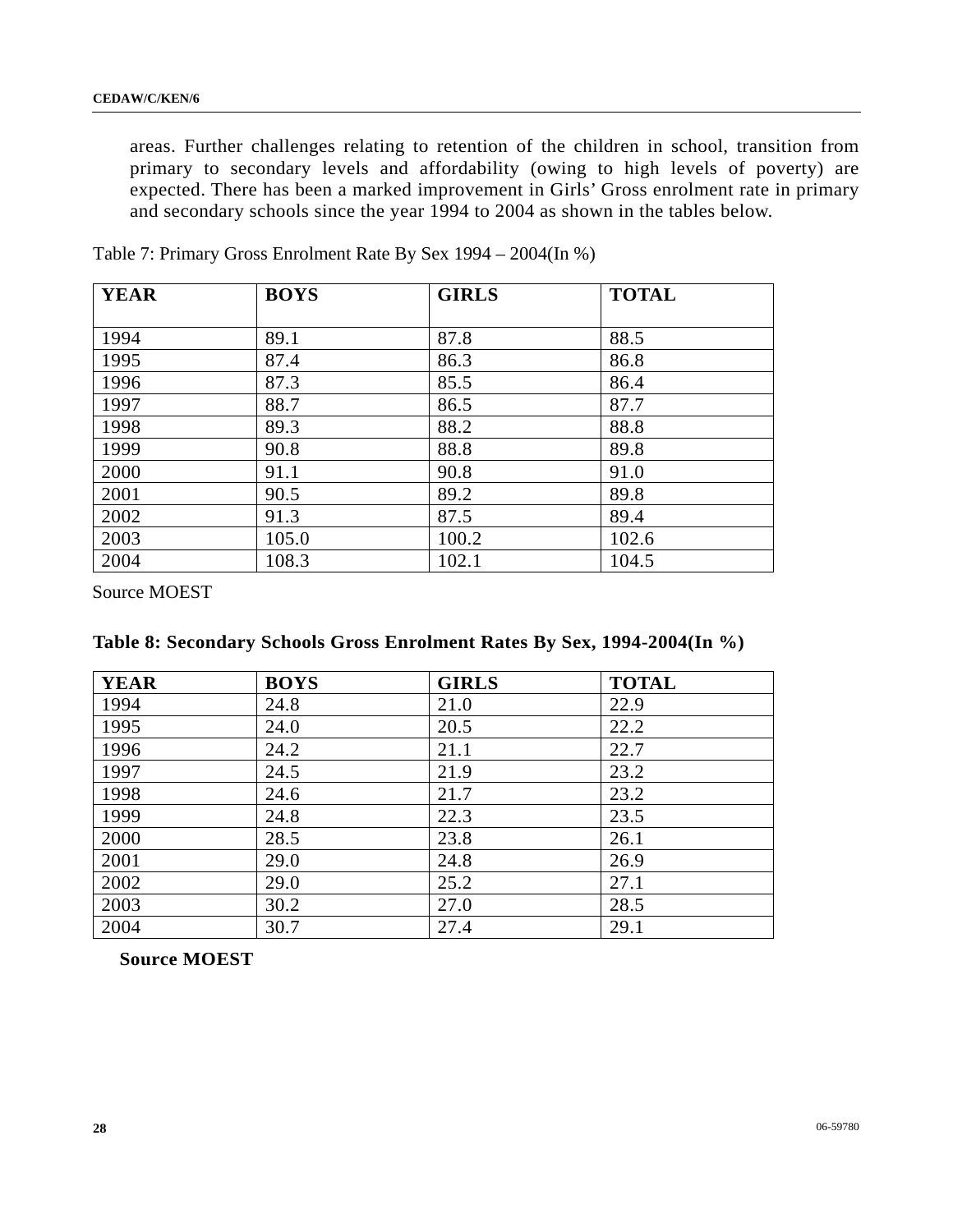| Enrolled by Sex, 1997/1998 - 2004/2005 |             |        |              |          |  |  |  |  |
|----------------------------------------|-------------|--------|--------------|----------|--|--|--|--|
| Year                                   | <b>Male</b> | Female | <b>Total</b> | % Female |  |  |  |  |
| 1997/98                                | 16,344      | 7147   | 23491        | 30.4     |  |  |  |  |
| 1998/99                                | 15,861      | 8348   | 24209        | 34.4     |  |  |  |  |
| 1999/2000                              | 17,597      | 8662   | 26259        | 33.0     |  |  |  |  |
| 2000/2001                              | 15,740      | 8814   | 24554        | 35.9     |  |  |  |  |
| 2001/2002                              | 19,491      | 11064  | 30555        | 36.2     |  |  |  |  |
| 2002/2003                              | 20,654      | 13001  | 33655        | 38.8     |  |  |  |  |
| 2003/2004                              | 21,830      | 14,086 | 35,916       | 39.2     |  |  |  |  |
| 2004/2005                              | 24,882      | 17987  | 42,869       | 42.00    |  |  |  |  |

# **Table 9: Polytechnic and other Technical Training Institutes students**

# **Source: Teachers Service Commission**

# **Table 10: Total Student's Enrolment For Public Universities including part time, 1995/1996 – 2004/2005**

| Year      | <b>Male</b> | Female | <b>Total</b> | % Female |
|-----------|-------------|--------|--------------|----------|
| 1995/96   | 28938       | 11127  | 40065        | 27.8     |
| 1996/97   | 27059       | 10914  | 37973        | 28.8     |
| 1997/98   | 30862       | 12729  | 43591        | 29.2     |
| 1998/99   | 28163       | 12360  | 40523        | 30.5     |
| 1999/2000 | 28498       | 12770  | 41268        | 30.9     |
| 2000/2001 | 33,444      | 17260  | 50704        | 34.0     |
| 2001/2002 | 39,637      | 23,040 | 62677        | 36.8     |
| 2002/2003 | 46875       | 24957  | 71832        | 34.7     |
| 2003/2004 | 47,088      | 25,462 | 72,550       | 35.1     |
| 2004/2005 | 53,394      | 28,097 | 81,491       | 34.5     |

## **Source: Joint Admission Board**

# **Table 11: Private Accredited Universities Enrolment By Sex, 1997/98 – 2004/2005**

| Year      | <b>Male</b> | Female | <b>Total</b> | % Female |
|-----------|-------------|--------|--------------|----------|
| 1997/98   | 2,072       | 1,816  | 3,888        | 46.7     |
| 1998/99   | 3,609       | 3,382  | 6,901        | 48.4     |
| 1999/2000 | 3,963       | 4,162  | 8,125        | 51.2     |
| 2000/2001 | 3,093       | 4,050  | 7,143        | 56.7     |
| 2001/2002 | 3,122       | 4,089  | 7,211        | 57.7     |
| 2002/2003 | 3,476       | 4,163  | 7,639        | 54.5     |
| 2003/2004 | 3,650       | 4,371  | 8,021        | 54.5     |
| 2004/2005 | 3,796       | 4,546  | 8,342        | 54.4     |

**Source: Joint Admission Board**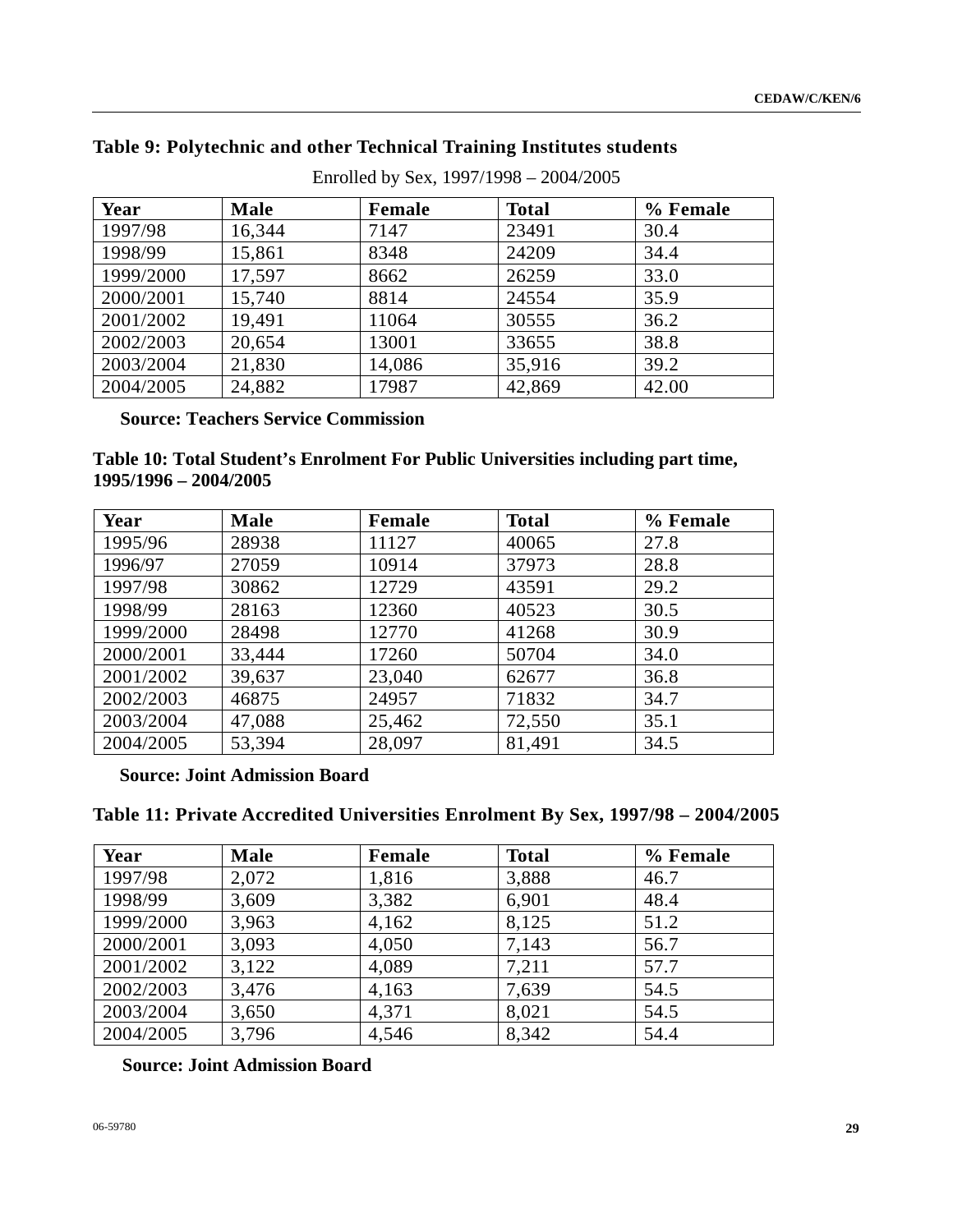- 106.There seems, at the national level, to be near gender parity in education at the primary school level. For example in the year 2003, primary school Gross Admission Rate stood at 103.9% (101.4% for girls and 106.4% for boys). However, gender gaps are still evident at regional and district levels.
- 107.In order to progressively ensure access to secondary and post-secondary education, the Government has established the Higher Education Loans Board (HELB) to give loans, bursaries and scholarships to needy Kenyan students who are pursuing higher education at recognized institutions within and outside Kenya. This is a revolving Fund which is expected to grow and be capable of funding, on loan basis, most of the country's higher educational needs in the future.
- 108.The Government has also set up a bursary scheme, which pays school tuition for bright but otherwise disadvantaged secondary school students. Non-governmental organizations and private companies have also supplemented Government efforts towards provision of bursaries and scholarships e.g. Barclays Bank, East African Breweries, Safaricom, Various Educational Foundations etc. These efforts are however compromised by the high levels of poverty and the effects of HIV/AIDS.
- 109.The Government has put in place guidance and counselling department in the Ministry of Education. This department has non-teacher representatives in all public schools to counsel and guide girls on performance, stereotypes and negative cultural practices.
- 110.Continuing education is in place. Access to degrees is no longer tied to the formal education system. This is expected to help women who have hitherto been disadvantaged. This applies even to medium tertiary education i.e. diplomas. This effort is supplemented by non-government agencies e.g. the Salvation Army Church.
- 111.In September 2001 Kenya developed its National Sports Policy which seeks to lay down a National Plan and Guiding Principles to coordinate various sporting activities for both sportsmen and women alike.

# **Article 11- Employment**

- 112.There has been progressive increase in women's participation in strategic decision making institutions such as Parliament, Central Government, Local Authorities, Trade Unions, Co-operative Societies, Professional bodies and Land Boards. The number of ambassadors and permanent Secretaries among others has increased since 2003 as illustrated in paragraph 85 above and reported under Article 7 of the Convention.
- 113.During the 2002 general elections, there were 84(7.9%) women contestants out of 1,057 parliamentary candidates. However, only 10(4.8%) women out of 210 MPs were elected. Eight more women compared to four men were nominated to the House bringing the total of women legislators to eighteen. Immediately after the elections, three of the women were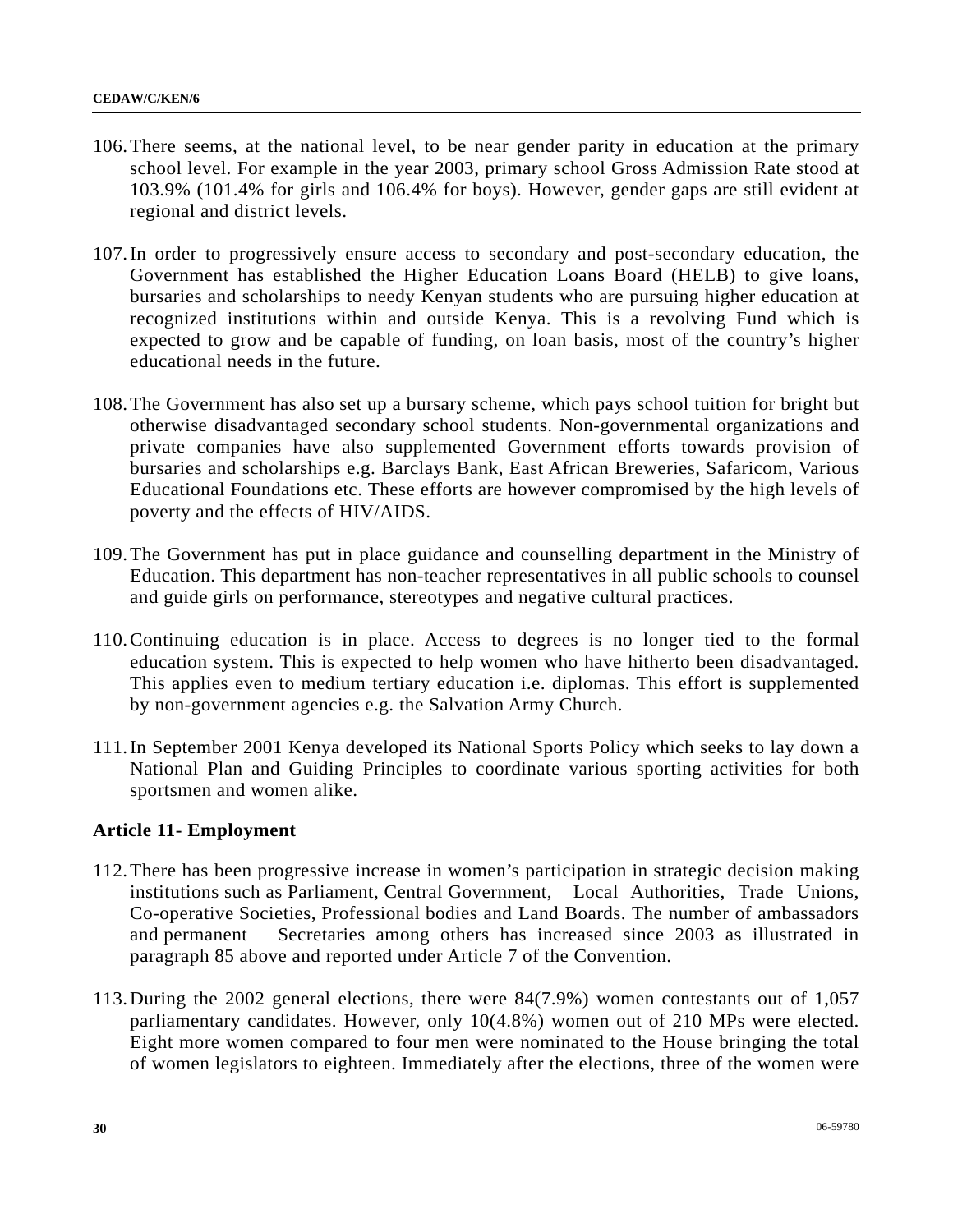appointed to the cabinet as ministers although the number reduced to two after the December 2005 cabinet reshuffle. Out of the 46 assistant ministers, six are women. The table below shows the members of National Assembly by sex from the year 1969 to 2002.

| Year | Women          | Men | <b>Total</b> | % Women |
|------|----------------|-----|--------------|---------|
| 1969 |                | 165 | 167          | 1.2     |
| 1974 |                | 162 | 169          | 4.1     |
| 1979 | $\overline{4}$ | 166 | 170          | 2.4     |
| 1983 | 3              | 167 | 170          | 1.8     |
| 1988 | 3              | 197 | 200          | 1.5     |
| 1992 |                | 193 | 200          | 3.5     |
| 1997 | 8              | 214 | 222          | 3.6     |
| 1998 | 9              | 213 | 222          | 4.1     |
| 2002 | 18             | 204 | 222          | 8.1     |

Table 12: Members of National Assembly by Sex, 1969 – 2002

Source: Electoral Commission, 2002

114. In the civil service the number of women in key positions has been small compared to that of men. Generally, women's representation in the civil service rose marginally from 24% in 1998 to 29.6% in 2003. In the teaching profession, there is marked improvement in the number of female school teachers both in primary and secondary schools since 1997. In 2004, 44.4% of 178,184 primary school teachers were female compared to 41.4% of 186,590 in 1997. Similarly in 2004, 34.4% of secondary school teachers were female compared to 33.5% in 1997 as shown in Tables 13 and 14 below.

**Table 13: Number of Primary School Teachers by Sex, 1997-2004** 

| Year | <b>Male</b> | Female | <b>Total</b> | % Female |
|------|-------------|--------|--------------|----------|
| 1997 | 109345      | 77245  | 186590       | 41.4     |
| 1998 | 111407      | 80899  | 192306       | 42.1     |
| 1999 | 106792      | 79820  | 186612       | 42.8     |
| 2000 | 103439      | 75461  | 178900       | 42.2     |
| 2001 | 106369      | 74491  | 180860       | 41.3     |
| 2002 | 104658      | 73380  | 178038       | 41.2     |
| 2003 | 104650      | 73972  | 178622       | 41.4     |
| 2004 | 99,142      | 79,042 | 178,184      | 44.4     |

Source Teachers Service Commission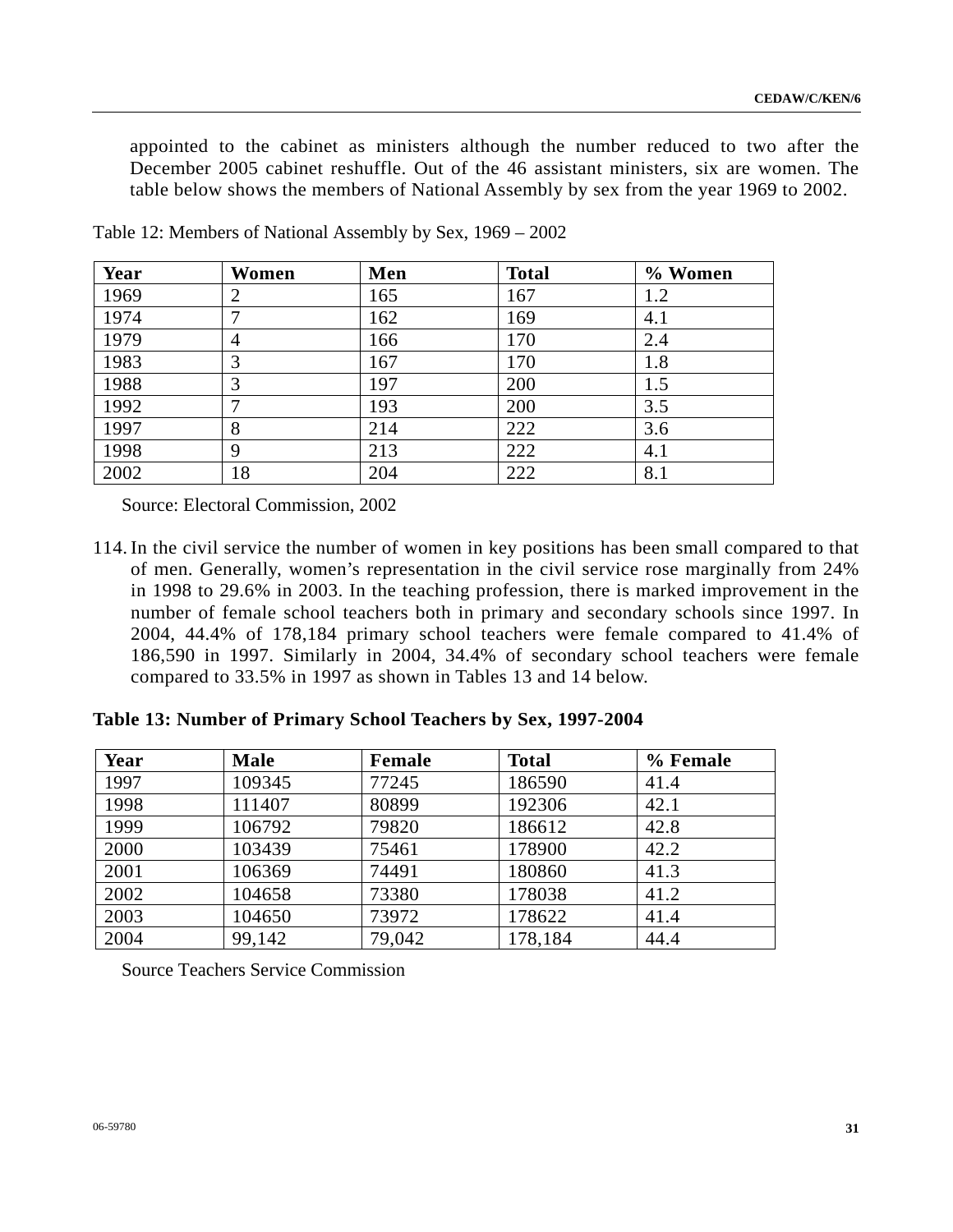| Year | <b>Male</b> | Female | <b>Total</b> | % Female |
|------|-------------|--------|--------------|----------|
| 1997 | 29501       | 14877  | 44378        | 33.5     |
| 1998 | 28231       | 15463  | 43694        | 35.4     |
| 1999 | 26487       | 14393  | 40782        | 35.3     |
| 2000 | 26073       | 14017  | 40090        | 35.0     |
| 2001 | 29144       | 15711  | 44855        | 35.0     |
| 2002 | 29824       | 16077  | 45901        | 35.1     |
| 2003 | 29,674      | 17,361 | 47,035       | 36.9     |
| 2004 | 31194       | 16390  | 47584        | 34.4     |

#### **Table 14: Number of Secondary Teachers by Sex, 1997 –2004**

# **Source: Teachers Service Commission**

 **("000")** 

115. Participation of women in modern sector employment has risen progressively to 29.6% in 2004 as shown in the table below.

|  | Table 15. |  |
|--|-----------|--|
|--|-----------|--|

Wage employment in modern sector by sex, 1995 – 2004

|      | ™UUU‴ J |        |              |         |
|------|---------|--------|--------------|---------|
| Year | Women   | Men    | <b>Total</b> | % Women |
| 1995 | 407.8   | 1149.2 | 1157.0       | 26.2    |
| 1996 | 461.3   | 1157.5 | 1618.8       | 28.5    |
| 1997 | 473.4   | 1174.0 | 1647.4       | 28.7    |
| 1998 | 487.1   | 1177.8 | 1664.9       | 29.3    |
| 1999 | 490.5   | 1183.1 | 1673.6       | 29.3    |
| 2000 | 500.6   | 1194.8 | 1695.4       | 29.5    |
| 2001 | 496.7   | 1180.4 | 1677.1       | 29.6    |
| 2002 | 503.4   | 1196.3 | 1699.7       | 29.6    |
| 2003 | 511.2   | 1216.1 | 1727.3       | 29.6    |
| 2004 | 521.3   | 1242.4 | 1763.7       | 29.6    |

Source: Economic Survey, various issues

- 116.The Government has also put in place the Economic Recovery Strategy for Wealth and Employment Creation, 2003-2007 which aims to expedite economic growth, employment creation and poverty reduction. The aim of the policy is to create 500,000 jobs a year in both the formal and informal sector. The Government has also pledged to promote an enabling environment for business and industrial development. On this basis, an *Investments Act* and a *Procurement Act* have been enacted as pillars for the realization of the objectives of Government in the Economic Recovery Strategy Paper.
- 117.Kenya enacted the *Public Officer Ethics Act No.4 of 2003* which among other things prohibits sexual harassment in the places of work.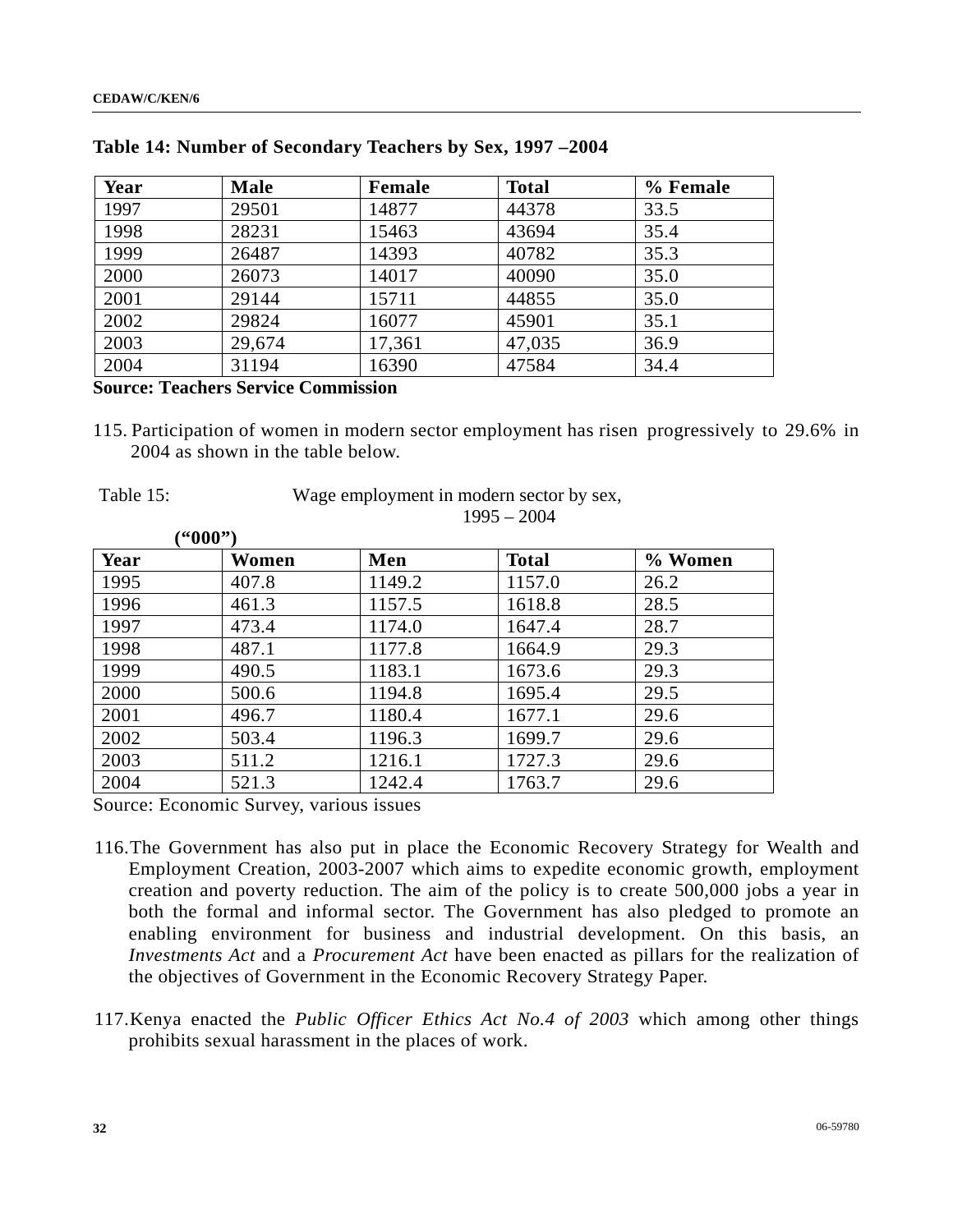- 118.The Government has established the Kenya Industrial Court which specializes in employer-employee dispute resolution. In the past the court has determined disputes related to trade unions, individual workers from major and minor employers including the Government, Export Processing Zones and individuals.
- 119.Women contribute to domestic services such as childcare, housework, firewood and water collection and food preparation for which no monetary rewards are received. This if included would increase the countries GDP and allow for effective gender responsive policy making processes.
- 120.To enable women and men to have equal access to economic and employment opportunities, the Government has initiated and supported various efforts aimed at: reviewing laws which create impediments in access by women to and control of economic resources, gender sensitization and empowerment, guaranteeing equity and fairness to employment opportunities, and facilitating entry of women and girls in non-traditional and emerging sectors of economic activities and trade.

## **Article 12: Equality in access to health care**

- 121.The health status of the Kenyan population has improved over the past few years. The results of the 2004 Kenya Demographic and Health Survey (KDHS) shows progress in some of the basic health indicators. But there are challenges facing the Government in a number of areas, for instance, life expectancy at birth has continued to decline from 1993. This is attributable to the many deaths caused by the HIV/AIDS scourge.
- 122.Kenya has, however, put in place a health policy framework. The policy addresses healthcare service delivery including curative services, preventive and promotive services, health personnel and drugs and pharmaceutical supplies among other issues. On Primary Health Care (PHC) the Government has pledged to improve maternal and child health services including antenatal, prenatal and child welfare services; immunization against vaccine preventable diseases; nutritional needs of the vulnerable including children, pregnant mothers, the poor, the elderly, and persons with disabilities; treatment of minor ailments particularly those common at the primary and /or community levels of the health system; safe water supply and sanitation aimed at preventing and controlling communicable diseases particularly those associated with poor hygiene and poor excreta disposal. The Government plans to improve maternal health services through promotion of safe motherhood and has a target of progressively reducing maternal deaths which in 2003 stood at 414 deaths per every 100,000 births.
- 123.Special programs aimed at meeting the special needs of women in rural areas have been put in place. These include the establishment of the Ministry of Gender, the Gender Commission, and the Constituency Development Fund (CDF), which aims to fund projects in the electoral areas, Constituency Aids Committee, the Constituency Bursary Fund (CBF), the Local Authority Transfer Fund (LATF) and the Road Levy Fund.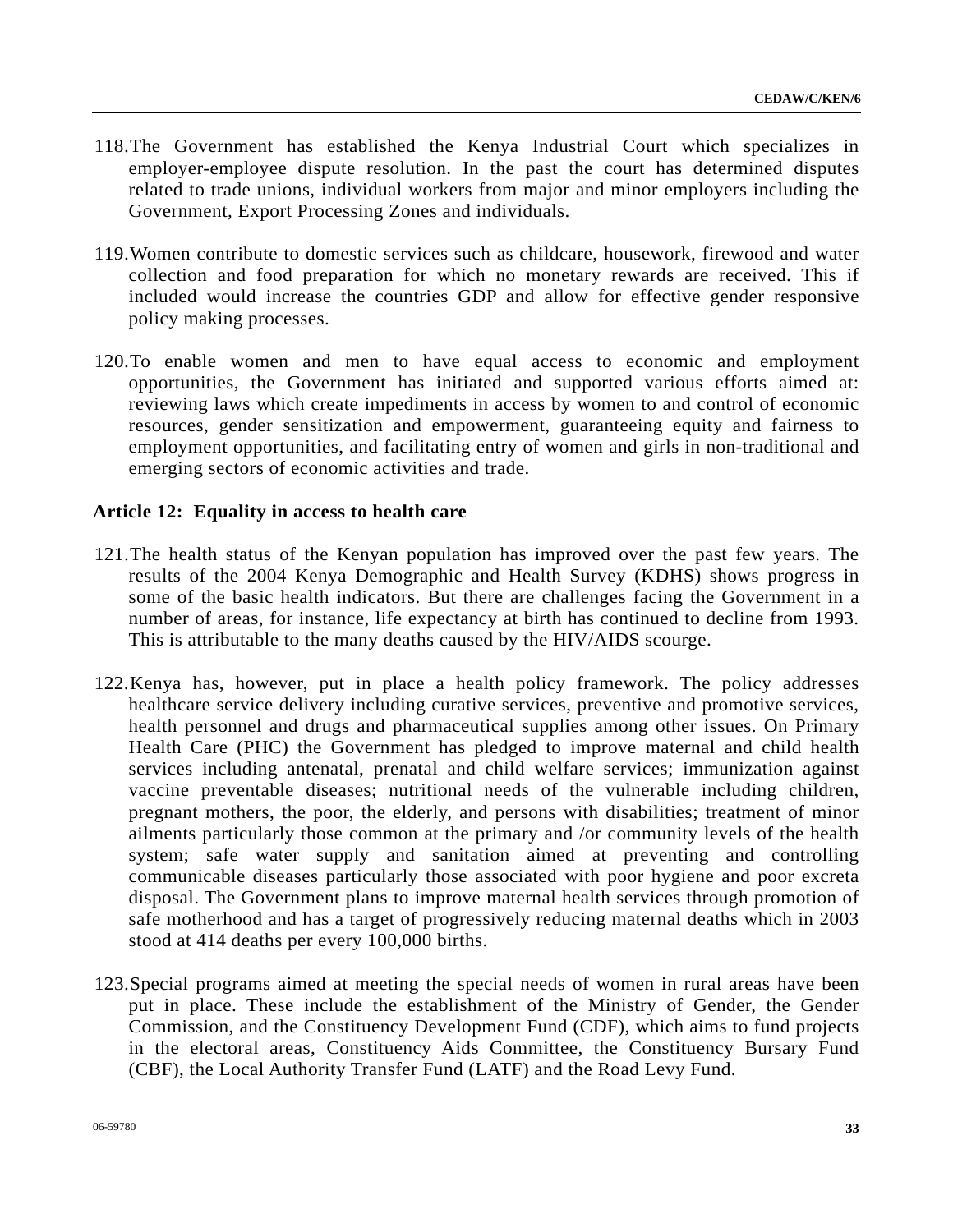- 124.There are various Government initiatives aimed at improving the health of women which have realised modest but significant improvements namely: the National Hospital Insurance Fund (NHIF), Constituency Aids Committees, Medical Board, and Millennium Development Goals (MDG) initiates targeting Malaria, HIV/AIDS and TB.
- 125.However, the second Report on Poverty in Kenya revealed that about 43.8% of the rural poor did not seek medical care when they are sick due to inability to cover the cost of medical care compared to only 2.5% who were constrained by distance to a health facility.
- 126.In the year 2003, 88% of women received antenatal care from a medical professional, either from doctors (18%) or nurses or midwives (70%). A small fraction (2%) received antenatal care from traditional birth attendants, while 10% did not receive any antenatal care. The 2003 data indicate a slight decline since 1998 in medical antenatal care coverage.
- 127.Infant mortality rates have worsened from 74.5 per 1000 in 1998 to 77 per 1000 (KDHS, 2003). Life expectancy at birth has dropped from 57.6 in 1998 to 49 in 2002.This is shown as below. To address this challenge, the Government in its 2005/6 annual estimates increased its allocation to the Ministry of Health from Kshs 2.4 billion to Kshs 9.9 billion.

|      | at birth    | <b>Year</b> Life expectancy | Under<br>mortality rate |        | five<br><b>Infant</b><br>mortality<br>rate |        | <b>Total</b><br>fertility<br>rate |
|------|-------------|-----------------------------|-------------------------|--------|--------------------------------------------|--------|-----------------------------------|
|      | <b>Male</b> | <b>Female</b>               | <b>Male</b>             | Female | <b>Male</b>                                | Female | Female                            |
| 1962 | 42.7        | 49.8                        | 221                     | 201    | 136                                        | 116    | 5.3                               |
| 1969 | 46.9        | 51.2                        | 177                     | 157    | 129                                        | 109    | 6.6                               |
| 1979 | 54.1        | 56.9                        | 160                     | 140    | 114                                        | 94     | 7.9                               |
| 1989 | 57.5        | 61.4                        | 115                     | 95     | 84                                         | 64     | 6.7                               |
| 1993 | 59.0        | 63.2                        | 97                      | 89     | 67                                         | 58     | 5.4                               |
| 1998 | 57.6        | 60.9                        | 108                     | 103    | 74                                         | 67     | 4.7                               |
| 2000 | 52.8        | 60.4                        | 114.3                   | 104.7  | 74.5                                       | 65.3   | 4.8                               |
| 2003 | 52.4        | 60.2                        | 122.0                   | 103.01 | 84.0                                       | 67.0   | 4.9                               |

Table 16: Mortality Rates by Sex in Kenya

## **Source: Census and KDHS Reports**

- 128.In the year 2003 there was a Maternal Mortality rate of 414 deaths per 100,000 births compared to 590 in the year 1998. Table 12 gives infant mortality rate per 1000 live births, under five Mortality rates, Crude death rates and Maternal Mortality rates per 100,000 births. The high rates of maternal mortality are as a result of unsafe abortions, haemorrhage and resultant anaemia and pregnancy and child-birth related disorders.
- 129.One of the challenges now being faced in the discussion on whether or not women should have the right to choose and abortion is that it is now being treated as a constitutional issue. Anti-abortion activists succeeded in having clauses incorporated into the Proposed New Constitution that prohibit abortion. It is the only criminal offence to be treated in this manner.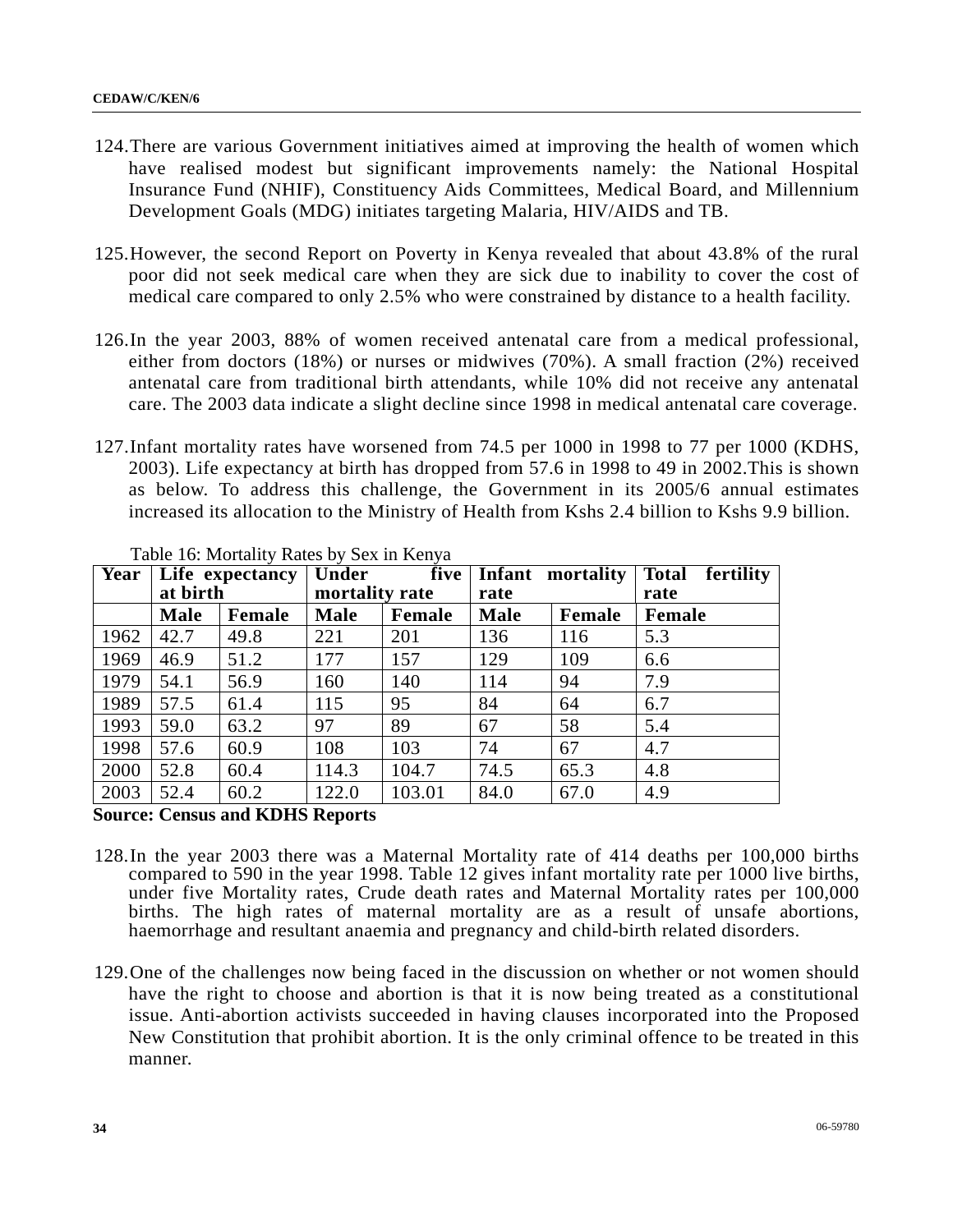| Indicators                                                | Year |      |      |                |         |      |      |
|-----------------------------------------------------------|------|------|------|----------------|---------|------|------|
|                                                           | 1960 | 1979 | 1991 | 1992           | 1993    | 1998 | 2003 |
| Infant<br>mortality<br>rate per 1000 live<br>births       | 119  | 104  | 52   | 51             | 60      | 74   | 77   |
| five<br>Under<br>mortality rate                           | 202  | 112  | 75   | 74             | 90      | 112  | 115  |
| Crude death rate                                          | 17   | 14   | 11   | 10             | 10      | 12   | 11   |
| Maternal<br>mortality<br>rate<br>100,000<br>per<br>births | 206  | 204  | 225  | $150 -$<br>300 | 365-498 | 590  | 414  |

Table 17: Mortality rates in Kenya, 1960 – 2003

**Source: Kenya National Human Development Report, 1999 and KDHS 2003** 

- 130.The HIV/AIDS epidemic continues to pose the biggest health challenge of our time. HIV/AIDS prevalence rate is higher in women than men (ratio of 1.9:1 as per KDHS, 2003). HIV/AIDS has resulted in an increased number of widows and orphans which has further increased women's financial responsibilities. To address this challenge in the long term, the Government has set aside in its 2005/6 budget some 0.5 billion to promote research aimed at the Kenya Medical Research Institute (KEMRI). Efforts are also being made to provide affordable drugs to those infected. The HIV/AIDS prevalence rate has been going down with 6.7% nationally in the year 2003 compared to 12.8% in the year 1997 as shown below. The government has also put in place prevention from mother to child (PFMC) initiatives and adopted aggressive public awareness and prevention campaigns.
- 131.Two of the consequences of HIV/AIDS prevalence are an increased number of child headed households as well as an increased burden on women and girls who are the primary care givers.

| Table 10. Estimated 111 v 1 Fevalence, 1777 = 2005 (111 70) |      |      |      |       |      |      |  |
|-------------------------------------------------------------|------|------|------|-------|------|------|--|
| Prevalence                                                  | 1997 | 1998 | 1999 | 2000  | 2001 | 2003 |  |
| Urban                                                       | 16.9 | 18.1 | .7.8 |       |      | 4.0  |  |
| Rural                                                       | .1.9 | l3.0 | 13.0 | 13.0  | 13.0 | 8.7  |  |
| National                                                    |      | 3.9  | 13.5 | l 3.5 | 13.0 | 6.7  |  |

**Table 18: Estimated HIV Prevalence, 1997 – 2003 (in %)** 

**Source: National AIDS Control Council (NACC) and Ministry of Health and KDHS 2003** 

132.The following forms of gender-based violence have been reported in Kenya in varying proportions: Domestic violence (abuse perpetrated by a spouse), rape, incest, defilement (rape of a girl under the age of 16), wife inheritance (taking over of women by her husband's relatives upon the husband's death), female genital cutting (circumcision), forced marriages, confinement, bigamy and denial of rights to inherit property. In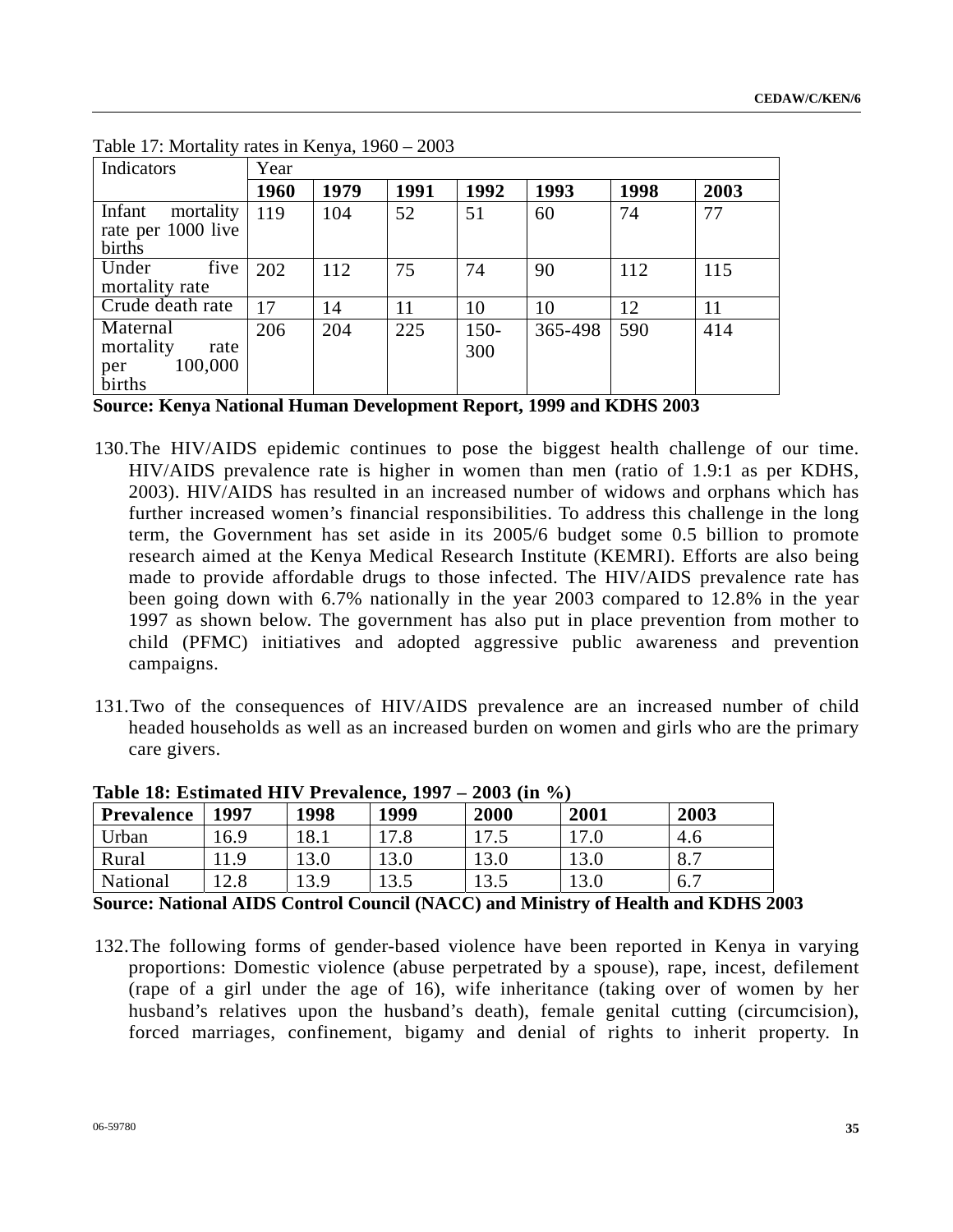recognition of the fact that the above practices inhibit women from enjoyment of their human rights, the government has taken the following measures:

• Amended the penal laws and made rape and defilement punishable by life sentence. As shown in the table below, the reported rape, attempted rape, assault and wife battering cases have been on increase.

| <b>TYPE</b>                              |     | 2000  | 2001 | 2002  | 2003  | 2004  |
|------------------------------------------|-----|-------|------|-------|-------|-------|
| Rape and attempted $\vert 1,675 \rangle$ |     |       | 1987 | 2005  | 2308  | 2908  |
| rape                                     |     |       |      |       |       |       |
| Assault                                  | and | 6,255 | 6648 | 7896  | 8544  | 8959  |
| <b>Battering</b>                         |     |       |      |       |       |       |
| <b>Total</b>                             |     | 7930  | 8635 | 9,901 | 10852 | 11867 |

Table 19: Reported Rape, Attempted, Assault and Battering Cases, 2000-2004

**Source: Police Department** 

- A draft Domestic Violence (Family Protection) Bill is pending to be introduced in Parliament.
- Establishment of the Family Division of the High Court and the Children's Court.
- The Sexual Offences Bill currently being discussed in Parliament
- Outlawed the circumcision and forced marriage of girls under the age of 18 years under the new *Children's Act*.
- Made the offence of bigamy punishable by 5 years imprisonment.
- Recent court decisions have recognized and given effect to the equitable principle that married women have an equal share of matrimonial property upon dissolution of the marriage.
- Is reviewing the *Law of Succession*.
- 133.Almost four in ten married women are using a method of family planning. Most of them (32%) are using modern methods while 8% use traditional methods. Contraceptive use has increased from 39% in 1998 to 41% in 2003. About 38% of women discontinue use within 12 months of adopting a method. One quarter of currently married women in Kenya have an unmet need for family planning. Three-fifths of unmet need is comprised of women who want to wait two or more years before having their next child while two-fifths is comprised of women who want no more children.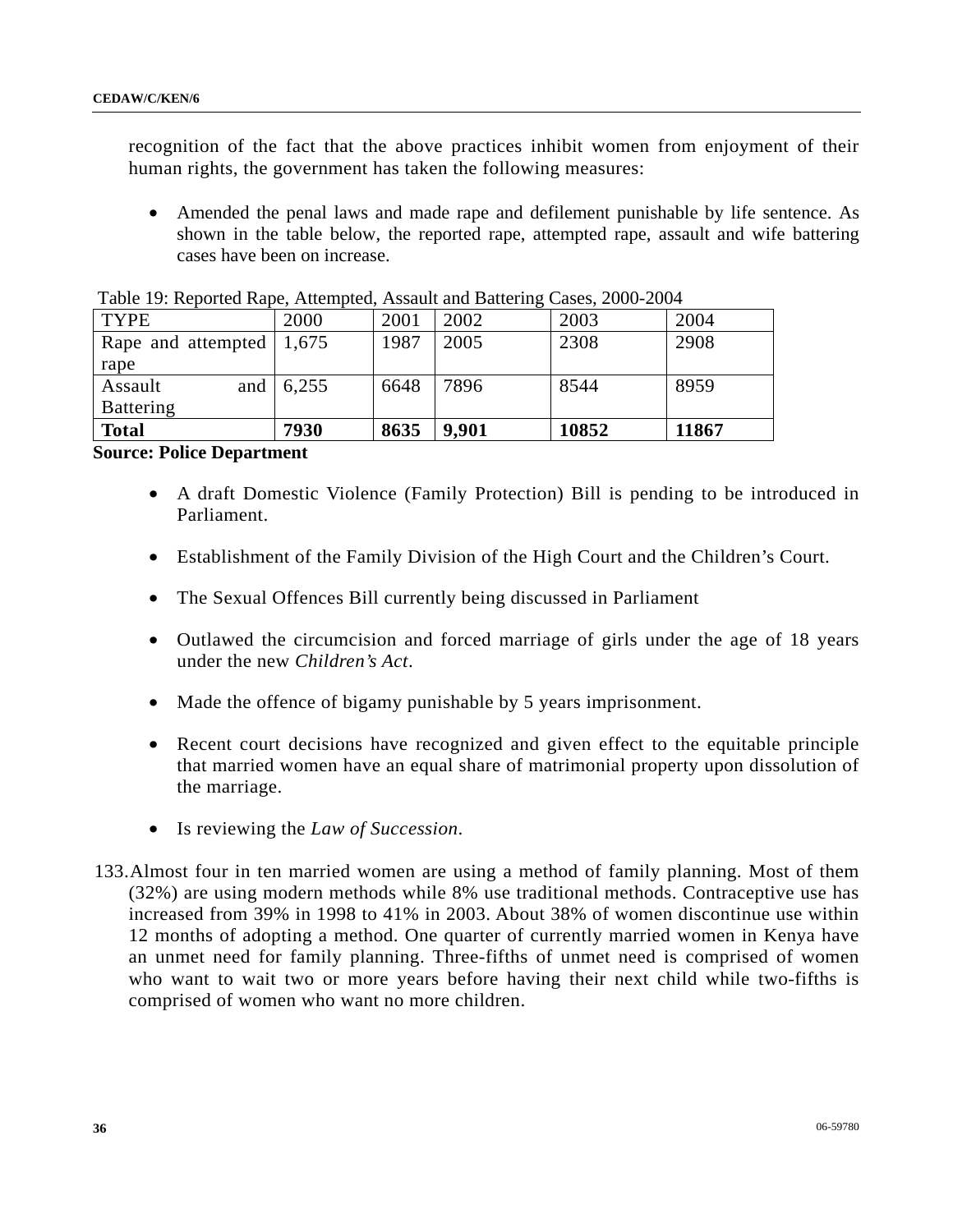# **Article 13: Social and economic benefits**

- 134.Access to credit facilities by women in Kenya is basically on the same terms with men. However, women are faced with greater challenges than men due to the fact that not many of them hold titles to land which is the major collateral to bank loans. The number of women holding title deeds in the country varies from region to region but the national average stands at 5%. The Government is addressing this challenge through the various initiatives outlined under article 14 in this report.
- 135.In 2003 the Government amended the *Pensions Act* to make it mandatory for a pensioner to be paid his or her gratuities before leaving employment. Upon death of a pensionable worker, the dependants should be paid within 90 days failure to which interest shall accrue thereon at bank rates. This will particularly help widows whose husbands die in the course of employment.
- 136.Social security and protection in Kenya is largely dominated by the National Social Security Fund (NSSF) and the National Hospital Insurance Fund (NHIF). These cover mainly employees in the formal sector and exclude the larger public. In order to improve the situation, the Government intends to review the two statutes to convert them into a pension scheme and a National Social Health Fund (NSHIF) respectively.
- 137.Apart from the police and the normal courts of law, any woman who is unfairly treated or discriminated against can complain and seek redress from the Kenya National Commission on Human Rights, the Children's Department, the Family Division of the High Court or the special Children's courts established in Kenya's Judicial system.
- 138.There are also several Non-Governmental organizations through which aggrieved women can seek guidance aid and redress. These include: The Federation of Women Lawyers (FIDA-Kenya), The Women's Rights Awareness Programme (WRAP), *Kituo Cha Sheria*  (Legal Aid Centre), Coalition on Violence Against Women (COVAW), the Cradle, International Commission of Jurists (ICJ), the Children's Legal Action Network (CLAN), the Women's Network Centre, the Kenya Anti-Rape, People Against Torture (PAT), Forum for Women Educationists (FAWE) etc. It is however notable that that most of these organizations are urban-based and few rural women have access to them.

## **Article 14: Rural women**

139.There is an elaborate National Agriculture and Livestock Extension Programme that provides group targeted extension services to men and women groups. The programme has integrated gender concerns in its approach and has special emphasis on vulnerable rural poor who are mainly women. Since its inception in year 2002, there has been a rise in the number of women participating in the programme, recording an average of 80,000 females against 100,000 men in the year 2004, up from less than 40,000 women in the year 2002. Farmer field schools and other specialised common interest groups are other agricultural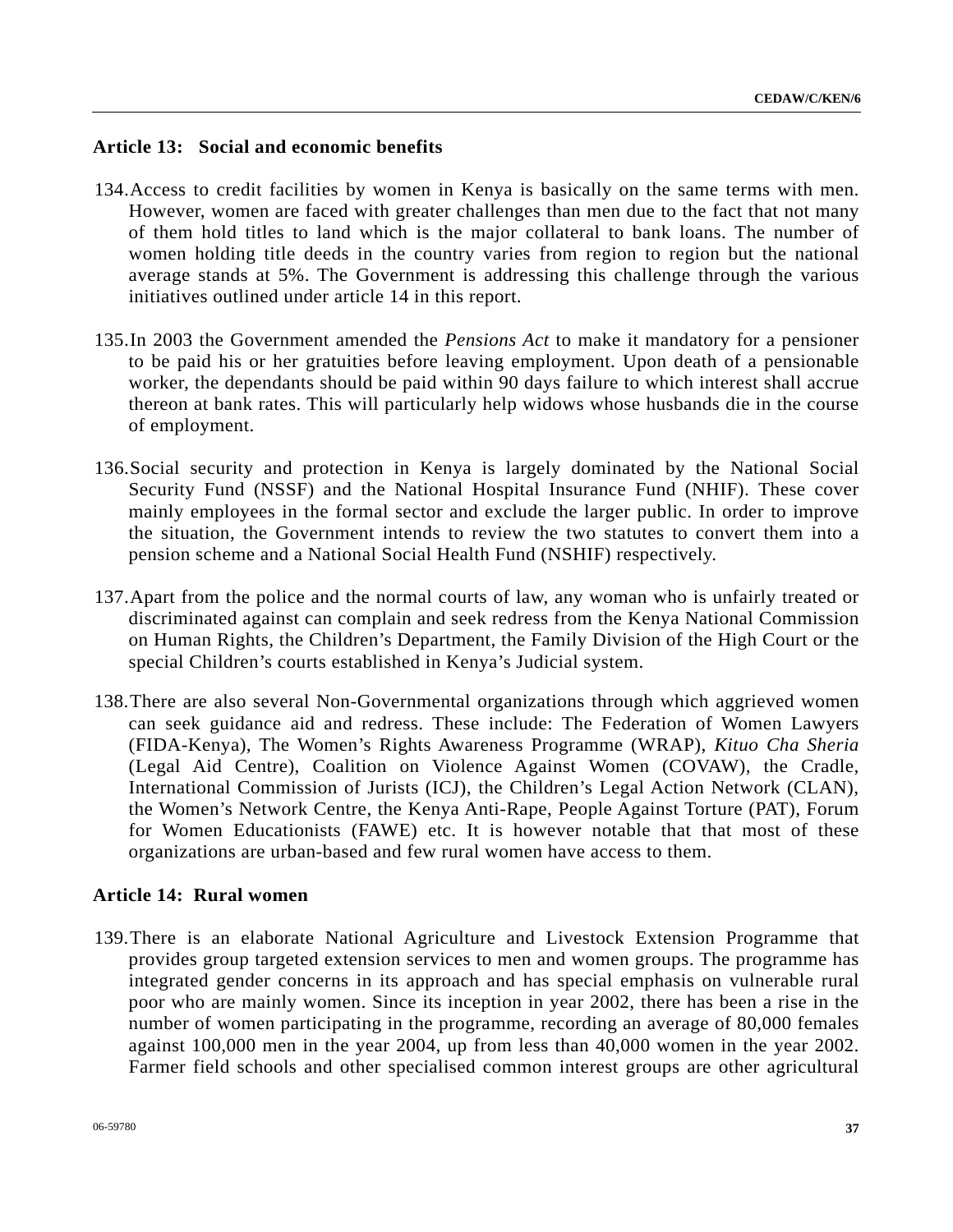extension approaches though which women receive support to enhance their income generating agricultural activities and upscale food security initiatives. Women beneficiaries through these groups between year 2003 and year 2005 are estimated at 21,000.

- 140.In Kenya, over 80% of women live in the rural areas where majority are engaged in the farming of food and cash crops, livestock keeping and other agro-based income generating activities. Women form about 70% of all employees in the agricultural sector. Their wages are low and uncertain. Women's efforts in other sectors are fundamental. They contribute to domestic services including childcare, housework, firewood and water collection and food preparation for which no monetary gains are received. As individuals or groups, women engage in small scale and micro businesses from which they earn some income. Only a small percentage of women are engaged in large scale enterprises and well paying modern sector employment. The general participation of women in and contribution to the economy is under-rated. Women's time is mainly spent in their multiple roles in reproduction, production and maintenance which impacts on the extent to which they can take advantage of the new methods of production, information, knowledge and skills acquisition.
- 141.One of the challenges that has emerged is that there is a lack of awareness about women's property rights. Thus it has now become clear that there is need for the Government to sensitise the public as to women's rights to property and the consequences for the nation as a whole, when women are denied these rights.
- 142.The Draft National Land Policy is being finalised and could be a forum through which gender based discrimination in respect of access to and ownership of land could be addressed. Some of the policy recommendations include; outlawing all laws, regulations, customs and practices which constitute gender based discrimination in access to, ownership and control of land, harmonisation of the Succession and Property Laws, instituting legal measures to ensure that women and men are entitled to equal rights in land before marriage, during marriage and during and upon dissolution and after death of the spouse and enacting laws to curb the selling and mortgaging of family land without the involvement of both spouses.
- 143.Kenya has several credit facilities through which women can access credit at low interest rates. These include: the Agricultural Finance Corporation (AFC), the Kenya Women Finance Trust (KWFT), the Kenya Farmers Association (KFA), and the Kenya Rural Enterprise Programme (K-Rep). However, these facilities are not enough to cater for the credit demand among the rural women. What is more, the fact that most women are not the holders of title to land also limits their access to credit since they have nothing to offer as collateral for commercial bank loans.
- 144.The Government has also established a Ministerial Grants Committee under the Ministry of Gender, Sports, Culture and Social Services, which gives support to community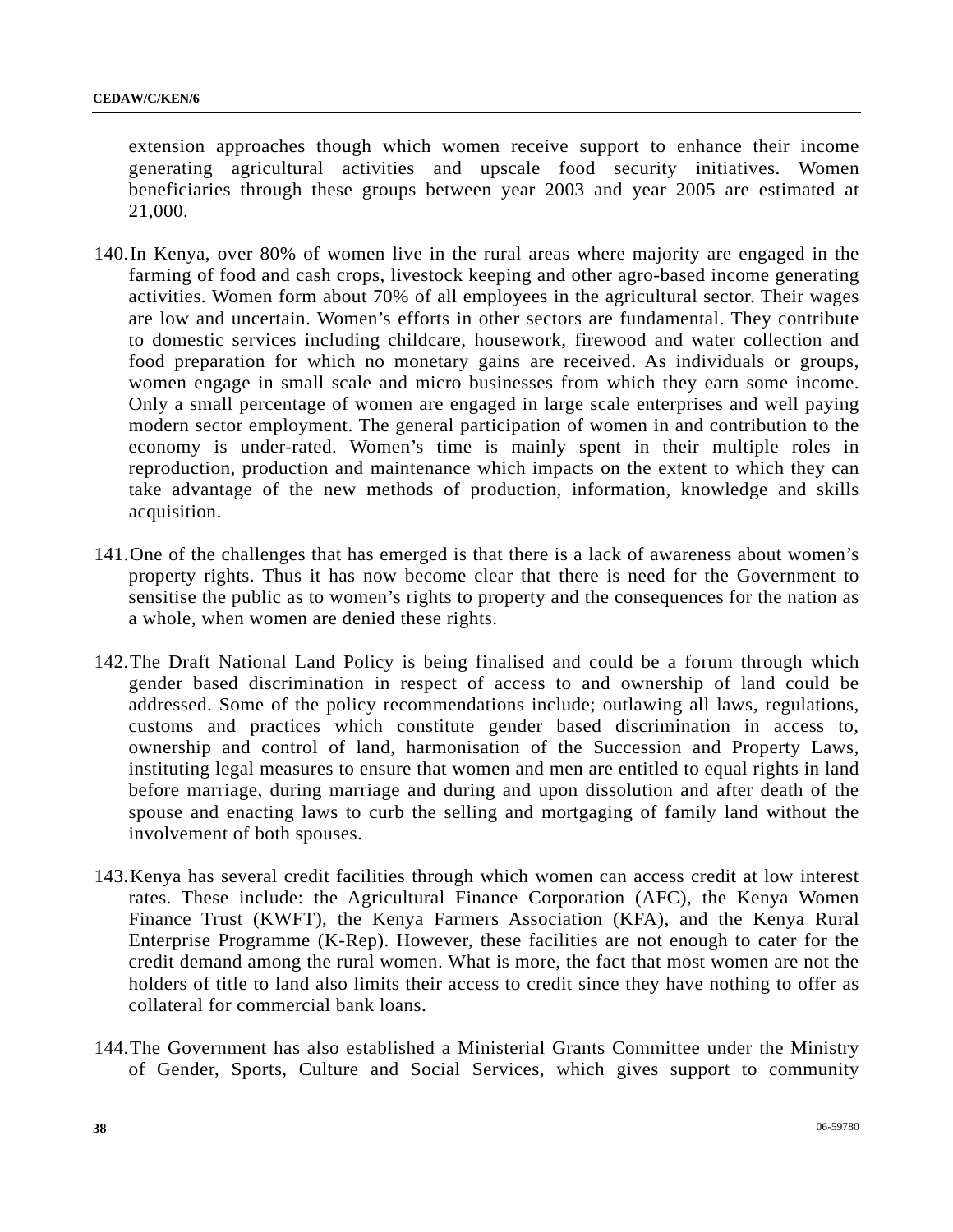development initiatives. Projects supported are usually identified from the grassroot by the community themselves and request for support channelled through the District Community Development Committees that have been revitalised in every district. In 2005, some Kshs.48,225,500 was distributed to these groups. The Government has continuously encouraged women to form self-help and welfare groups in order to enable them to access the various available services.

- 145.Kenya's economy is basically agricultural and the following marketing facilities are in existence; the Coffee Board of Kenya, the Tea Board of Kenya, the Pyrethrum Board of Kenya, the Sugar Board of Kenya, the National Cereals and Produce Board, the Horticultural Crops Development Authority, the Kenya Meat Commission, and the Kenya Diary Board. These boards facilitate the marketing of farmers' produce in the international market. The Government has restructured and liberalized most of the agricultural industries with a view to maximising benefits to the farmers.
- 146.The *Co-operative Societies Act*, which initially hindered women from accessing credit, has been amended in order to facilitate women to form cooperative societies and thus access credit.
- 147.The new *Cooperative Societies Act* has incorporated the internationally accepted cooperative principles including the one on 'democratic member control'. The amendments were also aimed at promoting the cooperative movement and to strategically place them as key vehicles to poverty reduction. This is in conformity with the Economic Recovery Strategy for Wealth and Employment Creation.
- 148.However, most of the large scale and commercial farming is still dominated by men while women are relegated to small-scale subsistence farming with little, if any, surplus for sale. Nevertheless, there is a new Government strategy for revitalising agriculture, 2004-2007, which aims at providing extension services to subsistence farmers.
- 149.Special programs aimed at meeting the special needs of women in rural areas have been put in place. These include the establishment of the Ministry of Gender, Sports, Culture and Social Services, the National Gender Commission, the Kenya National Commission on Human Rights, the Constituency Development Fund (CDF) which aims to fund projects in the electoral areas, Constituency Aids Committee, the Constituency Bursary Fund (CBF), the Local Authority Transfer Fund (LATF) and the Road Levy Fund.
- 150.The establishment of the Ministry of Gender, Sports, Culture and Social Services and the National Gender Commission among others have provided the Government with effective machinery through which it can address most of the inequalities hitherto facing the rural women.
- 151.The Kenya Government has, as part of its Economic Recovery Strategy for Wealth and Employment Creation, 2003-2007 plan, launched the Governance Justice Law and Order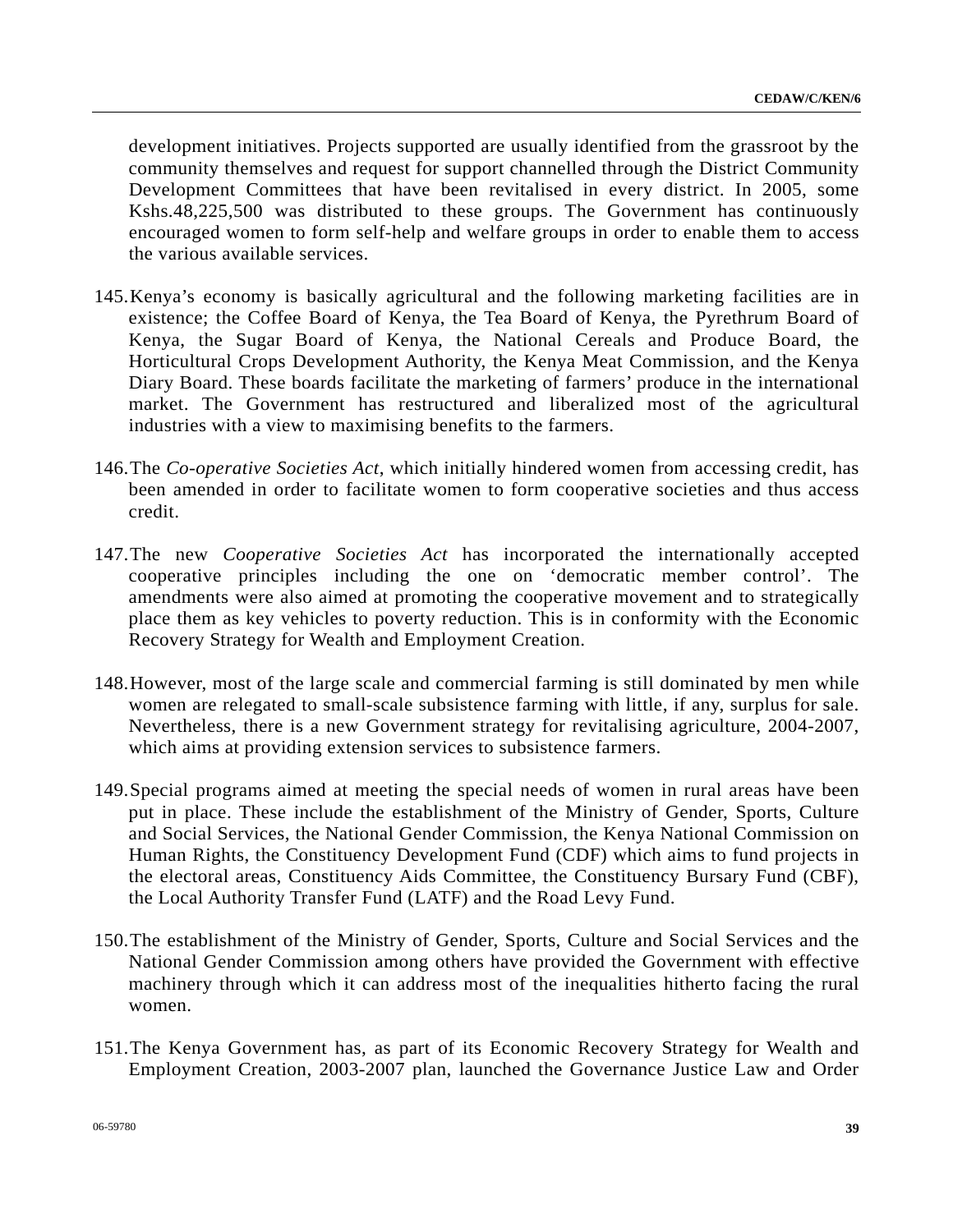Sector (GJLOS) Reform Programme which aims to among other things: address human rights abuses, provide affordable and accessible justice to all, speed hearing of court cases, create independence and integrity of the Bench and the Bar and decongest prisons. The programme adopts a holistic and sector-wide approach and involves various state and nonstate actors. It seeks to serve the needs of Kenyans by adapting efficient and cost effective best practices, sustainable capacity building, providing high-level leadership and coordination and ensuring that an aggressive information, education and communication programme is in place.

152.The GJLOS programme which is funded by the Government of Kenya in partnership with international agencies is expected to be implemented in the period 2003-2009. Among the expected outputs are: a functional, accessible and well resourced Human Rights Centre, improved overall access to basic needs for the vulnerable, a functional and engendered communication and performance management system and strengthened juvenile justice system.

## **Article 15**: **Equality before the Law and in civil matters**

- 153.Equality before law: Section 70 (a) of the Constitution of Kenya provides that every person in Kenya is entitled to the fundamental freedoms and rights of the individual including protection of the law. Section 77 (9) of the Constitution provides that all persons are entitled to institute civil proceedings in courts. Courts have a corresponding duty to hear and determine these matters impartially and within a reasonable time.
- 154.Conclusion of Contracts and administration of Property: The law as it stands provides that all persons who are adult and of sound mind are capable of entering into contractual obligations regardless of their sex. This is in line with the constitutional provision in Section 75 (1) read with section 81 (1) of the Constitution, which provide that all persons in Kenya are entitled to settle anywhere in the country, own property and have the law protect their interests.
- 155.In practice this largely holds as women are capable of entering into contracts, of securing employment, of purchasing and owning land, houses and other forms of property. This mainly pertains to those in the urban areas. In some rural areas there may be some discrepancies between the provisions of law and practice brought about by patriarchal cultural practices and traditions that did not permit and still make it difficult for women to administer property, particularly land.
- 156.As noted in paragraphs 5, 6 & 7 above, the *Constitution of Kenya* permits discrimination in matters of personal law, divorce, inheritance and adoption. Whilst the Government recognizes the impact of these constitutional provisos in sections  $82(4(b \& c))$ , these have proven to be the most difficult area of women's rights to address as they require constitutional amendments – which has proven to be a long and challenging process. Furthermore the public has once again, in the ongoing constitutional debates – proven that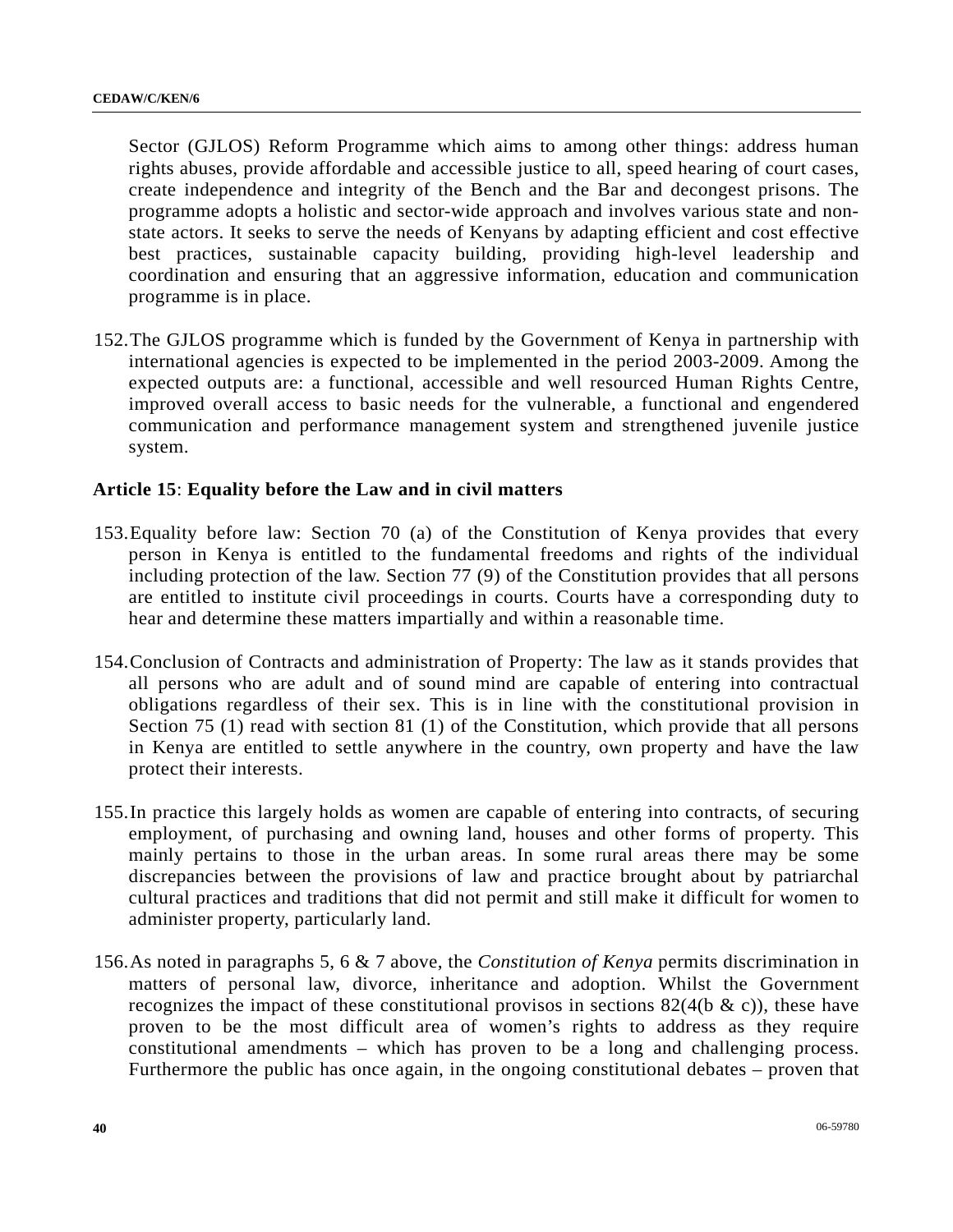indeed customary law is the area in which the most resistance will be encountered in addressing women's rights and is perhaps the greatest challenge now facing those committed to ensuring Kenyan women have equal rights. The draft Constitution that was rejected in the referendum by Kenyans on  $21<sup>st</sup>$  November 2005 had within its provisions brought Kenya in line with the provisions of CEDAW, in respect of citizenship, nationality and in respect of Sections 82(4) (b) and (c) that permits discrimination based on personal laws. That rejection of the draft constitution, places the Country in the same position it was before the draft constitution.

- 157.Evidence before courts of law: *The Evidence Act, Chapter 80 Laws of Kenya*, provides that all facts except the contents of documents may be proved by oral evidence. This evidence must at all times be direct (sections 62, 63). It goes on to provide that whoever desires any court to give judgment as to any legal right or liability dependent on the existence of facts which he/she asserts must prove that those facts exist (section 107).
- 158.It is thus clear that the law does not discriminate based on gender. However, due to the nature of some crimes which primarily affect women such as rape and other forms of sexual assault, the fact that the crime normally takes place in isolation and without witnesses, it is necessary to have further material corroborative evidence except for the case of a minor to support the rape claim. This is provided for in *section 124 of the Miscellaneous Criminal Amendment Act of 2003*. It is this factor that causes great challenge as the rape victim may not be in that state of mind to go through the equally harrowing experience of reporting the crime. Furthermore the lack of modern scientific equipment complicates matters in these situations. The Government, private and civil society institutions have intervened to address this problem in two ways:
	- There is now a special police station in Nairobi, the Kilimani Police Station, to which women victims of rape and sexual assault are first asked to report.
	- The Gender Violence Recovery Centre which is housed at the Nairobi Women's Hospital (a private initiative) focuses on providing support and services to victims and survivors of gender based violence. These services include counseling and medical services such as ARVs for rape survivors.

Whilst these initiatives are commendable they are new and too few already the demand within the neighbourhoods of Nairobi where these services are provided exceeds the availability of the services. The Government is therefore exploring ways in which the services provided at the Nairobi Women's Hospital can be replicated in provincial hospitals around the country.

159.At the same time the country has also witnessed an increase in the incidence of sexual assault and violence. More men and boys are also being reported as victims of this sort of violence. There is an overall increase in violence nationwide and this has led to increased public concern about such violence and commitment to introducing measures to prevent it.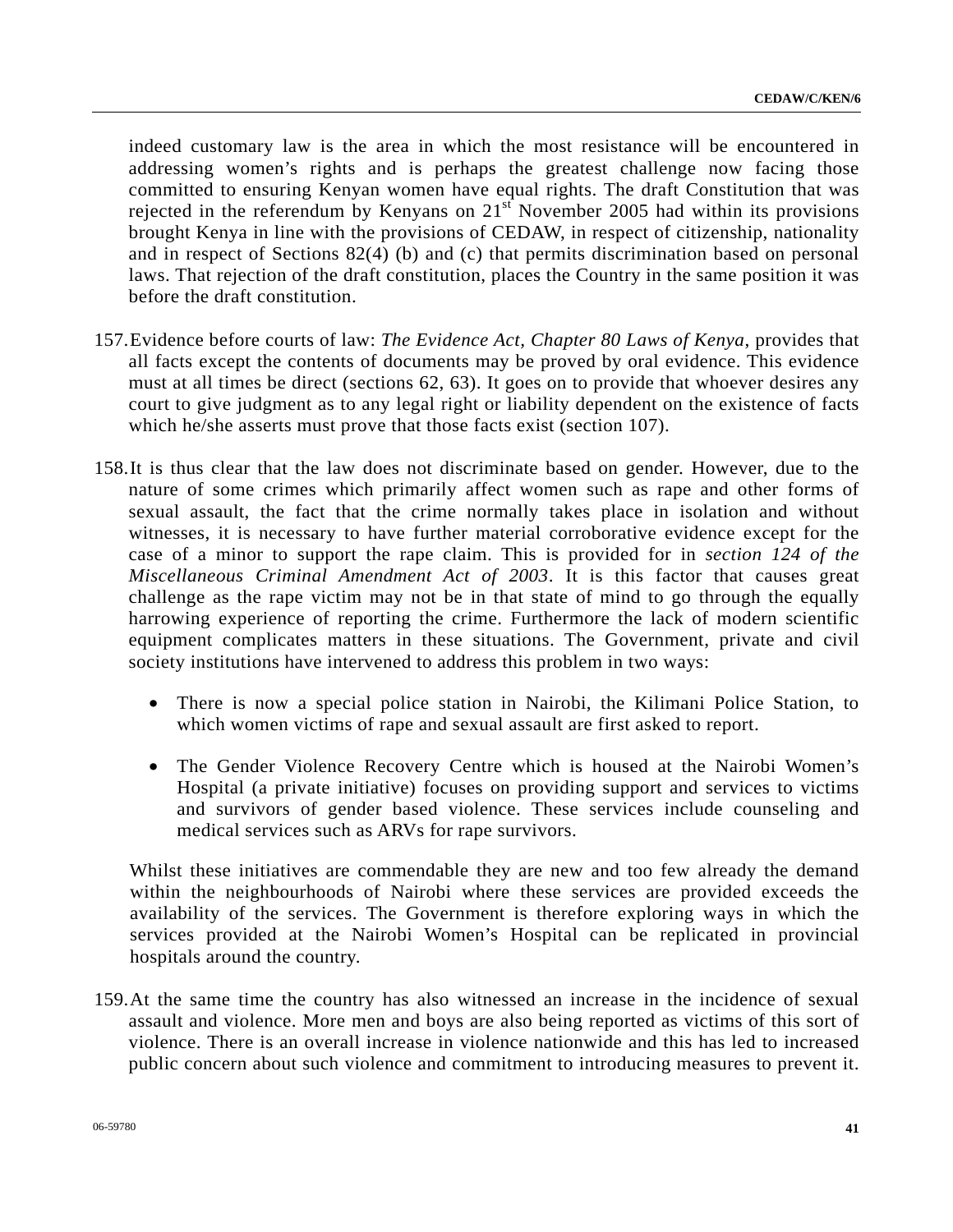Whilst the incidence of crime and insecurity has increased, it is still unclear why rape and sexual assault in particular are on the increase.

- 160.Section 19 of the *Penal Code, Chapter 63 of the Laws of Kenya* provides in part that a wife charged with any offence except murder or treason shall have a good defence by proving that the offence was committed in the presence of the husband and under his coercion. The presumption here is that the coercion cannot operate vice versa.
- 161.Right to sue: The *Marriage Act, Chapter 150 of the Laws of Kenya* provides that a husband may sue another man for having an affair with his wife. The wife on the other hand cannot sue another man or woman for having an affair with her husband. However adultery is a recognized ground of divorce that can be used by women in divorce proceedings. A wife may sue her husband in the event that he commits bestiality.
- 162.Legal Aid: Legal aid is provided to persons charged with murder and robbery with violence (both of which are capital offences) irrespective of their gender.
- 163.Residence and domicile: The *Constitution of Kenya* provides that every person born in Kenya shall become a citizen of Kenya if, at the date of his or her birth, the father is a citizen of Kenya. A person born outside Kenya shall become a citizen of Kenya at the date of his or her birth if at that date his or her father is a citizen of Kenya. This matter has been addressed in paragraphs 100 -104 above.
- 164.The *Law of Domicile Act, Chapter 37 Laws of Kenya* provides that a child, who is born to a married couple, shall acquire the domicile of his or her father. A child born outside of wedlock acquires the domicile of her or his mother (section 3). A child upon adoption shall acquire the domicile of the adopter, or where she or he is adopted by two spouses, that of the husband (section 6). The Act further provides that a woman shall, on marriage, acquire the domicile of her husband, but does not provide for the same treatment in the case of the man.
- 165.Women like men have the same capacity to enter into contracts and to own and dispose of property. In the urban areas, they are continually developing into areas formerly dominated by men. In some parts of the country, especially in the rural areas where the customs and traditions are strong, and where the societies are patriarchal, the role of women in decision making is diminished. However there are some areas which still portray discrimination against women. In cases of married women seeking to register business names or to acquire passports in their names, they are asked to declare their husbands names on the request form. That is not extended to men in the same situation.

# **Article 16**: **Equality in marriage and family law**

166.Categories of Marriages: The general principle in the *Constitution* is that both men and women are equal before the law. However, the equality the *Constitution* gives with one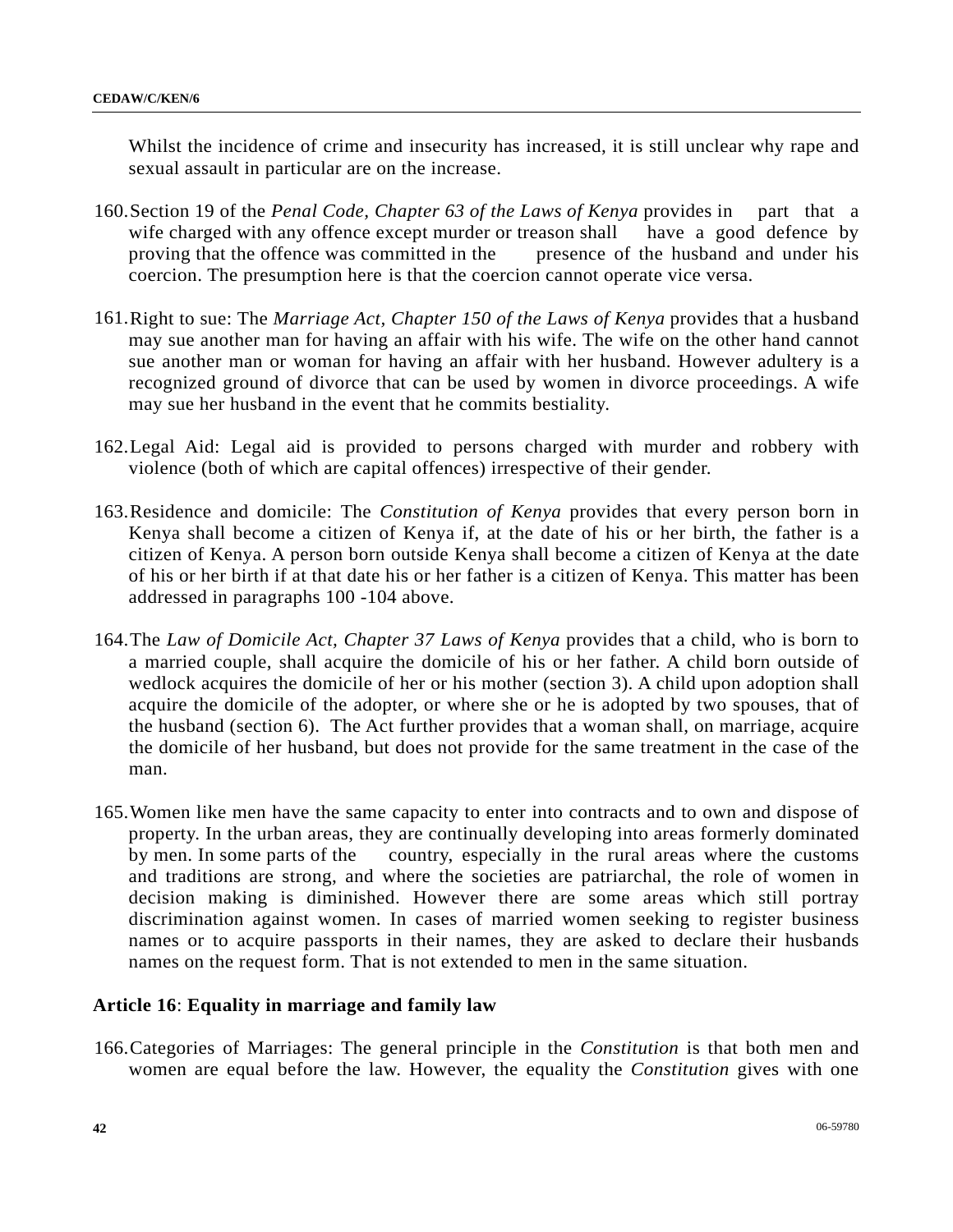hand it takes it with the other hand through claw back provisions that negate the right to equality as far as personal laws are concerned. It is worthwhile to note that marriage, divorce, inheritance and burial rights form part and parcel of personal laws.

- 167.Marriage under Kenyan law is governed by any one of the prevailing solemnization of marriages in Kenya through the following provisions:
	- *African Christian Marriage and Divorce Act Cap 151* that governs Christian marriages.
	- *Marriage Act Cap 150* that governs Civil marriages.
	- • *Mohammedan Marriage and Divorce and Succession Act Cap 156*, that governs Islamic marriages.
	- *Hindu Marriage Act Cap 157* that governs Hindu marriages. African Customary Marriages.
	- Individuals can also get married under African customary law provided the marriage conforms with all the required rituals and practises of the relevant community. There is currently no statute governing African customary law marriages – this is a *lacuna* in the law. Furthermore there is no provision for the registration of African customary law marriages.
	- It is important to note that the government through the Law reform Commission has started a process to review the marriage laws, which laws will take cognizance of the various provisions of the Convention. On the other hand, the media has been proactive in changing the stereotypes that have continuously discriminated against women.
- 168.Polygamy: Under the current law, should a woman get married under African Customary Law or the *Mohammedan Marriage and Divorce Act*, she has expressly given consent to possible polygamous union. Traditionally, polygamy is not considered a form of discrimination against women. In fact one of the challenges that has been encountered is that there are many instances of women defending its continued existence. Harmonization of the current multiple regimes of laws governing marriages has been a major challenge due to the diversity of the communities living in Kenya. The different types of marriages confer different rights and obligations. For instance depending on the type of custom in customary law marriages, a wife cannot be granted custody of children or maintenance of self.
- 169.Cohabitation: which means a man and a woman living together as husband and wife without having undergone a legally recognized marriage is an increasing practice. It has had far reaching consequences for the children and women involved. For example, in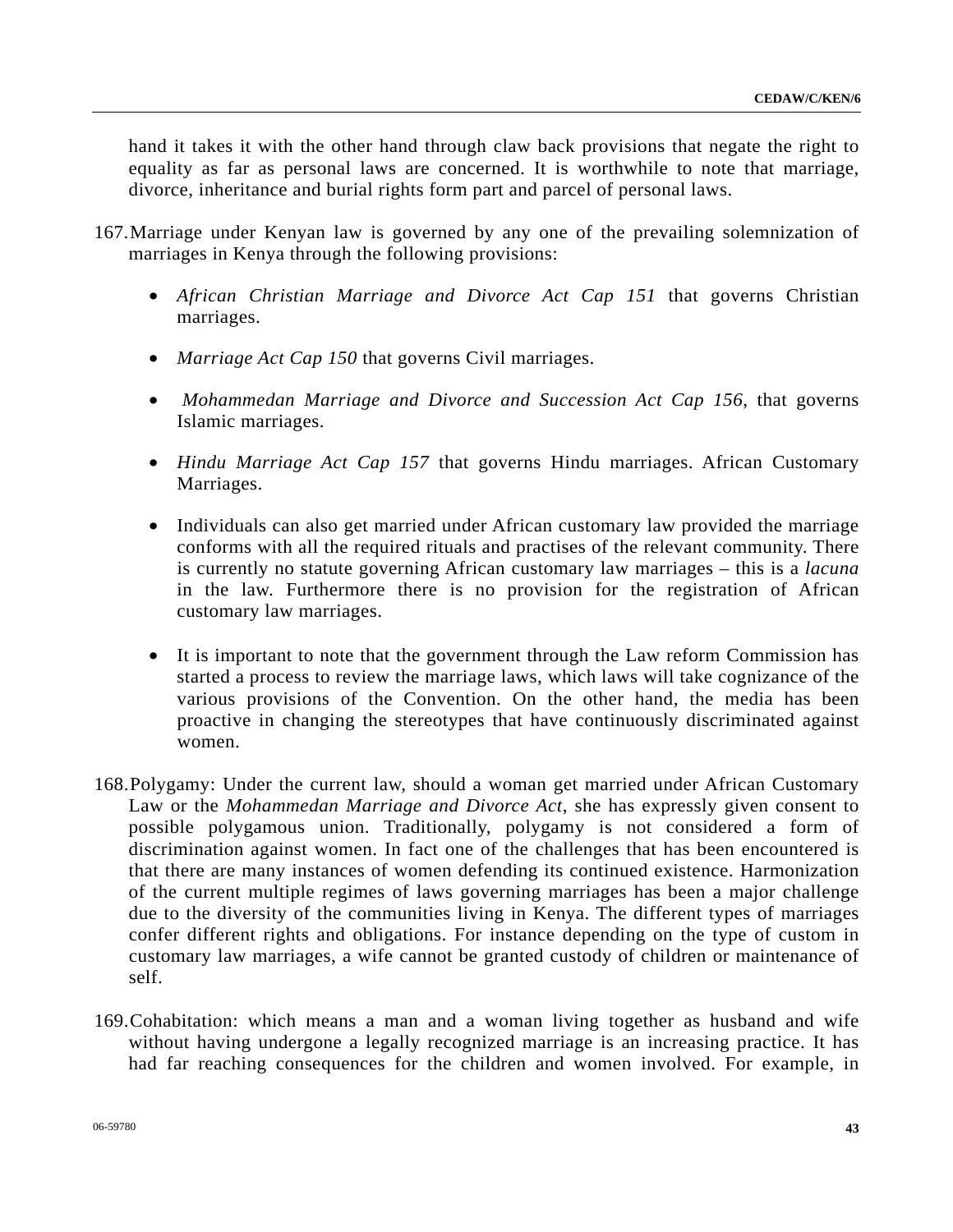instances of separation, women have had to bear the consequences of raising the children and fending for themselves where the man was the breadwinner. Currently the *Children's Act* only binds the mother to maintain a child born outside wedlock. Currently the Children's Act has been put to test seeking the court's interpretation. There is a case pending in court where a minor is seeking to have his biological Father (not married to the minor's mother) compelled to provide maintenance for the said minor.

- 170.There is currently no legislation in Kenya governing cohabitation. However, the judiciary has continuously played a critical role in resolving cases involving cohabitation and hence securing the rights of women. To this end the judiciary is continuously giving progressive judgements that are favourable to women. Common law and judicial precedent has been applied in resolving some of the conflicts arising.
- 171.The case of *Peter Hinga –v- Mary Wanjiku , Civil Appeal No. 94 of 1977*, and *Hortensia Wanjiku Yawe –v- Public Trustee, Civil Appeal No.13 of the 1976*, *Stephen Mambo –v-Mary Wambui, Civil Appeal No. 3 of 1976*, provided a landmark precedent in matters of cohabitation. The court has held that the cohabitation has to be for a reasonable period, the definition of reasonable not being specifically defined. Should there be any children born as a consequence of a relationship where there is cohabitation, then this serves to reinforce the presumption of marriage. This period should be long enough for the court to determine that the couple have cohabited as man and wife and presented themselves to the world as such for a reasonably long period. These principles were recently affirmed in the decision in *Esther Njeri Wanjenga – v – Joseph Mwangi Mathaga Alias Justus Ndirangu [ High Court Case No. 1548 of 2002]*, where the High Court ruled that a man who had changed his name in the process of avoiding a claim that he was married to a woman he had cohabited with for five years – was indeed married to the woman. Amongst factors taken into consideration by the Court in reaching this decision, other than the fact that the couple had cohabited for five years, was the fact that they had had children, one of whom had died and been buried at the father's home.
- 172.Early Marriage: Women and men have the same right to choose to enter into marriage only with their free and full consent, However, the *Mohammedan Act* and customary law allow the marriage of minors. The *Children's Act* has however outlawed this practice as it outlaws marriages of persons below the age of 18 years. It provides that any piece of law that is against the provisions of the Act shall be null and void. The children's Act being the later in time, it prevails over all other existing laws.
- 173.Responsibilities in marriage: As regards responsibilities in marriage, men and women share equal responsibilities towards their children including guardianship, wardship, trusteeship, adoption of children, the rights to divorce and ownership of property. For example, the ownership of property acquired before marriage is deemed individual property. All property acquired during the marriage period is considered matrimonial property and therefore each spouse has an equal share in the same. Nevertheless, each spouse is entitled to own property in his/her own name. The law on matrimonial property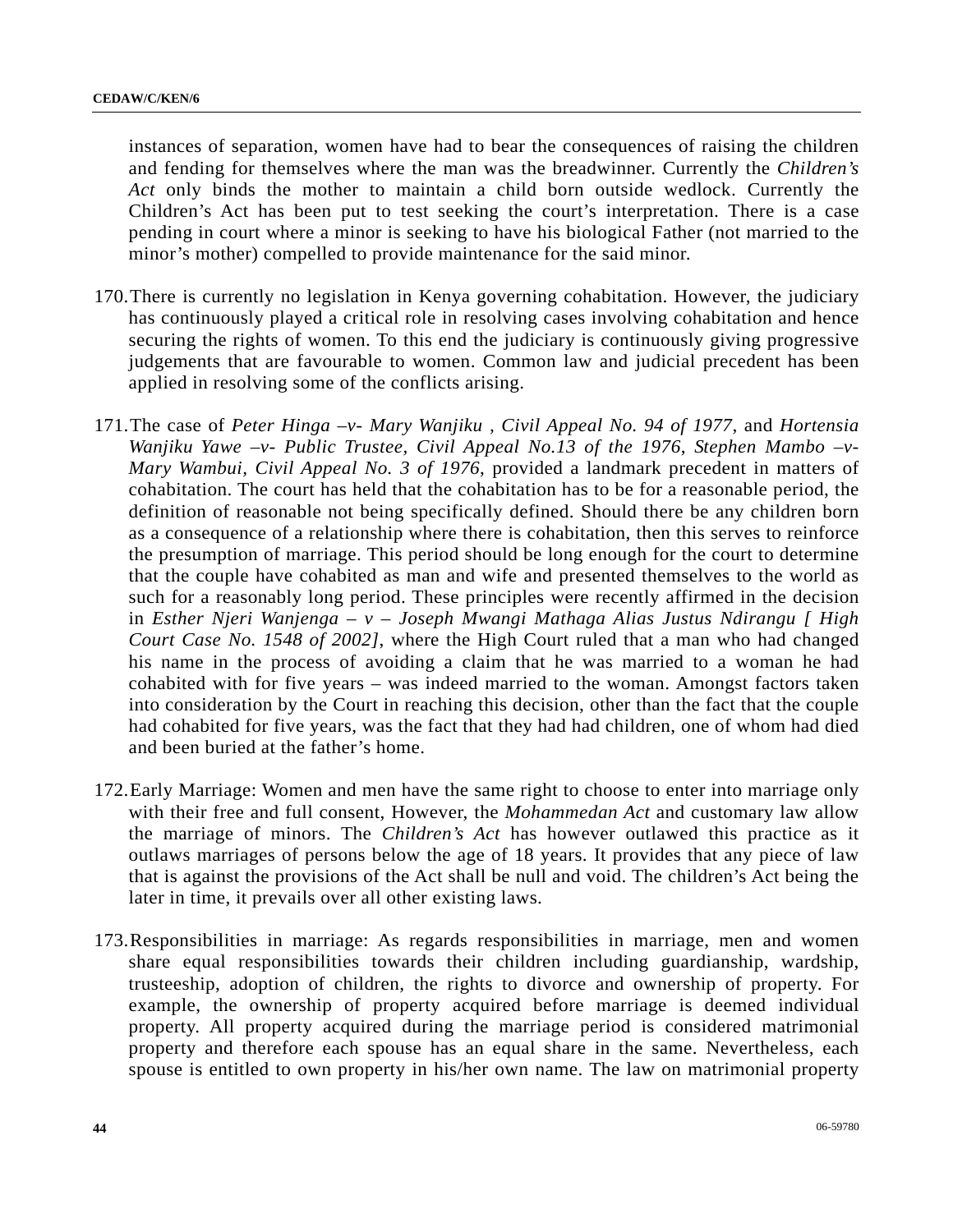currently in operation in Kenya is extremely antiquated as it is  $19<sup>th</sup>$  Century British law resulting in several lacunae in this area. The Law Reform Commission is currently reviewing this law and is in the process of drafting a Matrimonial Property Bill. In cases of property acquired before marriage, the woman can dispose of her property freely. However in some instances especially where the property is owned jointly with the husband the consent of the husband may be required and vice versa.

- 174.Resolving disputes during dissolution: The Government of Kenya has provided a mechanism for resolution of disputes in cases of dissolution of marriage. The *Matrimonial Causes Act, Cap 152 of the Laws of Kenya*, lays down the mechanisms for the granting of divorce, judicial separation, nullity and other matrimonial relief arising out of statutory monogamous marriages. Matrimonial Causes arising out of Muslim marriages are governed by Islamic Law under the *Mohamedan Marriage, Divorce and Succession Act*. There is no written law regarding matrimonial causes arising out of marriages contracted under the customary law. These marriages are not registered and they are governed by customary practices. The failure to register customary marriages is an impediment to ascertaining the existence of a customary marriage. This is in light of the rising numbers of couples living together as married but who have not undergone all the customary marriage rites. Certain specific grounds are provided upon which such applications can be brought before the competent courts of the land. The spouse bringing a divorce cause can only do so three years after the celebration of the marriage. This is provided in Section 6 of the *Matrimonial Causes Act*. The courts in practice do all that is possible to encourage spouses to try and work out their differences before granting divorce. In Kenya spouses are prohibited from colluding to divorce. Section 8 of the *Matrimonial Causes Act* lists the following grounds upon which one may bring a divorce action:
	- **Adultery**
	- Cruelty
	- Desertion for a period of at least three years
	- That the spouse is incurably of unsound mind
	- That since the celebration of the marriage, the spouse has been guilty of rape, sodomy or bestiality.
- 175.As regards custody of children both parents have equal rights and the courts decide the cases in accord.
- 176.Under the *Children's Act*, It provides that if a couple has lived together for 12 months cumulatively, then the children born of their association shall be entitled to maintenance by both parents. The *Children's Act* provides in section 24(3) that where a child's father and mother were not married to each other at the time of the child's birth and have not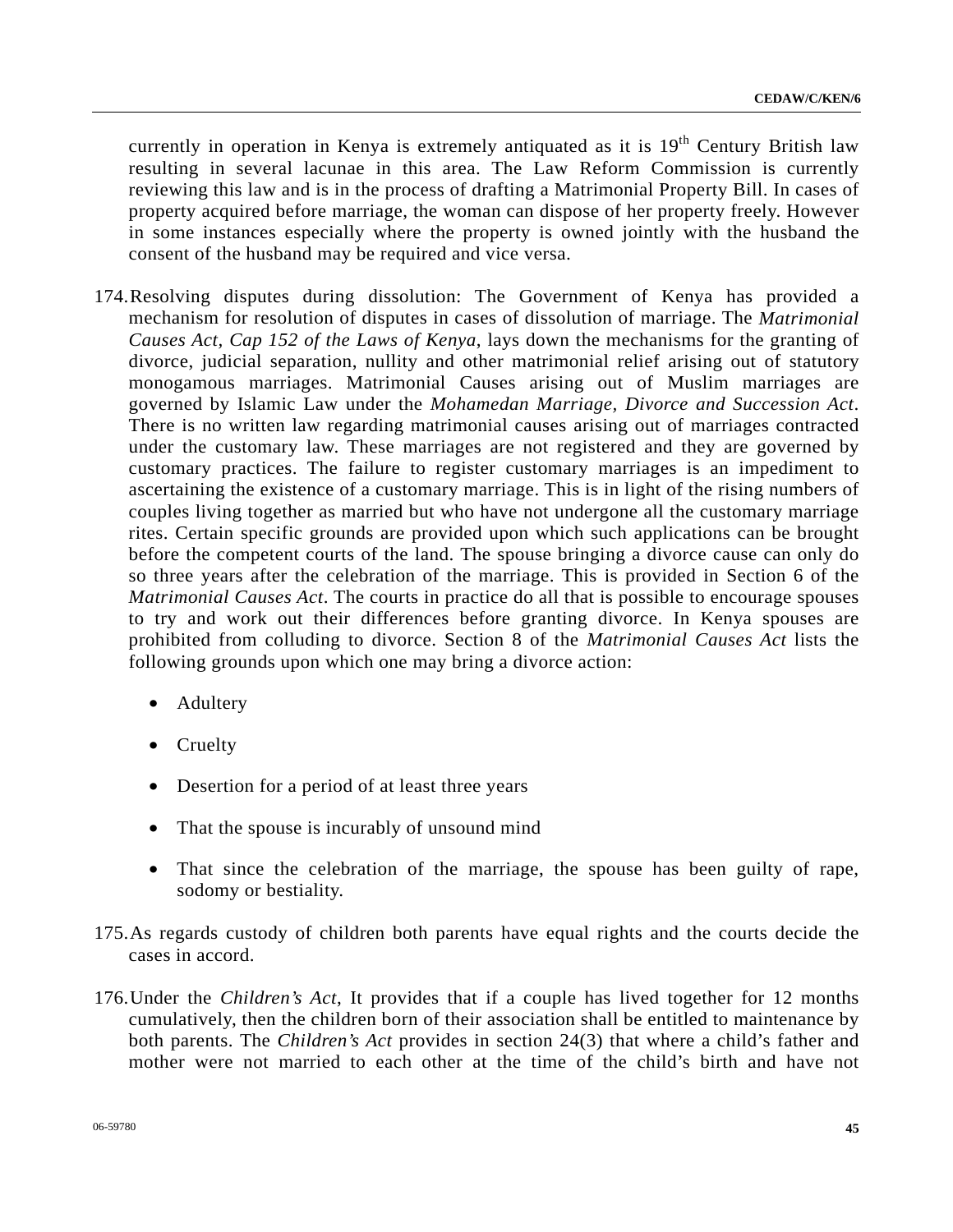consequently married each other, the mother shall have parental responsibility at the first instance. The father shall subsequently acquire parental responsibility either through an application in court for that purpose or where he has acknowledged paternity of the child or has maintained the child. Both parents are however obliged to provide maintenance for the children. In *Susan Wairimu – v – David Chege Mwangi [Muranga SPMCC No. 3 of 2003]*, a Magistrate's court ruled that in the event of a separation where there has been a customary law marriage, the father is still has a parental responsibility for the maintenance of any children born out of that union. The same was affirmed in a case before the Nairobi Senior Resident Magistrate, *Susan Wanjiku Ndungu'u – v – Sebastian Ndung'u [Nairobi SRMCCC No. 215 of 2003]*.

- 177.Customary law recognizes a marriage through elopement where a woman and a man cohabit without going through any marriage ceremony. Couples who are cohabiting are not offered protection under the written law. However, upon death of a husband, the woman can prove that she was a dependant under the law of succession.
- 178.Right to choose spacing of children: Most women live in poverty and can therefore not afford contraception in order to be able to determine the spacing of their children.
- 179.Abortion: has been declared illegal in Kenya, save in a situation where the mother's life is at regards.
- 180.Adoption: both men and women have rights to adopt but there are conditions and procedures prescribed by law that they have to adhere to.
- 181.Right to change name: The right to choose a family name is not legally provided for but the law does not interfere in this area. In a recent ruling the High Court ruled that a woman is not required to change her name upon marriage. In *Florence Wairimu Kanyora – v – Njoroge Kinyanjui [2005]*, the judge ruled that:

Failure to change a name couldn't affect one's [in this case a woman's] marital status as there is no law that requires a person to adopt the husband's name.

- 182.Right to choose profession and occupation: Women whether married or not, have a right to choose a profession and an occupation.
- 183.Ownership of property: The *Constitution* guarantees the rights of ownership, acquisition, administration, management and disposal of property. The limitations regarding this area of law have been discussed in detail in paragraphs 4,5,6,7 and 165 above. Women's ownership of property acquired during the course of a marriage has received a boost through several recent court decisions in particular:  $MSK - v - SNK$  [2005], where the High Court decided that domestic duties amount to contribution to matrimonial property. In this case, Lady Justice Mary Angawa, declared that: "A marriage is an institution of trust. The wife does not go about daily to record what she has done to contribute to the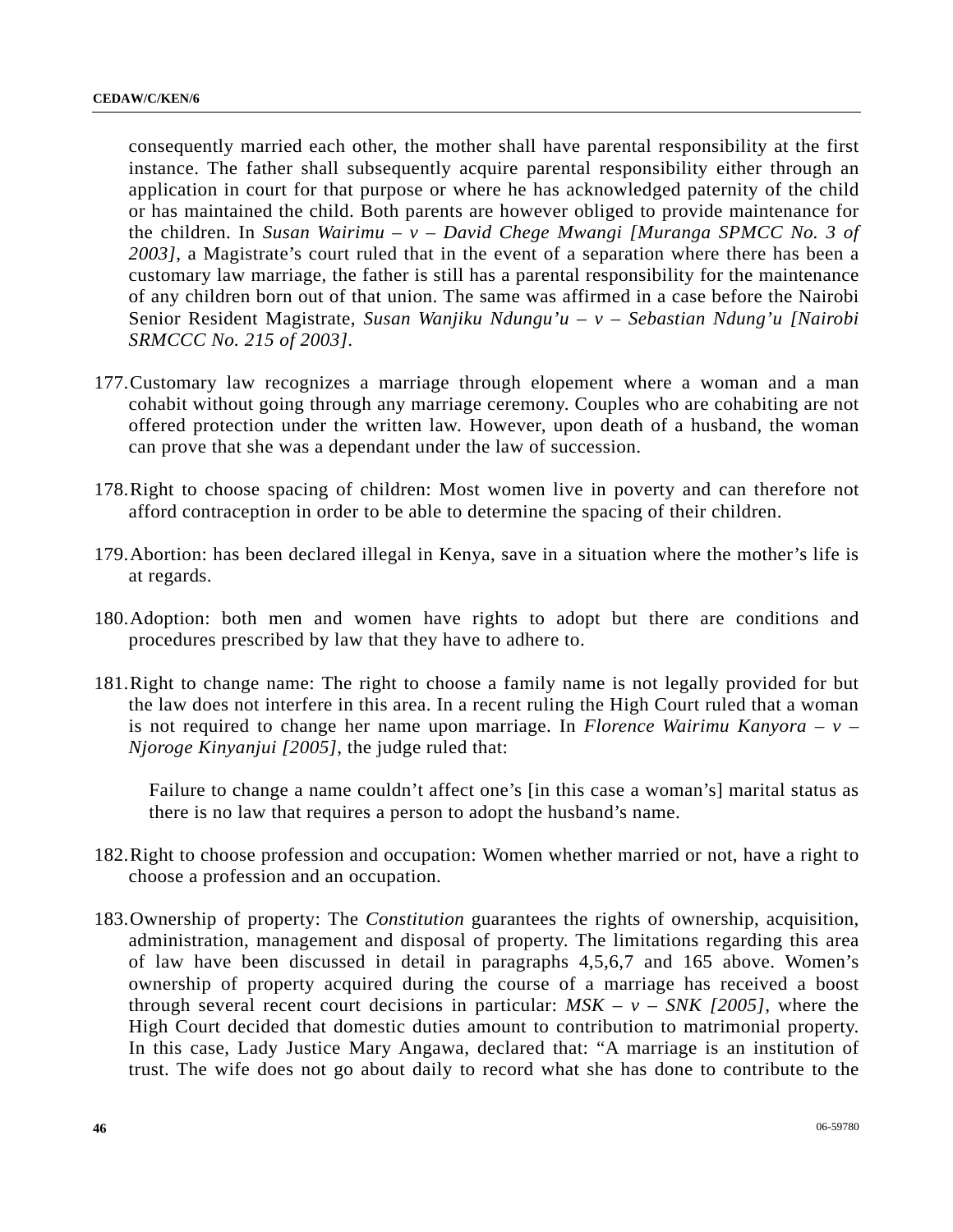marriage." In *Florence Wairimu Kanyora – v – Njoroge Kinyanjui [2005]*, the Court also ruled that a woman is entitled to a share in property that her husband inherited, where she illustrates that she has contributed to the development of the same.

- 184.However, the *Law of Succession Act* which governs matters of inheritance and disposal of the deceased's property provides that a widow loses her life interest upon her re-marriage to any person. Additionally, the same law denies a woman any interest in her husband's agricultural land, crops and livestock in cases where the husband dies intestate and is resident in an area gazetted by the minister or has interests in communally owned land, where the customary law does not allow women to inherit. The Government, through the Law Reform Commission, is in the process of remedying this issue.
- 185.Enactment of Laws: The CEDAW Committee had recommended that the Government undertakes the speedy enactment of certain bills in order to eradicate discrimination against women and hence bring equality in marriage. Towards this end, the government has enacted the *National Commission on Gender and Development Act*, the *Criminal Law Amendment Act* and *Public Officers Ethics Act*. Additionally, the Government has continued to work together with the civil society, including non-governmental women's organizations to create an enabling environment for legal reform, effective law enforcement and legal literacy. The Government has organized training for police officers, chiefs and other provincial administration on equal rights of women in marriages and especially on matters of succession. In collaboration with Civil Society Organizations (CSOs) like FIDA Kenya, the Police Department is mainstreaming gender into the training curriculum for police officers.
- 186.Additionally, the Law Reform Commission has been training its staff in gender sensitive legislative drafting. Towards speeding up the enactment of the Family Protection Bill, the government has held consultative forums with FIDA Kenya and other CSOs. The HIV/AIDS Bill was also prioritized by the Law Reform Commission and it was republished (HIV Aids Control, Prevention and Management Bill 2005).
- 187.In respect of the Sexual Offences Bill The motion for the bill has been unanimously passed in Parliament and has been prioritized for debate. As for the Equality Bill – it was recommended that the principles therein be addressed in the constitutional reform process. The challenge facing the discussions on these bills is the heavy calendar of the Parliament and the abeyance of the constitutional reform process.
- 188.The *Law of Succession Act Cap 160*, treats a woman married in a polygamous marriage as a wife even though her husband was previously, or later, married under a monogamous marriage. Thus, the *Law of Succession* appears to treat polygamous and monogamous marriages equally. It also acknowledges the conversion of a polygamous marriage into a monogamous one. It has been argued that the principle should be applied during the lifetime of a man in order to confer the rights to the woman. The law of succession is not applicable to the Muslims. However it is worthy noting that there is inequality in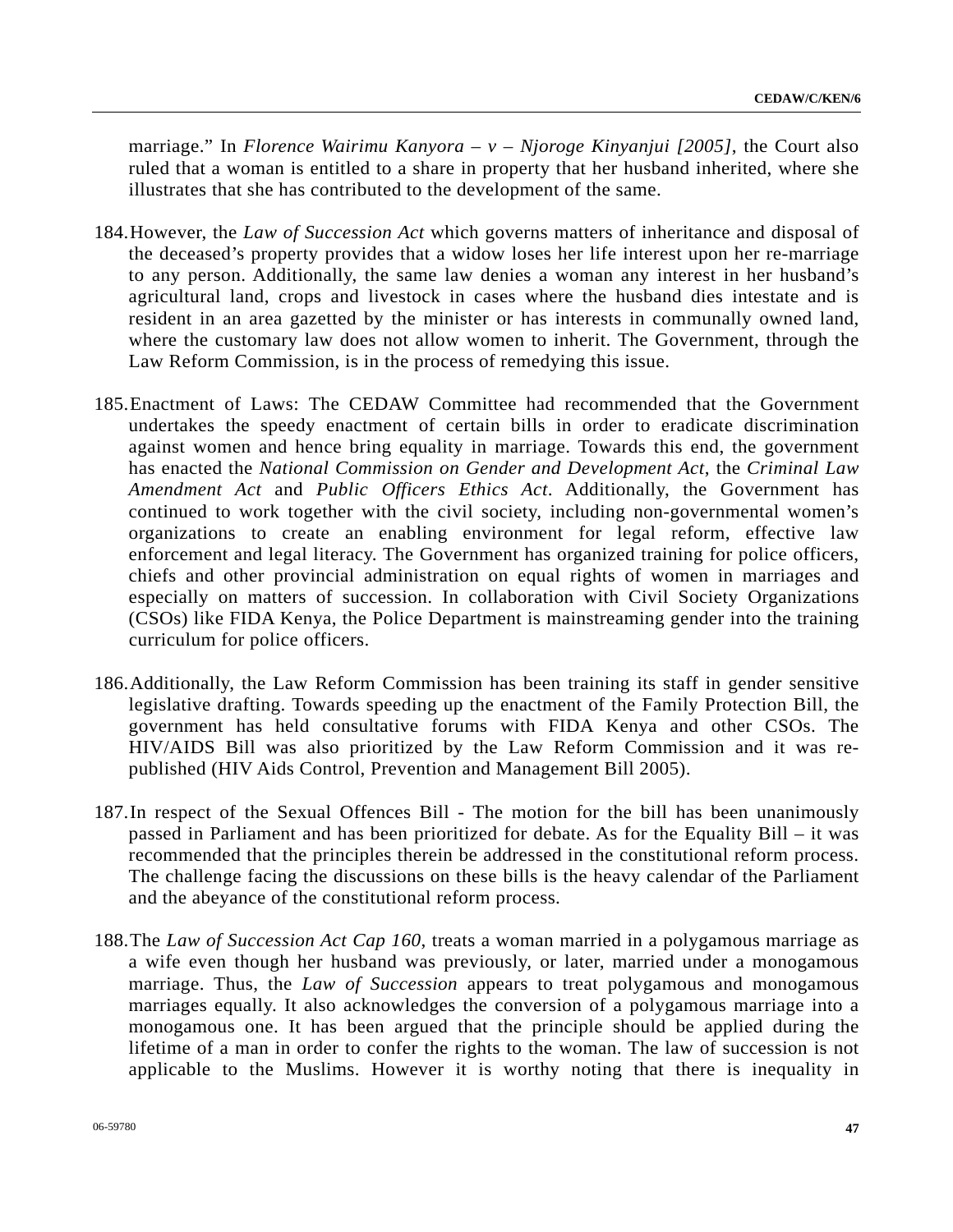succession among the Muslims, wherein a woman gets to inherit only a third of the property while a man gets two thirds.

- 189.Registration of Marriages: Statutory marriages are registered within the specific legal framework. Customary marriages are not registered in the official Government register as noted in paragraph 177 above; however, each community has a system in place for recognizing marriages solemnized under their customs.
- 190.Framework for Publicity by the Government: The Ministry of Gender, Sports, Culture and Social Services has developed a Sessional Paper on Gender Equality and Development which has outlined a framework for creating awareness and publicity on matters related to elimination of discrimination against women.
- 191.Violence against women: As relates to violence against women, there is more media coverage on issues relating to violence and this has in turn increased awareness on gender violence among the citizenry. One of the most creative ways in which awareness is being raised is through the annual recognition of the 16 Days of Activism Against Violence Against Women campaign which is conducted in Kenya. This campaign commences on  $23<sup>rd</sup>$  November and ends on  $10<sup>th</sup>$  December – during this time many articles are carried in all the national newspapers on a daily basis focusing the public's attention on the issue of violence against women. It has been noted that increasingly newspaper editors in the largest selling newspapers devote editorial space to this issue – illustrating a marked improvement in the commitment of the Kenyan public to addressing this concern. More civil society organisations are also engaged in collecting data on violence against women and in 2002 – 2003, the National Council of Women of Kenya (an umbrella organisation of women's rights NGOs) collaborated with the Population Communication Africa to produce the first ever national survey of the incidence and nature of violence against women and girls in Kenya. Importantly these studies also examined domestic abuse and provided gender and age disaggregated data which has allowed for comparative analysis of gender based violence and its incidence amongst women, men, girls and boys.[6](#page-47-0)
- 192.In the effort to combat gender violence, the Government passed the Public officers Ethics Act 2003. The Act has a provision that makes harassment of women sexually in public offices an offence. The government has also published for discussion the Sexual Offences Bill and the Domestic Violence (Family Protection) Bill 2002. The two are pending discussion by parliament. There appears to be lack of political goodwill on the part of the legislators, a reason to explain the delay in having the Bills discussed and passed into law.

**\_\_\_\_\_\_\_\_\_\_\_\_\_\_\_\_\_\_** 

<span id="page-47-0"></span><sup>6</sup> This research was funded by international partners and was published under The Gender Series. For more on this see: Tony Johnston, The Gender Series: Violence and Abuse of Women and Girls in Kenya: A Briefing Book (Nairobi: Population Communication in Africa in Association with Ford Foundation, NCWK and CIDA/GESP: April 2002)